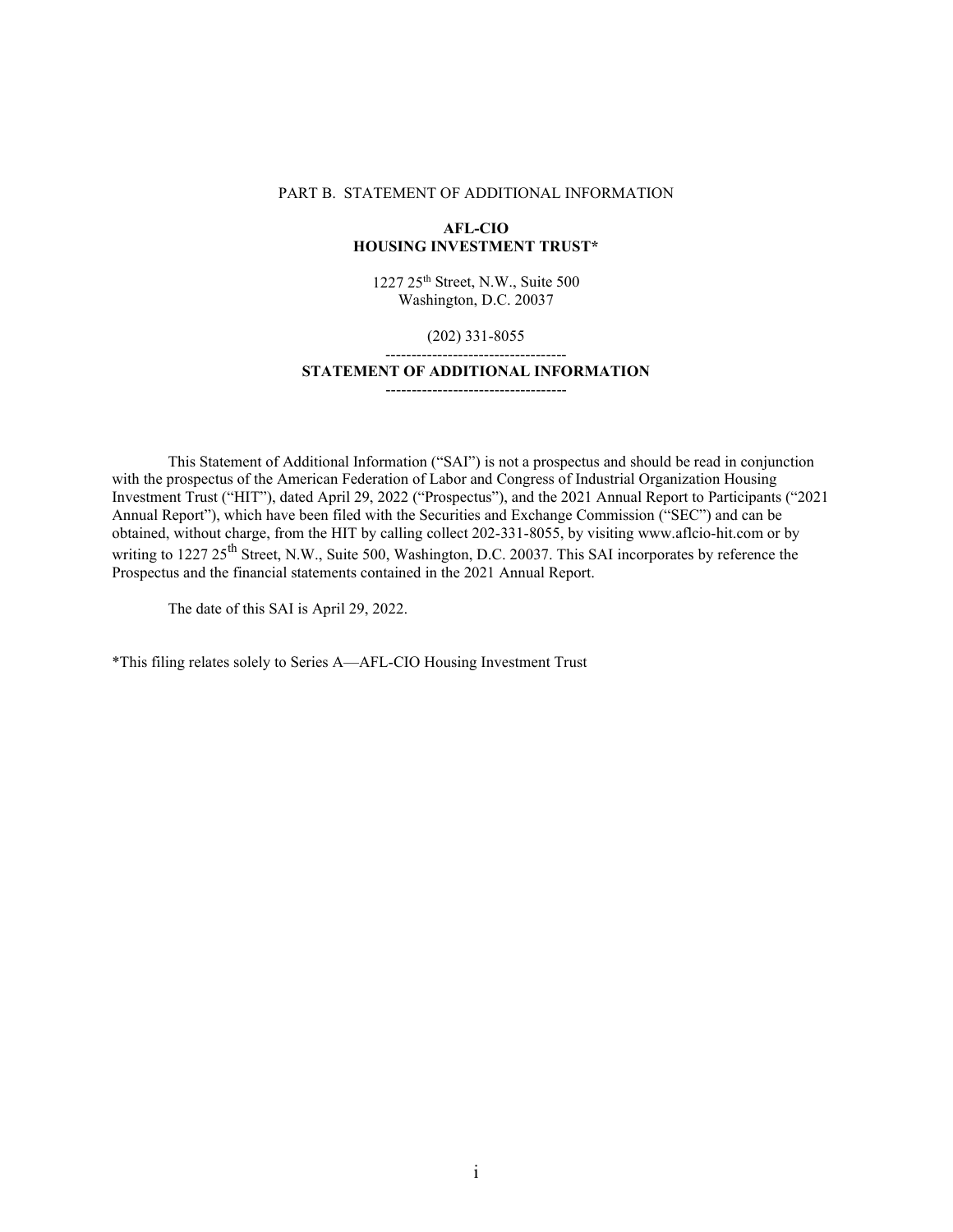# **AFL-CIO HOUSING INVESTMENT TRUST**  (the "HIT")

### **Supplement dated June 8, 2022**

# **to the Prospectus ("Prospectus") and Statement of Additional Information ("SAI"), each dated April 29, 2022**

The SAI and Prospectus are hereby supplemented as follows to reflect that Chang Suh, Chief Executive Officer and Chief Investment Officer, and William K. Pierce, Senior Portfolio Manager, have assumed primary responsibility for the day-to-day management of the HIT portfolio:

- 1) The information appearing in the second paragraph under the section of the Prospectus entitled *Portfolio Management* is deleted and replaced with the following: Chang Suh, Chief Executive Officer and Chief Investment Officer, and William K. Pierce, Senior Portfolio Manager, have primary responsibility for day-to-day management of the HIT's portfolio. Mr. Suh has been a key member of the HIT's Portfolio Management Group since 1998, including 19 years as Chief Portfolio Manager and Chief Investment Officer. Mr. Pierce, who joined the HIT's Portfolio Management Group as Portfolio Manager in October 2020, has 8 years' experience in the financial markets. Both hold the CFA Institute's Chartered Financial Analyst designation. Messrs. Suh and Pierce do not manage other accounts.
- 2) The information appearing in the second and third paragraphs under the section of the Prospectus entitled *Management and Structure—Management* is deleted and replaced with the following: Chang Suh, Chief Executive Officer and Chief Investment Officer, and William K. Pierce, Senior Portfolio Manager, have primary responsibility for day-to-day management of the HIT's portfolio. Mr. Suh has been a key member of the HIT's Portfolio Management Group since 1998, including 19 years as Chief Portfolio Manager and Chief Investment Officer. Mr. Pierce, who joined the HIT's Portfolio Management Group as Portfolio Manager in October 2020, has 8 years' experience in the financial markets. Both hold the CFA Institute's Chartered Financial Analyst designation.

The SAI provides information about the structure of Messrs. Suh's and Pierce's compensation and their potential ownership of an interest in the HIT through the HIT's 401(k) Plan. Messrs. Suh and Pierce do not manage other accounts.

3) The following information appearing in the table under the section of the SAI entitled *Management of the HIT —Executive Officers* is deleted:

|              |                         | Length of Time    |                                                     |
|--------------|-------------------------|-------------------|-----------------------------------------------------|
|              | <b>Current Position</b> |                   | Served with the Previous Principal Occupations over |
| Name & Age   | with the HIT            | HIT.              | at Least Past 5 Years                               |
| Michael Cook | Chief Portfolio         | Service Commenced | Formerly Co-Chief Portfolio Manager,                |
| Age $42$     | Manager since           | February 2003     | Senior Portfolio Manager, Assistant                 |
|              | 2021                    |                   | Portfolio Manager, AFL-CIO Housing                  |
|              |                         |                   | <b>Investment Trust</b>                             |

4) The information appearing under the section of the SAI entitled *Management of the HIT—Portfolio Managers* is deleted and replaced with the following:

The HIT's portfolio is internally managed and has no contract with an investment adviser. The Board of Trustees has determined that that the HIT's internalized management structure is in the best interest of the HIT and the Participants. The members of the Portfolio Management Group primarily responsible for the day-to-day management of the HIT's portfolio are Chang Suh and William K. Pierce. Messrs. Suh and Pierce do not manage any other accounts and have no ownership interest in the HIT.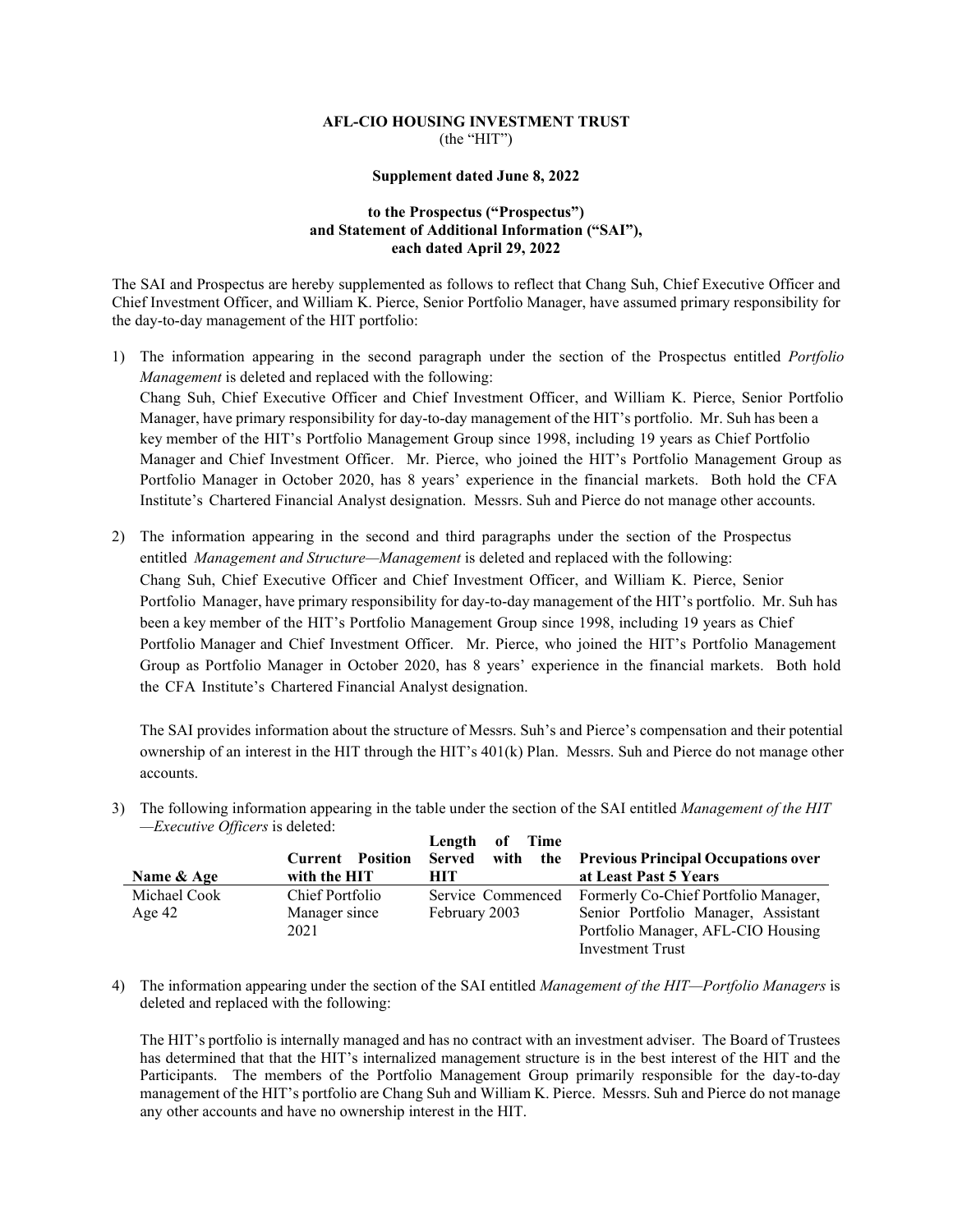As of the filing of this SAI, the HIT's portfolio managers' compensation primarily consists of base salary, which is determined by their experience and performance in the role. In addition, the portfolio managers are eligible to participate in the HIT's Retirement and 401(k) Plans (see "THE RETIREMENT PLAN" and "THE 401(K) PLAN" above), as well as the standard health and welfare benefits available to all HIT employees. In connection with his role as Chief Executive Officer of the HIT, Mr. Suh also participates in a NDCA (see "2021 COMPENSATION TABLE" above). In addition, all employees, including the portfolio managers, may on occasions receive merit bonuses based on management's subjective assessment of individual contributions or the success of the organization. Such merit bonuses are not calculated based on the performance returns of the portfolio. All other components of the portfolio managers' compensation, such as retirement compensation and standard benefits, are either fixed amounts or amounts based on fixed calculations with fixed inputs.

*Shareholders should retain this Supplement for future reference*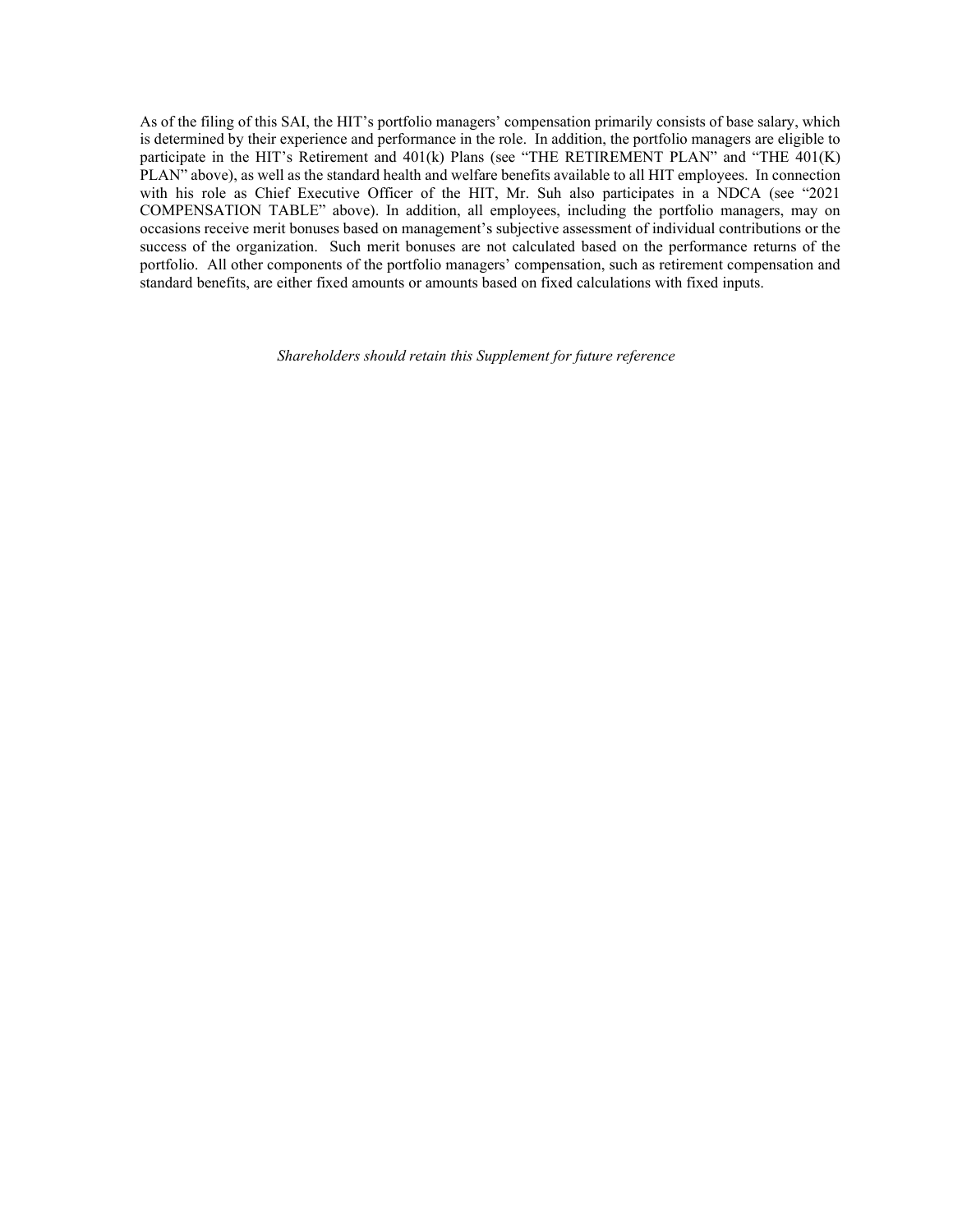# **TABLE OF CONTENTS**

| 1.                   |                                                                               |  |
|----------------------|-------------------------------------------------------------------------------|--|
| 2.                   |                                                                               |  |
| 3.                   |                                                                               |  |
| 4.                   | Additional Information on Certain Securities with GSE and Federal Backing4    |  |
|                      | State and Local Government Credit-Enhanced Mortgage Securities; Other Credit- |  |
|                      | Enhanced Mortgage Securities ("Credit Enhanced Mortgage Investments") 4       |  |
| $\mathbf{1}$ .       | State and Local Government Credit-Enhanced Mortgage Investments5              |  |
| 2.                   |                                                                               |  |
|                      |                                                                               |  |
| 1.                   |                                                                               |  |
| 2.                   |                                                                               |  |
|                      |                                                                               |  |
|                      |                                                                               |  |
| 1.                   |                                                                               |  |
| 2.                   |                                                                               |  |
| 3.                   |                                                                               |  |
| 4.                   |                                                                               |  |
|                      | Mortgage Securities Supported by More Than One Form of Credit Enhancement 12  |  |
|                      |                                                                               |  |
|                      |                                                                               |  |
|                      |                                                                               |  |
|                      | Total Return Swap Agreements in Connection with Tax-Exempt Bonds 13           |  |
|                      |                                                                               |  |
|                      |                                                                               |  |
|                      |                                                                               |  |
|                      |                                                                               |  |
|                      |                                                                               |  |
|                      |                                                                               |  |
| <b>RISK FACTORS </b> |                                                                               |  |
| 1.                   |                                                                               |  |
| 2.                   |                                                                               |  |
| 3.                   |                                                                               |  |
| 4.                   |                                                                               |  |
| 5.                   |                                                                               |  |
| 6.                   |                                                                               |  |
| 7.                   |                                                                               |  |
| 8.                   |                                                                               |  |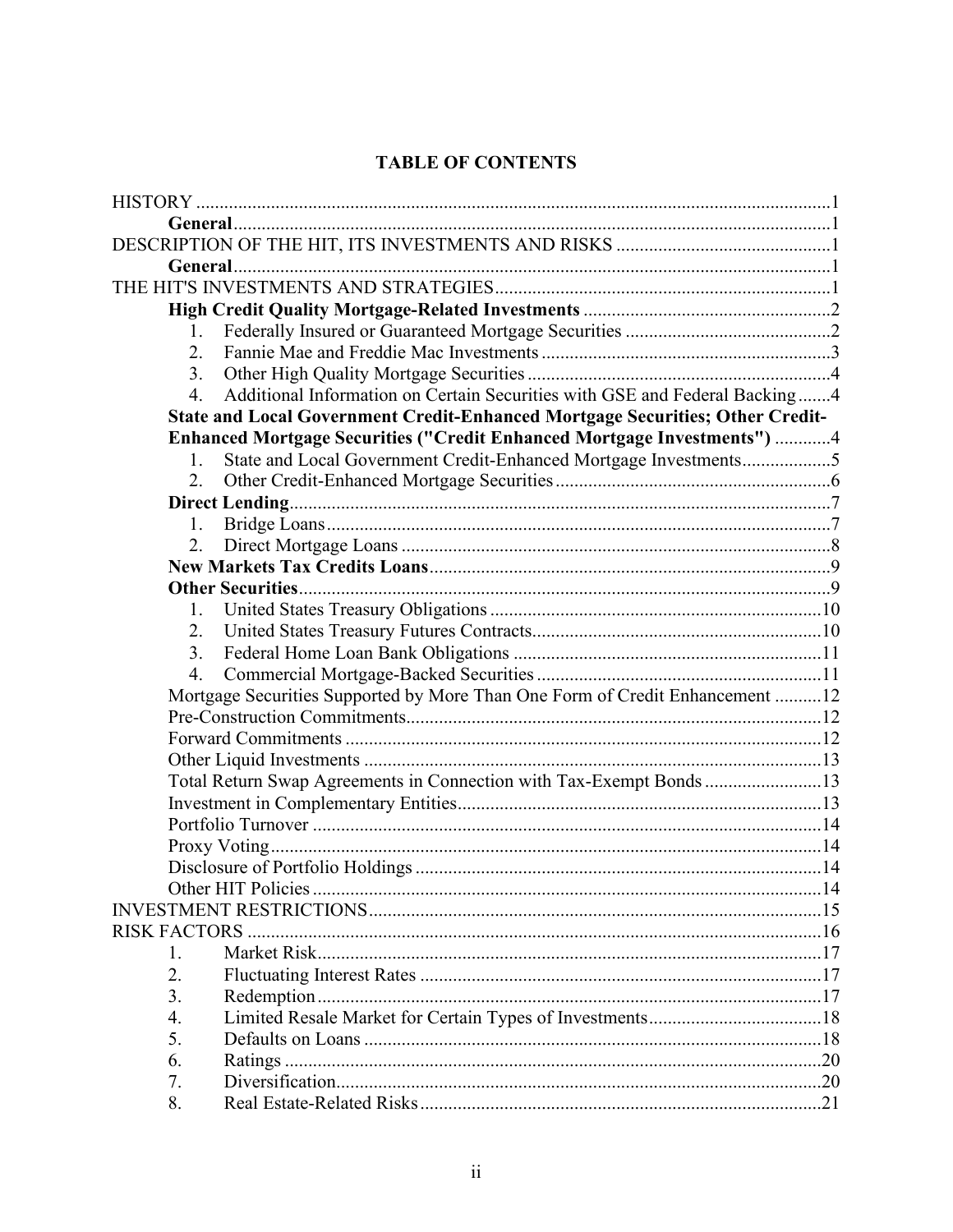| 9.  |                                                                        |  |
|-----|------------------------------------------------------------------------|--|
| 10. |                                                                        |  |
| 11. |                                                                        |  |
| 12. |                                                                        |  |
| 13. |                                                                        |  |
| 14. |                                                                        |  |
| 15. | Risks Related to Investments in Special Purpose Investment Funds to    |  |
|     |                                                                        |  |
| 16. |                                                                        |  |
| 17. |                                                                        |  |
| 18. | Risks of Failure of Technology and Related Systems and Cybersecurity   |  |
|     |                                                                        |  |
| 19. |                                                                        |  |
|     |                                                                        |  |
|     |                                                                        |  |
|     |                                                                        |  |
|     |                                                                        |  |
|     |                                                                        |  |
|     |                                                                        |  |
|     |                                                                        |  |
|     |                                                                        |  |
|     |                                                                        |  |
|     |                                                                        |  |
|     |                                                                        |  |
|     |                                                                        |  |
|     |                                                                        |  |
|     |                                                                        |  |
|     |                                                                        |  |
|     |                                                                        |  |
|     |                                                                        |  |
|     |                                                                        |  |
|     |                                                                        |  |
|     | Other.                                                                 |  |
|     |                                                                        |  |
|     | INDEPENDENT REGISTERED PUBLIC ACCOUNTING FIRM 46                       |  |
|     |                                                                        |  |
|     |                                                                        |  |
|     |                                                                        |  |
|     |                                                                        |  |
|     | INTERNET POSTINGS, Press Releases, Reports and Other Communications 46 |  |
|     |                                                                        |  |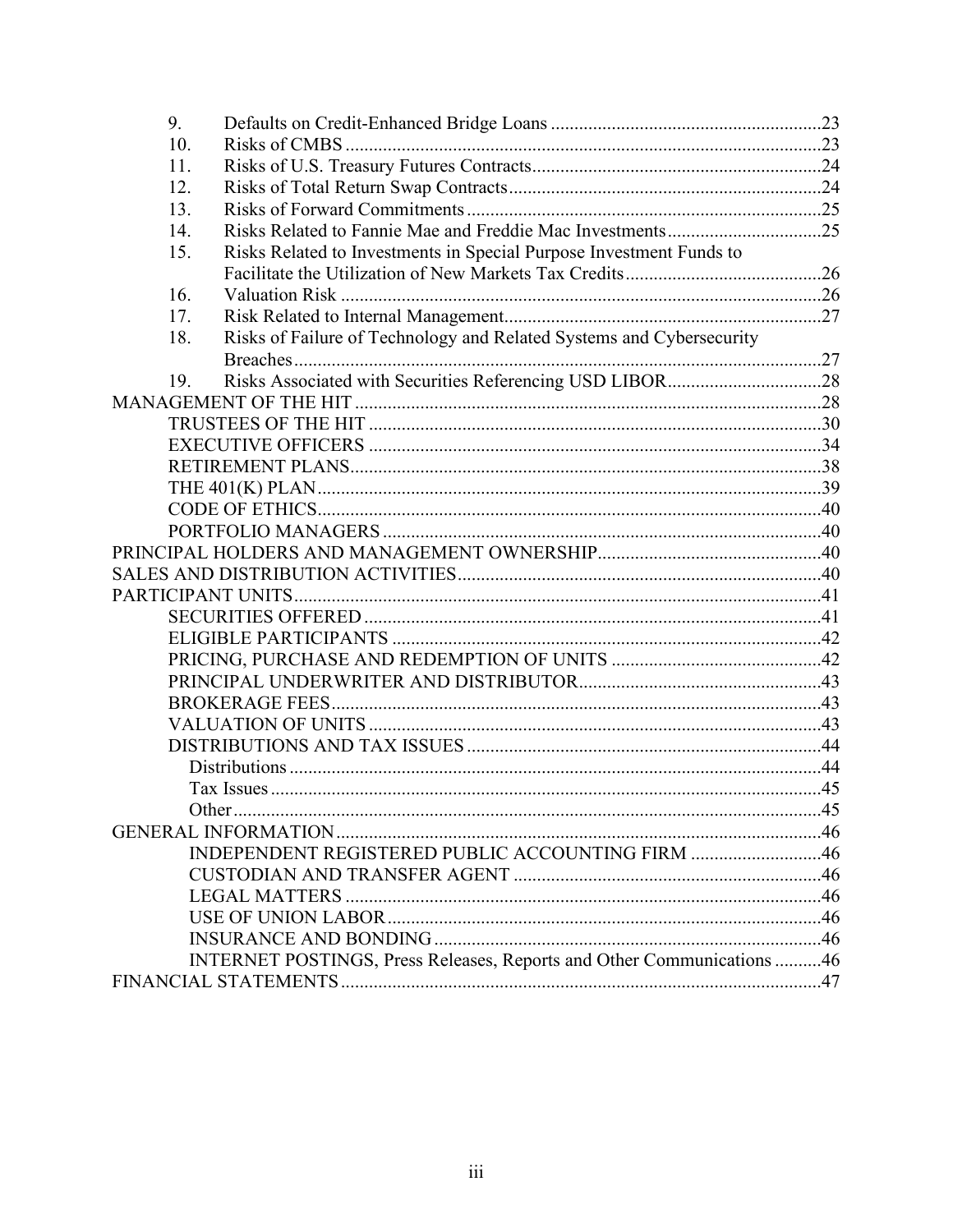### **HISTORY**

#### **GENERAL**

The American Federation of Labor and Congress of Industrial Organizations Housing Investment Trust ("HIT") is a common law trust created under the laws of the District of Columbia pursuant to a Declaration of Trust originally executed September 19, 1981, as amended from time to time (the "Declaration of Trust"). The name of the HIT was changed from "AFL-CIO Pooled Investment Trust" on May 27, 1982.

The HIT acquired all the assets of the AFL-CIO Mortgage Investment Trust ("Mortgage Trust") in exchange for units of the HIT ("Units") on the basis of relative net asset values as of September 30, 1984. The exchange was approved by order of the Securities and Exchange Commission ("SEC") dated October 1, 1984. HIT Units received in the exchange were distributed on a pro rata basis to Mortgage Trust participants as of September 30, 1984 and the Mortgage Trust was thereupon liquidated.

The HIT is registered with the SEC as an open-end investment company under the Investment Company Act of 1940, as amended ("Investment Company Act"), and, accordingly, is subject to the regulatory authority of the SEC. The HIT claims an exclusion from the definition of the term "commodity pool operator" under the Commodity Exchange Act, as amended ("CEA"), and, therefore, is not subject to the registration or regulation as a commodity pool under the CEA.

### **DESCRIPTION OF THE HIT, ITS INVESTMENTS AND RISKS**

### **GENERAL**

The HIT's investment objective is to generate competitive risk-adjusted total rates of return for the participants in the HIT ("Participants") by investing in fixed-income investments, consisting primarily of multifamily and single family mortgage-backed assets (collectively "Mortgage Securities"). Other important objectives of the HIT are to encourage the construction of housing and to facilitate employment for union members in the construction trades and related industries. To accomplish its objectives, the HIT focuses its investments in Mortgage Securities, including those that directly or indirectly finance new construction or rehabilitation of multifamily housing projects and healthcare facilities. All on-site construction work financed through HIT investments is required to be performed by 100% union labor.

#### **THE HIT'S INVESTMENTS AND STRATEGIES**

The following discussion supplements the information regarding the investment objectives, strategies and policies of the HIT, as set forth in the Prospectus, and describes types of investments and investment practices that the HIT is generally permitted (but not required) to make or engage in, subject to the HIT's investment objectives. Please see "MORE ON THE HIT'S INVESTMENT OBJECTIVES, PRINCIPAL INVESTMENT STRATEGIES AND RISKS" in the Prospectus for a summary of the investment objectives, principal investment strategies and principal investment risks of the HIT.

Types of securities in which the HIT is permitted to invest are set forth in the HIT's Declaration of Trust and are summarized in significant part below. In addition, the Declaration of Trust grants the Board of Trustees broad authority to permit the HIT to make investments other than those specifically enumerated in the Declaration of Trust or described below.

The HIT invests primarily in Mortgage Securities that are either insured or guaranteed by the federal government or an agency thereof, including the Federal Housing Administration ("FHA") or Government National Mortgage Association ("Ginnie Mae"), both part of the United States Department of Housing and Urban Development ("HUD"), or are issued, guaranteed or backed by the Federal National Mortgage Association ("Fannie Mae") or the Federal Home Loan Mortgage Corporation ("Freddie Mac"). As such, the HIT pursues a fundamental policy to concentrate in fixed income securities in the mortgage and mortgage finance sector of the real estate industry.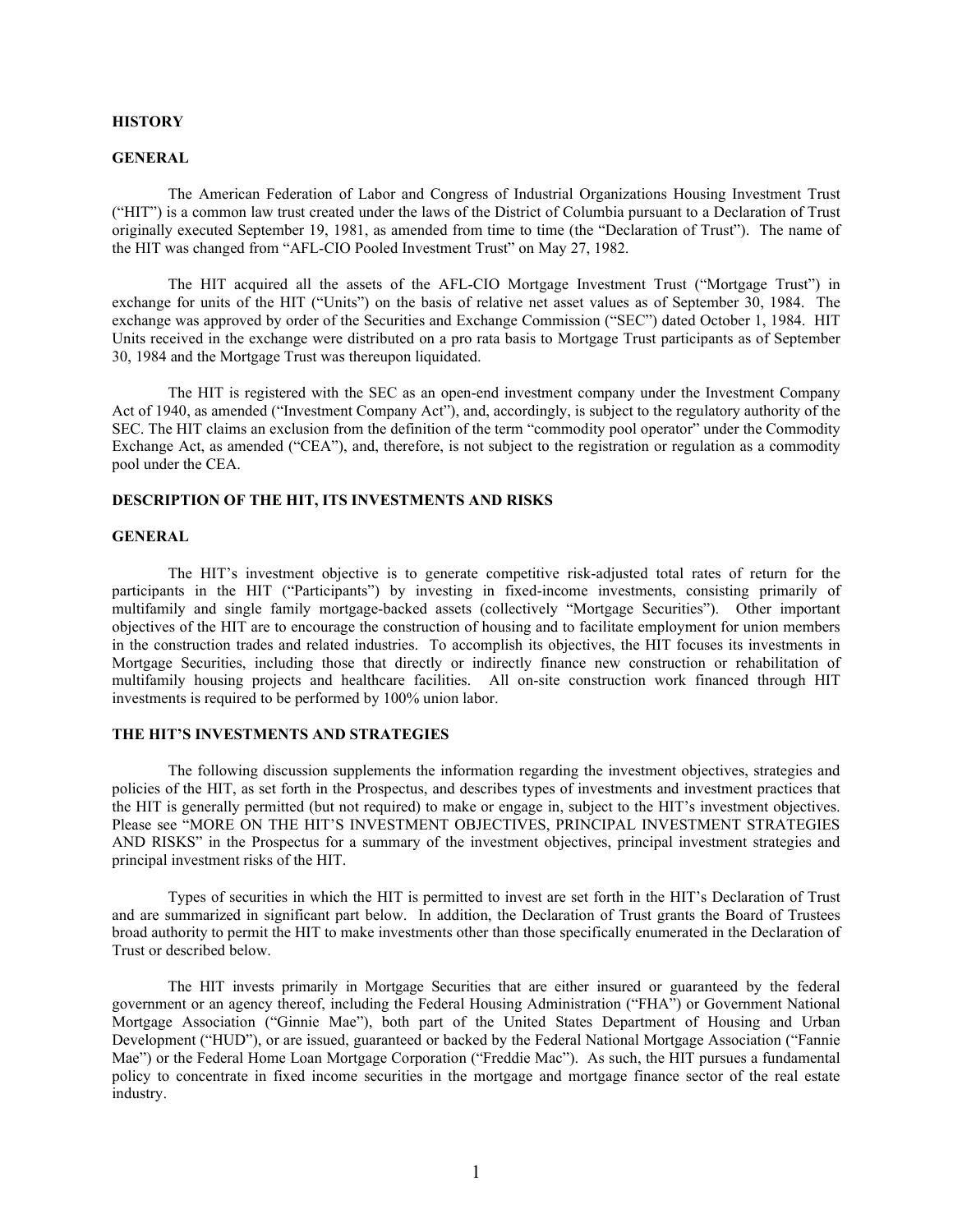Examples of the types of Mortgage Securities that the HIT is authorized to purchase include contingent interest mortgage loans, early repayment loans, pass-through and pay-through securities, construction and/or permanent mortgage loans secured by a bank letter of credit, insurance or other guaranty, state and local government credit-enhanced investments, and pre-construction commitments.

The HIT will acquire only securities with expected returns competitive with those then generally prevailing on similar investments having comparable terms and conditions, taking into account differences in risk, including those resulting from differences in properties, borrowers and loan terms.

The HIT is permitted to invest in certain categories of securities subject to caps, expressed as a maximum percentage of the HIT's assets. In some circumstances, a particular security could meet the criteria of two or more of these categories simultaneously. In those cases, the HIT may classify a security into any category for which it qualifies in determining whether the HIT has remained within the caps. The caps for some of the categories are measured only at the time of acquisition of the security, and as a result, in those cases, the HIT would not be forced to sell securities to meet the cap in the event market movements cause the holdings in these categories to exceed the cap.

In times of unusual or adverse market, economic or political conditions or abnormal circumstances (such as large cash inflows or anticipated large redemptions), the HIT may, for temporary defensive purposes or for liquidity purposes and as approved by the Board of Trustees, not invest in accordance with its investment objectives or principal investment strategies. At these times, the HIT may invest in United States Treasury ("U.S. Treasury") obligations, cash or cash like investments in lieu of other permitted investments and in excess of amounts that it normally would maintain. In addition, the HIT may adjust its duration outside the normal permitted range and take such other steps as may be prudent and authorized by the Board of Trustees.

#### **High Credit Quality Mortgage-Related Investments**

### **1. Federally Insured or Guaranteed Mortgage Securities**

The HIT may invest up to 100% of its assets in Mortgage Securities that are federally insured or guaranteed, some of which are described below. In this context, the term "assets" as used in this SAI means funds invested or available for investment by the HIT. The federally insured or guaranteed mortgage loans eligible for direct purchase by the HIT include mortgage loans insured by HUD acting by and through FHA to provide construction and/or permanent financing for multifamily housing projects and intermediate care facilities, assisted living facilities, nursing homes and other health care facilities, or to finance the purchase and ownership of completed single family dwellings and, in some circumstances, the construction or renovation of single family dwellings. FHA-insured multifamily mortgage loans typically have maturities that range from 10 to 40 years from project completion and commencement of principal repayments. FHA-insured single family mortgage loans typically have a 30-year term. The HIT may also purchase mortgage loans guaranteed by the U.S. Department of Veterans Affairs ("VA") to finance the purchase of single family dwellings. Obligations of FHA are backed by the General Insurance Fund established pursuant to the National Housing Act of 1934, as amended. VA obligations are backed by the Loan Guaranty Revolving Fund.

The HIT may also purchase notes or other obligations guaranteed under Section 108 of the Housing and Community Development Act of 1974, as amended ("Section 108"). Under Section 108, HUD is authorized to guaranty notes or other obligations issued by eligible public entities; the proceeds from the sale of the notes are used by such public entities for eligible community development and economic development activities, including rehabilitation of privately owned or publicly owned housing. The HIT may purchase such notes in cases where the proceeds will be used to finance the construction or rehabilitation of housing, and may invest in mortgage loans for the construction or rehabilitation of housing if such mortgage loans are guaranteed under Section 108. Section 108-guaranteed notes have terms not exceeding 20 years and bear interest rates that are generally slightly higher than rates on Treasury obligations of comparable maturity. Under Section 108, the timely payment of all principal of and interest on the guaranteed note is guaranteed by the full faith and credit of the United States Government.

The HIT may also purchase federally guaranteed mortgage-backed certificates known as "Ginnie Mae securities." Such certificates are issued by a mortgage banker or other lender and carry the right to receive principal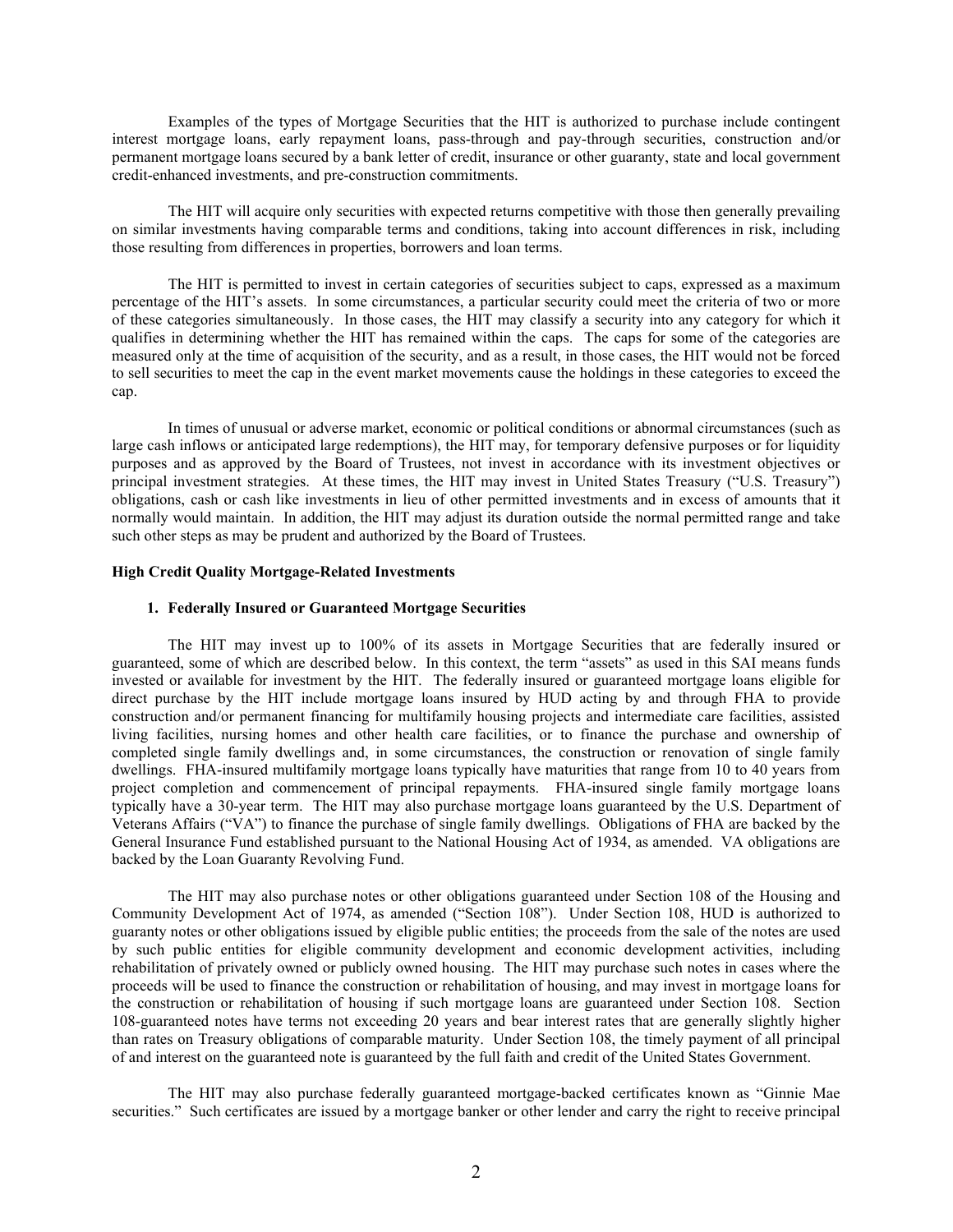and interest payments related to scheduled payments of principal and interest under one or more identified mortgages. These underlying mortgage loans are typically backed by FHA insurance. In the case of single family securities, they may also be backed by a VA guaranty. Full and timely payment under these mortgage-backed securities is guaranteed by Ginnie Mae and backed by the full faith and credit of the United States Government. These Ginnie Mae securities are readily marketable, generally at publicly quoted prices. Such Ginnie Mae securities generally bear interest at rates ranging from 0.25% to 0.50% less than the interest rates on the whole loans backing such securities, reflecting the cost of the servicing and Ginnie Mae guaranty of the mortgages in the pool. Further, the HIT may purchase Real Estate Mortgage Investment Conduit Securities ("REMICS") collateralized by or representing an interest in a pool of Ginnie Mae securities.

#### **2. Fannie Mae and Freddie Mac Investments**

The HIT may invest up to 100% of its assets in investments related to Fannie Mae and Freddie Mac, which consist of (i) obligations issued or guaranteed by Fannie Mae or Freddie Mac, including Fannie Mae and Freddie Mac mortgage-backed securities backed by pooled mortgages, (ii) securities that are backed by Fannie Mae or Freddie Mac and are, at the time of their acquisition by the HIT, rated in one of the two highest categories by at least one nationally recognized statistical rating organization, and (iii) securities, including REMICS, that are collateralized by or representing an interest in a pool of Fannie Mae and Freddie Mac mortgage-backed securities. The backing referred to in clause (ii) may take the form of Fannie Mae mortgage-backed securities and Freddie Mac participation certificates. As of December 31, 2021, approximately 47.28% of the HIT's assets were issued or guaranteed by Fannie Mae or Freddie Mac.

Fannie Mae and Freddie Mac are federally chartered corporations engaged principally in providing a secondary market for mortgage obligations. Neither Fannie Mae mortgage-backed securities nor Freddie Mac participation certificates, nor any other Fannie Mae or Freddie Mac securities, are federally insured or guaranteed. Fannie Mae and Freddie Mac are under U.S. government conservatorship. For more information regarding certain risks with respect to Mortgage Securities guaranteed by Fannie Mae or Freddie Mac, see "DESCRIPTION OF THE HIT, ITS INVESTMENTS AND RISKS -- Risk Factors –14. Risks related to Fannie Mae and Freddie Mac Investments" below.

The mortgages backing Fannie Mae and Freddie Mac multifamily mortgage-related investments in which the HIT invests will (i) meet Fannie Mae or Freddie Mac standards, as applicable, (ii) carry competitive market yields at the time the HIT commits to acquire them, carry competitive market yields, and (iii) with respect to securities originally sourced by the HIT staff, be secured by real estate, on which any structures to be built or rehabilitated will be built or rehabilitated with 100% union labor.

Most of the single family Fannie Mae and Freddie Mac mortgage-backed securities purchased by the HIT to date have been backed by fixed-rate mortgage loans, although the HIT has the authority to acquire single family Fannie Mae and Freddie Mac securities which are backed by adjustable rate mortgage loans. The HIT anticipates that if prevailing interest rates for adjustable rate mortgage loans are more favorable to mortgagors than fixed rates, a larger portion of the single family Fannie Mae and Freddie Mac securities it purchases may be backed by adjustable rate mortgage loans. There are a wide variety of adjustable rate mortgage loans that may be used to back the single family Fannie Mae and Freddie Mac securities. These range from loans on which the interest rate is adjusted periodically (with adjustments occurring from every 6 months to annually to every 3 or 5 years) based upon a specified market index at the time of each adjustment, to loans which carry a fixed interest rate for a specified period of time (e.g., 3, 5, 7 or 10 years) after which the interest rate on the loan is adjusted annually based on a specified market index. Some types of the adjustable rate mortgage loans that may back single family Fannie Mae and Freddie Mac securities also have provisions under which they may be converted into fixed rate mortgage loans at the option of the mortgagor at specified times. With respect to the single family Fannie Mae and Freddie Mac securities backed by adjustable rate mortgage loans, Fannie Mae or Freddie Mac, as applicable, guaranties the timely payment of interest, based upon the interest rates borne by the underlying mortgage loans, as the same are adjusted from time to time, less applicable servicing and guaranty fees.

The HIT may also invest up to 20% of its assets in, among other things, (i) obligations, including corporate securities, issued or guaranteed by Fannie Mae and Freddie Mac, and (ii) securities backed by Fannie Mae or Freddie Mac, as long as such securities are rated in one of the two highest rating categories at the time of acquisition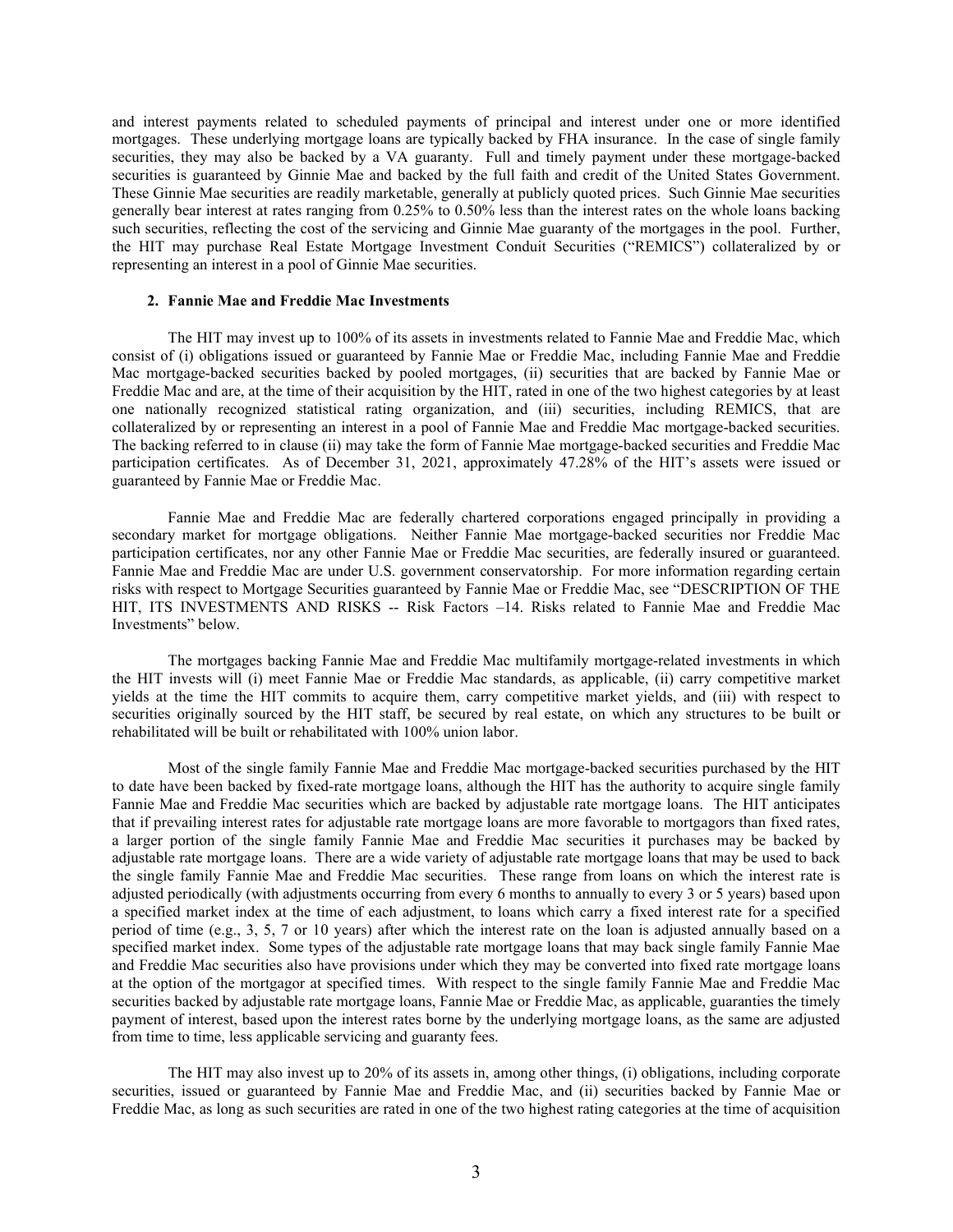by at least one nationally recognized statistical rating organization. Both Fannie Mae and Freddie Mac issue a variety of debt securities in a wide range of maturities in the domestic and global capital markets to support their operations.

#### **3. Other High Credit Quality Mortgage Securities**

The HIT is permitted to invest up to 100% of its assets in any securities that are secured by single family or multifamily mortgage loans and that are rated at the highest rating available by S&P Global Ratings ("S&P") (or a comparable rating by another nationally recognized statistical rating agency) at the time of acquisition by the HIT. There can be no assurance that the rating by a rating agency would continue for any given period of time after the investment's acquisition or that the rating will not be revised downward or withdrawn entirely by the rating agency if, in its judgment, circumstances so warrant. A downgrade in or withdrawal of the rating by an agency may signify an increase in the risk that the obligations issued or guaranteed by that entity would not be paid in accordance with their terms and would be likely to result in a reduction in the value of the related obligations, except to the extent that the HIT has obtained other forms of credit enhancement for the investment. The HIT is not required to dispose of any asset because of a downgrade in credit rating. See "DESCRIPTION OF THE HIT, ITS INVESTMENTS AND RISKS--Investment Restrictions" below.

# **4. Additional Information on Certain Securities with GSE and Federal Backing**

The securities with Government-Sponsored Entity ("GSE") or federal backing in which the HIT is authorized to invest can take many forms and have various features. For example, these securities can include contingent interest mortgage loans, which are mortgage loans on rental projects that provide for repayment of principal and base interest at a fixed rate, with such principal and base interest either insured by FHA or guaranteed by Ginnie Mae, Fannie Mae or Freddie Mac, and which also include separate contractual provisions obligating the borrower to pay additional interest based entirely on net or gross cash flow and/or net or gross proceeds upon sale, refinancing or disposition of the projects. This additional interest is not insured or guaranteed and is sometimes referred to as "contingent interest."

Similarly, securities with GSE or federal backing may include early repayment loans, which are Mortgage Securities that are insured by FHA or guaranteed by Ginnie Mae, Fannie Mae or Freddie Mac and that include a right to require the borrower to repay a mortgage loan prior to the regular maturity date of the mortgage loan after an initial period during which the loan cannot be called. In the case of such "early repayment" loans that are federally insured or guaranteed, while all principal and base interest would be insured or guaranteed by FHA or Ginnie Mae, the balloon repayment obligation would not be secured by the mortgaged real property or by any government insurance or guaranty.

Mortgage-backed pass-through or pay-through securities comprise another type of security with GSE or federal backing in which the HIT may invest if the securities are rated in one of the two highest rating categories of a nationally recognized statistical rating organization, such as S&P, at the time of acquisition, and are also backed by certain Mortgage Securities in which the HIT is otherwise authorized to invest. Mortgage-backed pass-through or pay-through securities are securities which may be issued by privately owned entities or public issuers and secured by mortgages or mortgage-related instruments such as FHA-insured or VA-guaranteed loans, Ginnie Mae securities or securities which are guaranteed by Fannie Mae or Freddie Mac, and provide certain characteristics and features that federally insured loans or guaranteed certificates do not. Although payment of the principal of, and interest on, such mortgage-backed securities may be secured by Ginnie Mae securities, FHA-insured loans, VA-guaranteed loans or securities which are guaranteed by Fannie Mae or Freddie Mac, such mortgage-backed pass-through or pay-through securities represent obligations solely of the issuer and will not themselves be guaranteed or insured by any governmental entity or instrumentality or any other entity.

# **State and Local Government Credit-Enhanced Mortgage Securities and Other Credit-Enhanced Mortgage Securities ("Credit-Enhanced Mortgage Securities")**

The HIT is authorized to invest up to 15% of the value of its assets at the time of acquisition in the following categories of investments combined.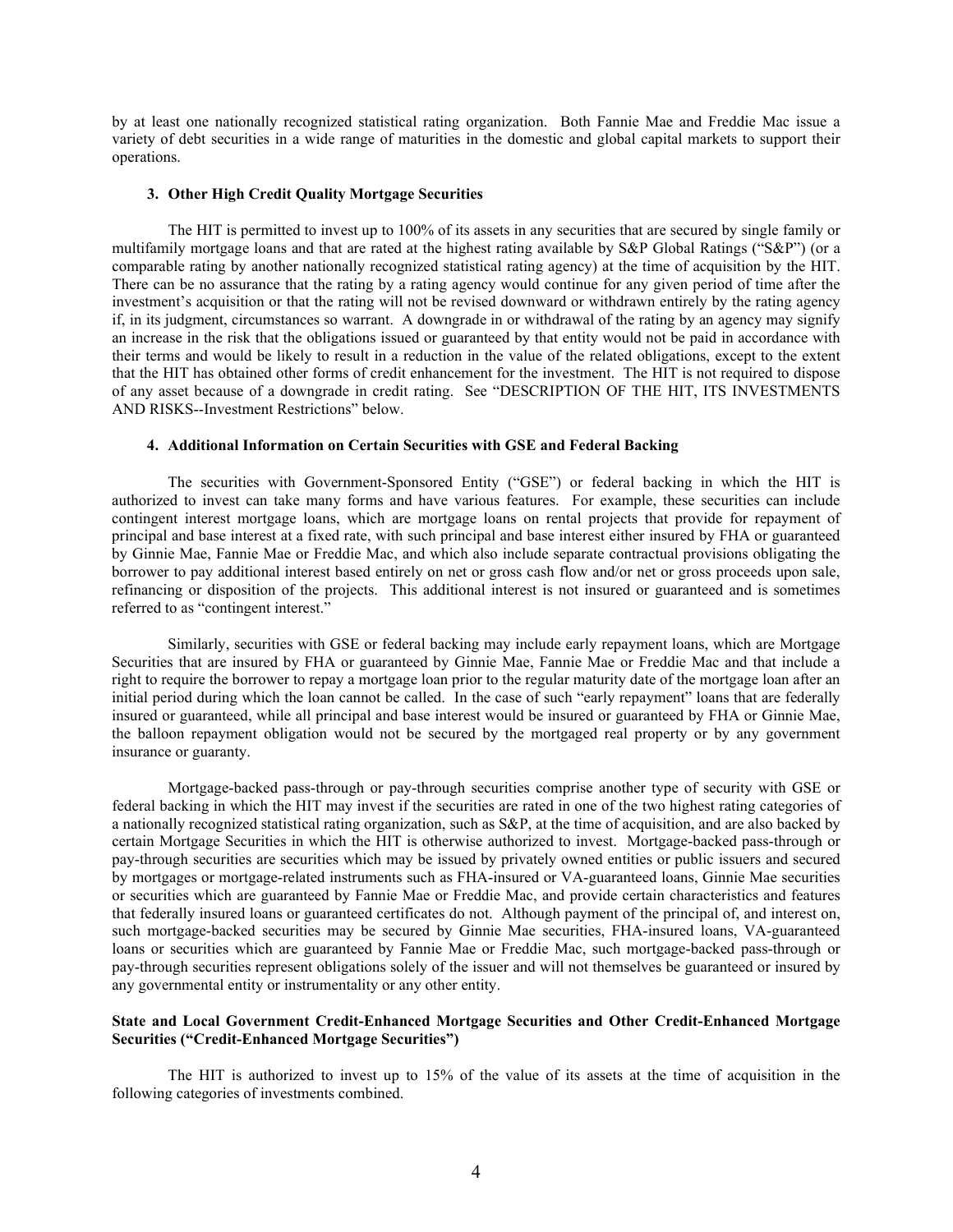### **1. State and Local Government Credit-Enhanced Mortgage Investments**

The HIT may invest in the types of state and local government credit-enhanced mortgage investments described below.

(a) Full Faith and Credit. The HIT may invest in construction and/or permanent loans, or securities backed by construction and/or permanent loans or interests in such loans or securities, if such loans or securities are supported by a full faith and credit guaranty of a state or local government or agency or instrumentality thereof that has general taxing authority, without regard to the credit rating of such entity or the obligations acquired. There is no requirement that obligations acquired under this category be rated or ratable. If the state or local government or agency or instrumentality which provided such guaranty fails or is unable to meet its obligations thereunder, the HIT would be subject to the same real estate-related risks and uncertainties that apply to real estate investments generally, which could have a material adverse effect on the value and performance of the investments. See "DESCRIPTION OF THE HIT, ITS INVESTMENTS AND RISKS--Risk Factors--8. Real Estate-Related Risks" below. In addition, there can be no assurance that current or future economic difficulties facing certain local and state governments will not adversely affect the ability of state or local governments or agency or instrumentality thereof to meet their obligations.

(b) Agencies or Issues Rated "A" or Higher. The HIT is permitted to invest in construction and/or permanent mortgage loans, or securities backed by construction and/or permanent mortgage loans, or interests in such loans or securities, provided that such loans or securities are issued or guaranteed, as the case may be, by a state or local housing finance agency with a general obligation rating of "A" or better by S&P (or a comparable rating by another nationally recognized statistical rating organization) at the time of the acquisition of the investment by the HIT and are (i) with full recourse (directly or by way of full indemnity or guaranty) to such agency's general credit and assets, (ii) secured by recourse to such assets of the agency or by third-party credit enhancement as to provide, in the judgment of management, protection comparable to a pledge of the agency's general credit, or (iii) backed by the "moral obligation" of the state in which such agency is located, in the form of the state's commitment to replenish any insufficiencies in the funds pledged to debt service on the obligations or similar commitment. The HIT is also permitted to invest in such loans or securities issued or guaranteed by a state or local housing finance agency provided that the loans or securities have a rating of "A" or better by S&P (or a comparable rating by another nationally recognized statistical rating organization) at the time of the acquisition.

As indicated above, the HIT may acquire obligations that are backed by the "moral obligation" of the state in which the agency is located (without regard to the credit rating of such state), in lieu of recourse against the state or local agency. Obligations which are backed by the "moral obligation" of the applicable state could include loans from the HIT to the agency, securities issued by the agency or loans or participation interests in loans made by the HIT or the agency to the underlying borrower (or securities backed by a loan made by the agency to the borrower). These obligations would be secured by the state's "moral obligation," rather than by recourse against the agency or through third-party credit enhancement. However, the state's "moral obligation" would not be a binding, legal obligation of the state to pay amounts due under the obligations acquired by the HIT and could not be enforced against the state or its general credit and assets.

There can be no assurance that the rating of an agency or of an issuance of "A" or better by S&P (or comparable entity) would continue for any given period of time after the HIT acquires an obligation issued or guaranteed by that agency, or that the rating would not be revised downward or withdrawn entirely by the rating entity if, in its judgment, circumstances so warrant. A downgrade in or withdrawal of the rating of an agency may signify an increase in the risk that the obligations issued or guaranteed by that agency would not be paid in accordance with their terms and would be likely to result in a reduction in the value of the related obligations, except to the extent that the HIT has obtained other forms of credit enhancement for the investment. The HIT would not be required to dispose of any asset that loses the relevant rating. See "DESCRIPTION OF THE HIT, ITS INVESTMENTS AND RISKS--Investment Restrictions" below.

While a rating on an obligation is only the opinion of the company issuing it, such rating does not provide any assurance of repayment and is subject to revision or withdrawal at any time by the assigning rating organization, such ratings do provide the prospective investor with some indication that the proposed structure and revenue analysis for the obligation satisfy the rating organization's internal criteria for the applicable rating. However, the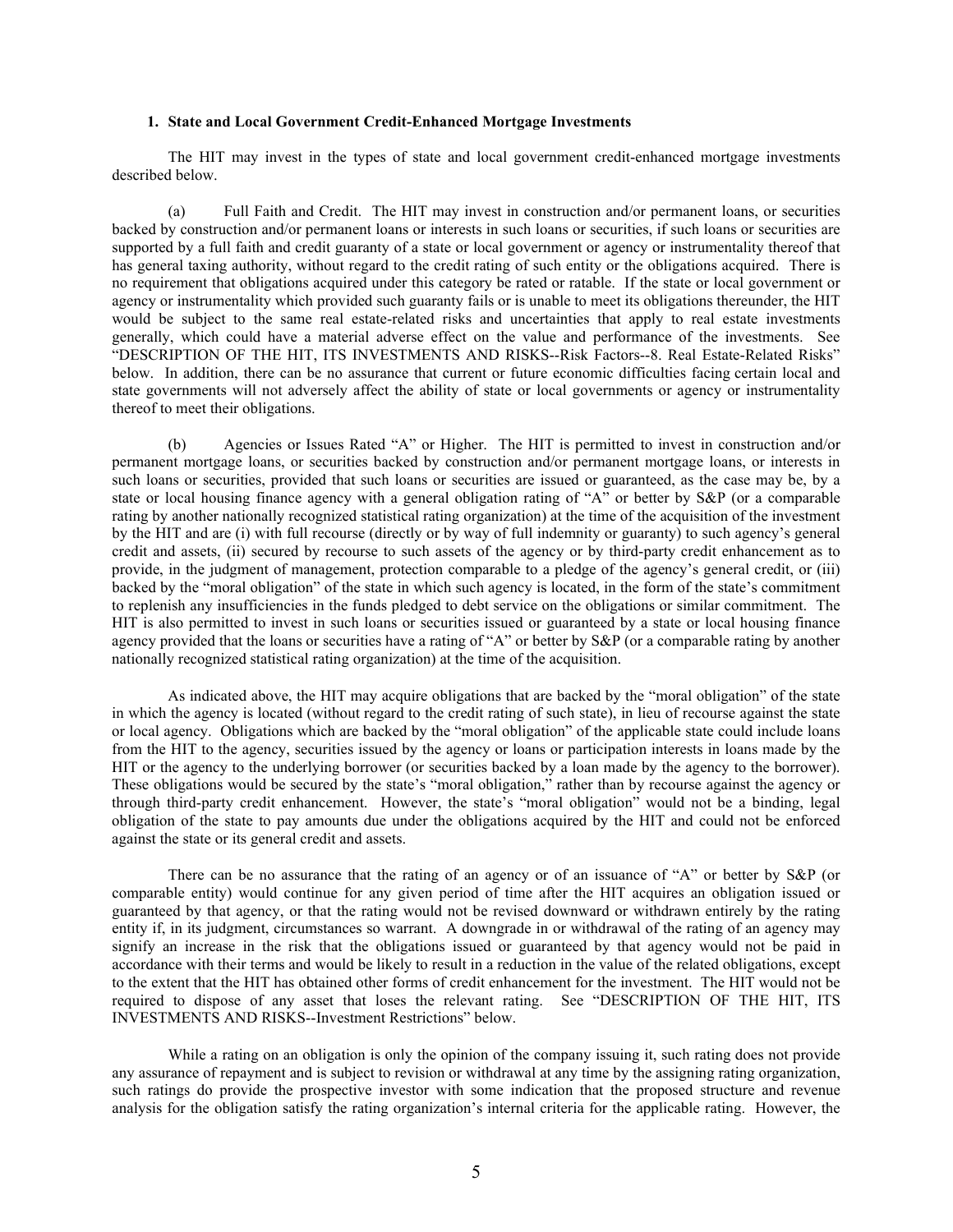HIT intends to undertake transactions under this authority selectively, and only after having made its own independent evaluation with respect to the experience, credit history and underwriting and management expertise of the agencies issuing or guaranteeing the obligations to be acquired.

State Insurance Funds/Programs. The HIT may invest in construction and/or permanent loans, or securities backed by construction and/or permanent loans, or interests in such loans or securities, if at least the first 75% of such loans or securities is supported under a state insurance or guaranty program by a state-related agency with a record of creditworthiness, as evidenced by a rating of the agency or the obligations issued or guaranteed by such agency, of at least "A" by S&P (or a comparable rating of another nationally recognized statistical rating agency) at the time of the acquisition of such investment by the HIT. Ratings reflect only the opinion of the issuing ratings organization, and there can be no assurance that any such rating would continue for any given period of time after the insurance or guaranty is issued, or that it would not be revised downward or withdrawn entirely by the rating entity if, in its judgment, circumstances so warrant. A downgrade in or withdrawal of the rating may signify an increase in the risk to the HIT associated with the related investments and would be likely to result in a reduction in the value of the related obligations. The HIT is not required to dispose of these investments if the rating of an agency or the obligations issued or guaranteed by such agency is downgraded or withdrawn. See "DESCRIPTION OF THE HIT, ITS INVESTMENTS AND RISKS--Investment Restrictions" below.

There is no requirement that obligations acquired under this category be rated or ratable.

If the state-related agency providing the guaranty for obligations acquired under this investment authority failed or is unable to meet its obligations thereunder, or if the guaranty or other credit enhancement is insufficient to cover all losses in the event of a default on a construction or permanent loan in which the HIT invests or which backs securities or interests in which the HIT invests, the HIT would be subject to the same real estate-related risks and uncertainties that apply to real estate investments generally, which could have a material adverse effect on the value and performance of the investments. See "DESCRIPTION OF THE HIT, ITS INVESTMENTS AND RISKS--Risk Factors--8. Real Estate-Related Risks" below.

The HIT believes that the foregoing state and local government credit-enhanced investments provide the HIT with considerable flexibility in creating investment opportunities for the HIT. In addition to the issues outlined above, the investments can involve certain risks not present with other authorized investments. Without requirements for ratings or access to taxing power, the credit determinations with respect to the proposed state and local government credit-enhanced investments could be more difficult to make, and their credit quality could be lower than that of other investments the HIT is permitted to make. The state and local government credit-enhanced investments may also be less liquid than most other investments authorized for the HIT. See "DESCRIPTION OF THE HIT, ITS INVESTMENTS AND RISKS--Investment Restrictions" and "DESCRIPTION OF THE HIT, ITS INVESTMENTS AND RISKS--Risk Factors--3. Redemption" below.

### **2. Other Credit-Enhanced Mortgage Investments**

The HIT may invest in other construction and/or permanent mortgage loans, or securities backed by construction and/or permanent mortgage loans or interests in such loans or securities, if the loans are made by any lender acceptable to the HIT and such loans or the securities backed by such loans are fully credit-enhanced or secured in a manner satisfactory to the HIT by: (i) cash placed in trust or in escrow with an independent third party satisfactory to the HIT on terms and conditions satisfactory to the HIT; or (ii) a letter of credit, insurance or other guaranty from an entity satisfactory to the HIT which has a rating (at the time of the HIT's acquisition of the related loan, securities or interests in such loans or securities) which is at least "A" or better from S&P (or a comparable rating by another nationally recognized statistical rating organization).

A rating is only the opinion of the company issuing such rating and there is no assurance that the rating of the issuer of any letter of credit, insurance or other form of guaranty which collateralizes a construction and/or permanent loan investment acquired by the HIT will continue for any given period of time or that it will not be revised downward or withdrawn entirely by the rating organization if, in the rating organization's judgment, circumstances so warrant. Any such downward revision or withdrawal of such rating may signify an increase in the risk to the HIT associated with the related investment and would be likely to result in a reduction in the value of the related obligation. The HIT is not required to dispose of privately credit-enhanced investments if the rating of the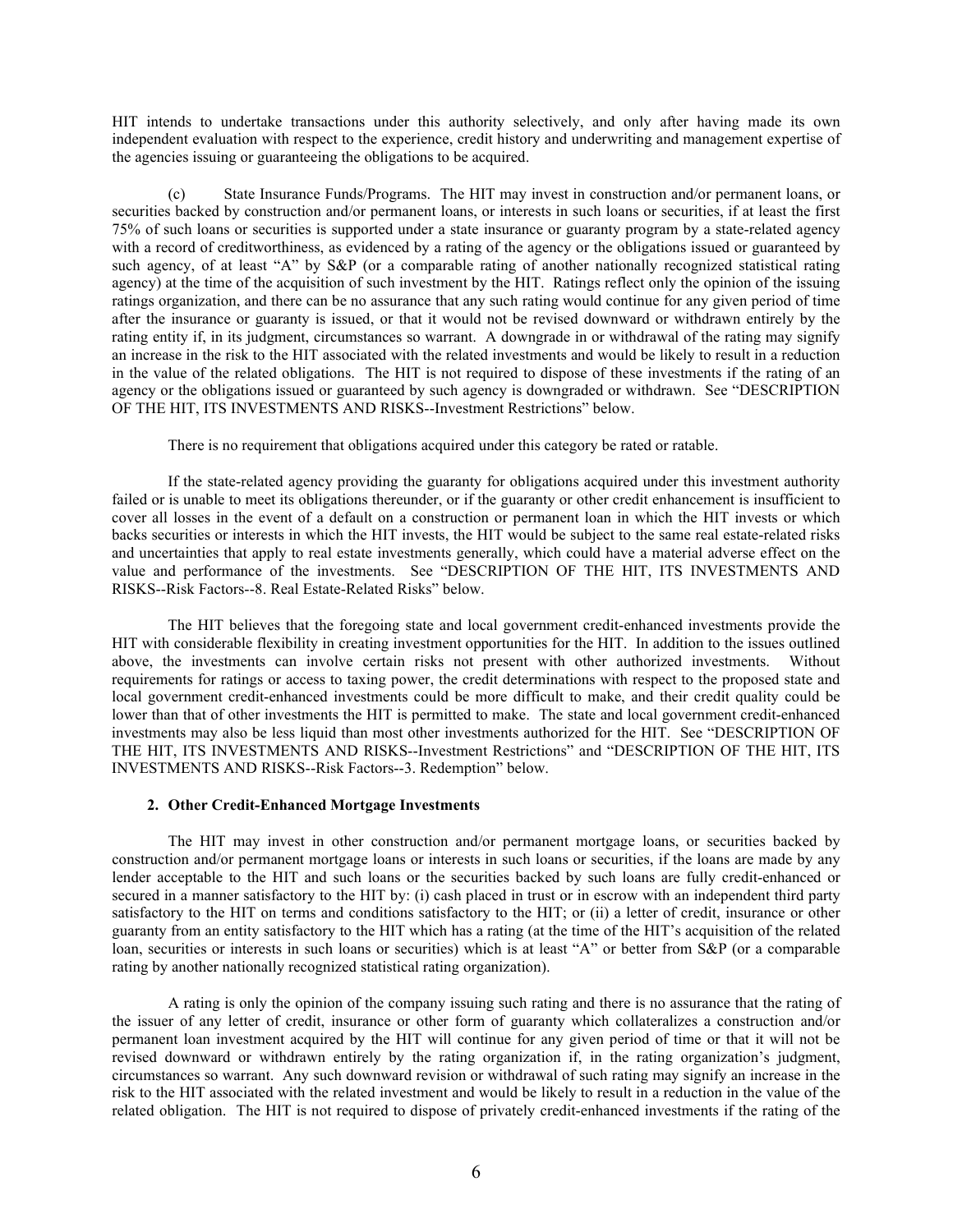issuer of the related letter of credit, insurance or guaranty is downgraded or withdrawn. See "DESCRIPTION OF THE HIT, ITS INVESTMENTS AND RISKS--Investment Restrictions" below. Notwithstanding any of the above, such a downward revision or withdrawal of a rating would not itself have any impact upon the flow of income from the project to the HIT.

If the issuer of any letter of credit, insurance or other form of guaranty which secures a credit-enhanced investment fails or is unable to meet its obligations under such letter of credit or other guaranty, the HIT would be subject to the same real estate-related risks and uncertainties that apply to real estate investments generally, which could have a material adverse effect on the value and performance of the investments. See "DESCRIPTION OF THE HIT, ITS INVESTMENTS AND RISKS--Risk Factors--8. Real Estate-Related Risks" below.

### **Direct Lending**

The HIT is permitted to invest up to 10% of the value of its assets at the time of purchase in the following categories of investments combined.

### **1. Bridge Loans**

Bridge loans are short-term loans that provide interim financing until a borrower receives funds from other sources. The HIT is permitted to invest in certain bridge loans or interests in bridge loans related to multifamily developments that have allocations or other rights to receive state or federal tax credits ("Bridge Loans"). The state or federal tax credits may be of any type, however, the Trust expects that its investments will primarily involve Low Income Housing Tax Credits ("LIHTCs") under Section 42 of the Internal Revenue Code of 1986, as amended (the "IRC") or Rehabilitation Tax Credits ("RTCs") under Section 47 of the IRC.

Borrowers on LIHTC projects are eligible to receive tax credits which may be used dollar-for-dollar to offset federal taxes otherwise due, subject to certain limitations. LIHTCs are provided in substantially equal annual amounts to owners of the development over a ten-year period, generally commencing in the year in which the units of each building are placed in service, or at the election of the owner of the development in the year following the year the building is placed in service. RTCs are generally credits against federal income tax liability for costs incurred for the rehabilitation of certain qualified buildings. Rehabilitation includes renovation, restoration and reconstruction. In general, the RTC is equal to 10% of the amount of qualified rehabilitation expenditures for certain non-residential buildings placed in service before 1936 and 20% of the amount of qualified rehabilitation expenditures for certified historic structures subject to certain limitations. The full amount of the RTC may be claimed in the year in which the property is placed in service. RTCs are often used by developers to complete the adaptive reuse of schools, office buildings and factory buildings for use as multifamily rental housing in urban markets.

Sponsors of tax credit projects frequently sell ownership interests in their projects to investors who want to receive the benefits of the tax credits. The tax credits, as applicable, are available to owners in proportion to their ownership interests in the development. Investors generally agree to pay for their ownership interests in the development (and, consequently, for the benefit of owners of developments which receive the tax credits) in installments over the construction, rent-up and later periods, as negotiated on a case-by-case basis.

The investor generally makes an initial payment upon admission to the ownership entity and pays subsequent installments as various milestones are achieved. Such milestones may include lien-free completion of construction and achievement of stabilized occupancy for an agreed period of time. Payment obligations are generally evidenced by notes or contractual agreements.

Because all of the proceeds of the sale of tax credits are not available at or before the time construction commences, development sponsors generally need funds to make up the difference between the construction financing and other sources of funds available and the total development cost of the development. Accordingly, it is customary for sponsors to obtain bridge loan financing at or prior to the closing on the construction loan financing to close this gap. It is generally contemplated that the bridge loan financing will be repaid from the payments due from the tax credit investors as the development is constructed and reaches the achievement milestones required by the tax credit investors. Unlike other construction financing, Bridge Loans are not usually secured by a mortgage or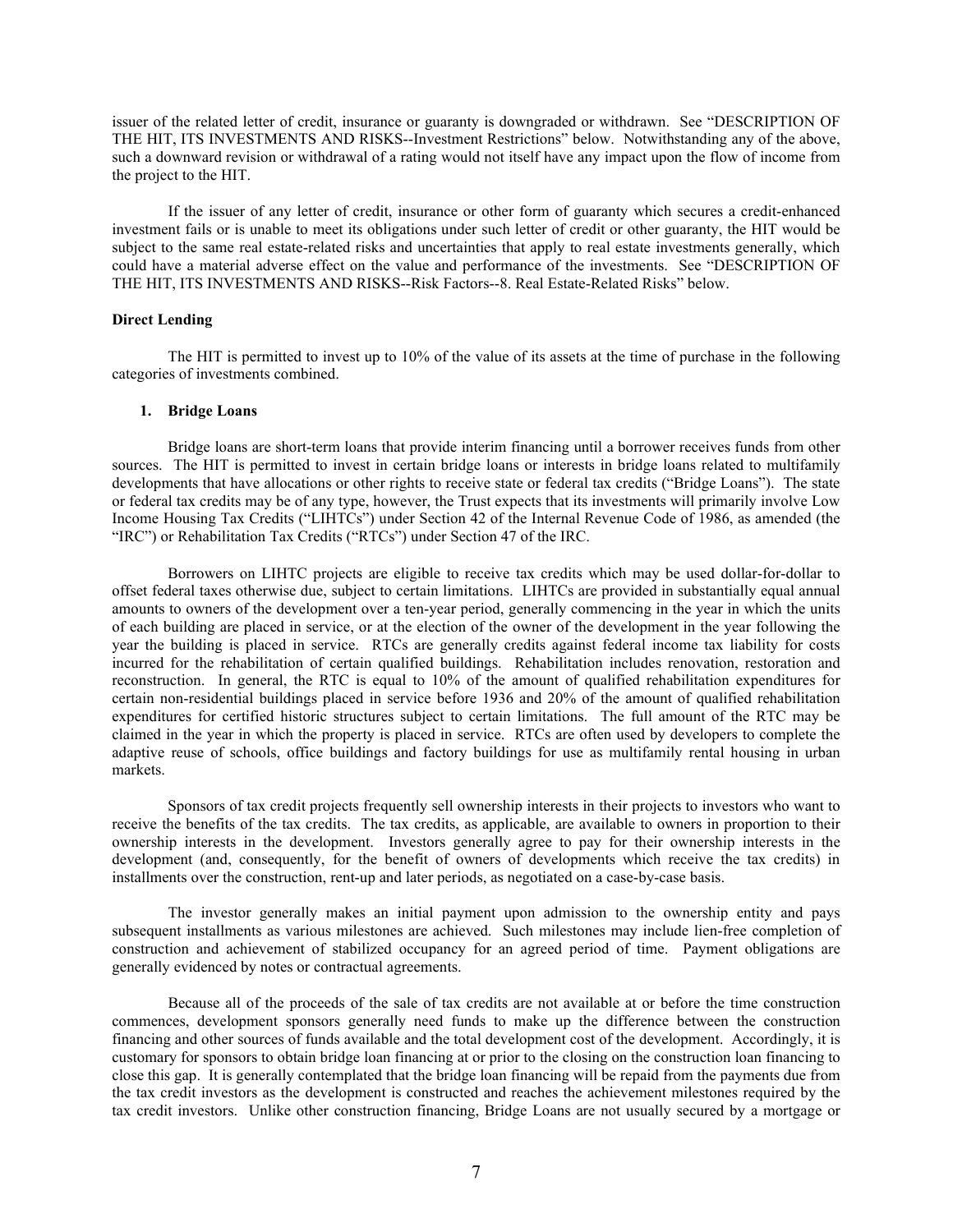other lien on real property. Instead, such Bridge Loans are normally backed by the maker of the obligation, guaranteed by the development sponsor or other party and secured by the ownership interests in the development owner. The HIT will look to structure any Bridge Loans to help minimize the HIT's risks on such loans and will invest in Bridge Loans only in cases where such loans have been approved by the Trust in accordance with the Trust's underwriting guidelines. This may include an investment in a loan that combines bridge lending with other direct mortgage lending (described below), provided that the HIT would be permitted to invest in each component were they offered as separate loans.

There is no requirement that a Bridge Loan be rated or ratable.

Any Bridge Loan will be paid down in a manner approved by the HIT as capital contributions are made by the tax credit investors, although not all of the proceeds of investor payments will be required to reduce the HIT's loan if the HIT so approves. Other sources of financing may also be used to pay down Bridge Loans.

Unlike most other assets in which the HIT invests, Bridge Loans may not be secured by mortgages on real property, are not directly related to payments on first-lien mortgage loans, and are not insured or guaranteed by the federal government or any other entity such as Fannie Mae or Freddie Mac. However, as described above, Bridge Loans will normally be backed by the maker of the obligation, guaranteed by the development sponsor or other party and secured by the ownership interest in the development owner.

The borrower's obligation to make principal and interest payments on a Bridge Loan will not be contingent on the borrower's receipt of investor payments. However, the development owner may depend on investor payments to obtain the funds with which to make payments on a Bridge Loan. Payments to the development owner from its investors in turn may be dependent on certain factors relating to completion, rent-up, other matters relating to the tax credits and otherwise. The HIT expects that on such investments it will consider the credit of the guarantor or obligor, as well as the tax credit investors' ownership interests in the development owner. More broadly, however, the HIT will only enter into Bridge Loan transactions that have been approved in accordance with the HIT's underwriting guidelines, which have been designed to enhance the likelihood that the HIT will invest only in credit-worthy Bridge Loans. Such underwriting guidelines will address the viability of the project in its market, the availability of subsidies, the degree of local governmental support, and the experience of the tax credit investors and other parties, among other factors. The HIT also believes that any additional risk associated with bridge loans, as compared to the HIT's other authorized investments, will be offset by the higher interest rates payable on Bridge Loans.

The investments in this category are subject to real-estate related risks that could have a material adverse effect on the value and performance of the investments. See "DESCRIPTION OF THE HIT, ITS INVESTMENTS AND RISKS--Risk Factors--8. Real Estate-Related Risks" below.

### **2. Direct Mortgage Loans.**

The HIT may invest in certain construction and/or permanent mortgage loans or securities backed by such loans (or interests in such loans or such securities) that meet specified underwriting criteria but which are not necessarily guaranteed, insured or backed by any collateral other than the mortgage on the project ("Direct Mortgage Loans"). The total principal amount of such investments in Direct Mortgage Loans, together with Bridge Loans described above, shall not exceed 10% of the value of all of the HIT's assets at the time of purchase. Such investments must meet underwriting criteria or other requirements specified in the Declaration of Trust including:

(a) in the case of construction and/or permanent mortgage loans related to projects that have evidence of support from a state or local government (or an agency or instrumentality thereof), that the loan-to-value ratio not exceed 60% (or, 80% if the HIT receives mortgage insurance or another form of guaranty or credit support of the HIT's investment in an amount which will cover all losses down to a 60% loan-to-value level, or the project receives the benefits of LIHTCs), that the state or local government (or an agency or instrumentality thereof) or a tax-exempt foundation make or facilitate a financial contribution in the project and that the minimum debt service coverage for these projects at stabilization be at least 1.15, based upon the HIT's projections of future income and expenses; and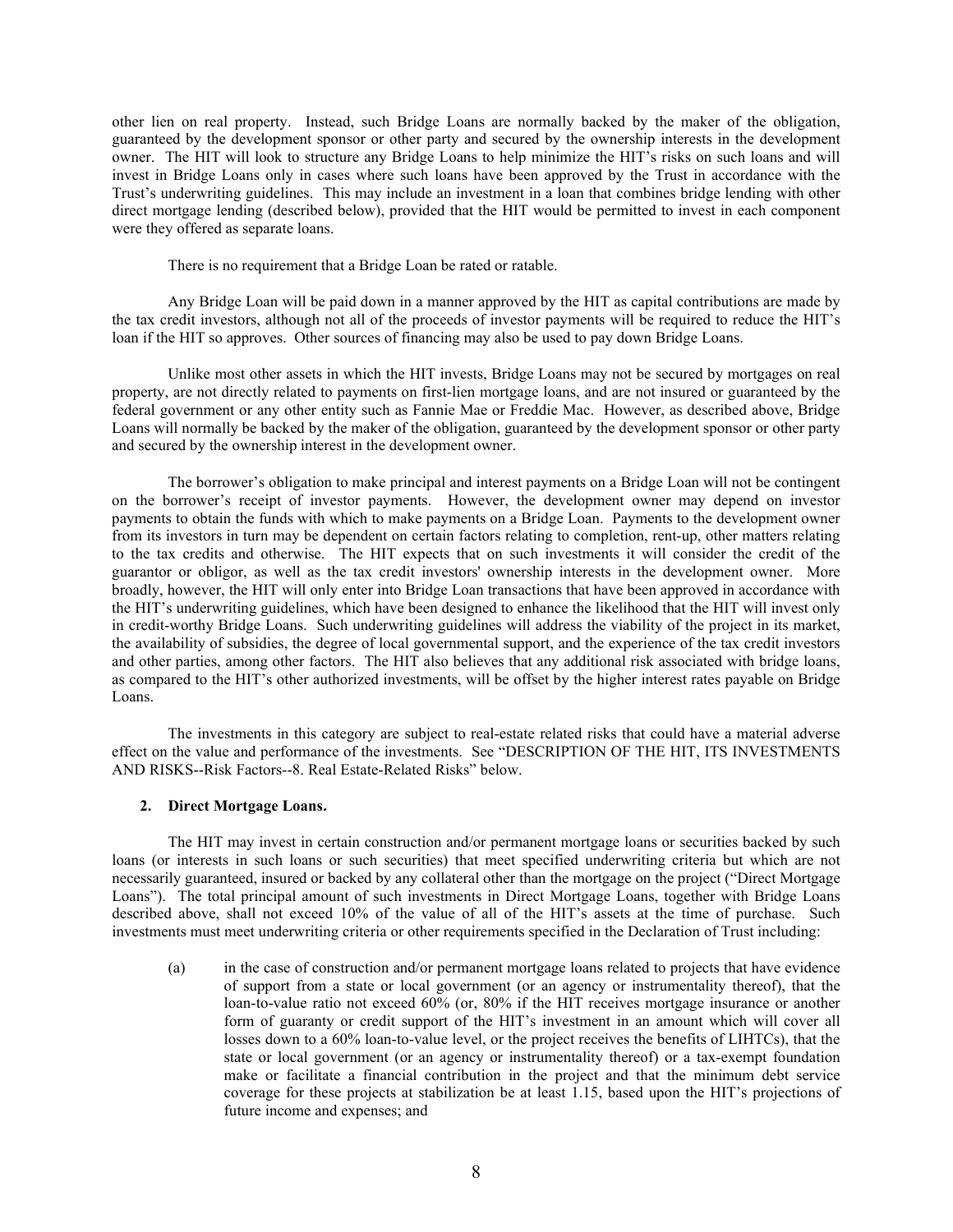(b) in the case of construction and/or permanent mortgage loans financing of market rate projects, that the loan-to-value ratio not exceed 60% (or 80% if the HIT receives mortgage insurance or another form of guaranty or credit support of the HIT's investment in an amount which will cover all losses down to a 60% loan-to-value level) and that the minimum debt service coverage be at least 1.25 at stabilization, based upon the HIT's projections of future income and expenses.

There is no requirement that the obligations acquired by the HIT under this category be rated or ratable.

The investments in this category are subject to real-estate related risks that could have a material adverse effect on the value and performance of the investments. See "DESCRIPTION OF THE HIT, ITS INVESTMENTS AND RISKS--Risk Factors--8. Real Estate-Related Risks" below.

In evaluating investments in all categories of Credit-Enhanced Mortgage Securities, Bridge Loans, and Direct Mortgage Loans, the HIT staff may consider, among other factors: (i) the experience, past performance, credit rating, competence and managerial and marketing ability of prospective project developers; (ii) the geographic area; (iii) the location, construction quality, condition and design of the project; (iv) the projected loan-to-appraised value ratio and underlying assumptions on which such projections are based; (v) the current and projected cash flow; (vi) the potential for capital appreciation; (vii) the occupancy, supply of and demand for properties of similar type in the vicinity; (viii) the prospects for liquidity through sale, financing or refinancing of the project; and (ix) such other factors as become relevant in the course of the evaluation process. In evaluating such underwriting criteria, the HIT may retain consultants to assist HIT staff.

#### **New Markets Tax Credits Loans ("NMTC Loans")**

The HIT may also invest up to 3% of its assets, determined at the time of purchase, in loans to certain special purpose investment funds to facilitate the utilization of New Markets Tax Credits ("NMTCs"). The NMTC Program is a federal program run by the Community Development Financial Institutions Fund of the U.S. Department of Treasury which provides tax credits to equity investors who invest in businesses operating in lowincome areas, including those businesses that engage in creation of housing and other construction activities. The purpose of the NMTC program is to provide persons and/or entities in identified low-income areas access to capital by providing NMTCs that provide capital at lower a cost and on better terms than would be otherwise available in the market.

NMTC Loans made by the HIT must meet certain underwriting criteria and other requirements. NMTC Loans made by the HIT must be to special purpose investment funds (either directly or indirectly through Building America CDE, Inc., the HIT's wholly owned Community Development Entity ("Building America" or the "CDE")). The special purpose investment fund facilitates the utilization of NMTCs, participates with the CDE (or its designated subsidiary) in the NMTC transaction, and uses a portion of the loan for the acquisition and construction and/or rehabilitation of housing or mixed-use projects or healthcare facilities. In addition, the CDE must hold bare legal title to an investment security (the "Investment Security") in the form of (i) an interest in mortgage-backed securities guaranteed by Ginnie Mae or (ii) certain mortgages or interests in mortgages in which the HIT is otherwise authorized to invest, and the principal amount of such Investment Security must be at least equal to the amount loaned to the investment fund. Further, the CDE (or its designated subsidiary) must be expected to hold bare legal title to the Investment Security throughout the holding period required by NMTC rules and the HIT or the CDE (or its designated subsidiary) must have the right to receive the Investment Security at the end of such holding period. Additionally, in the event of default on the mortgage comprising or securing the Investment Security, the HIT (or the CDE) shall have the right to direct the reinvestment of the proceeds from the liquidation of the Investment Security to the extent permitted by the NMTC regulations under generally the same requirements as those listed in this section.

### **Other Securities**

The HIT may invest 20% of its assets in the following categories, taken together: (i) securities issued by the U.S. Treasury and futures contracts on securities issued by the U.S. Treasury, (ii) obligations, including corporate securities, issued or guaranteed by Fannie Mae and Freddie Mac or any of the Federal Home Loan Banks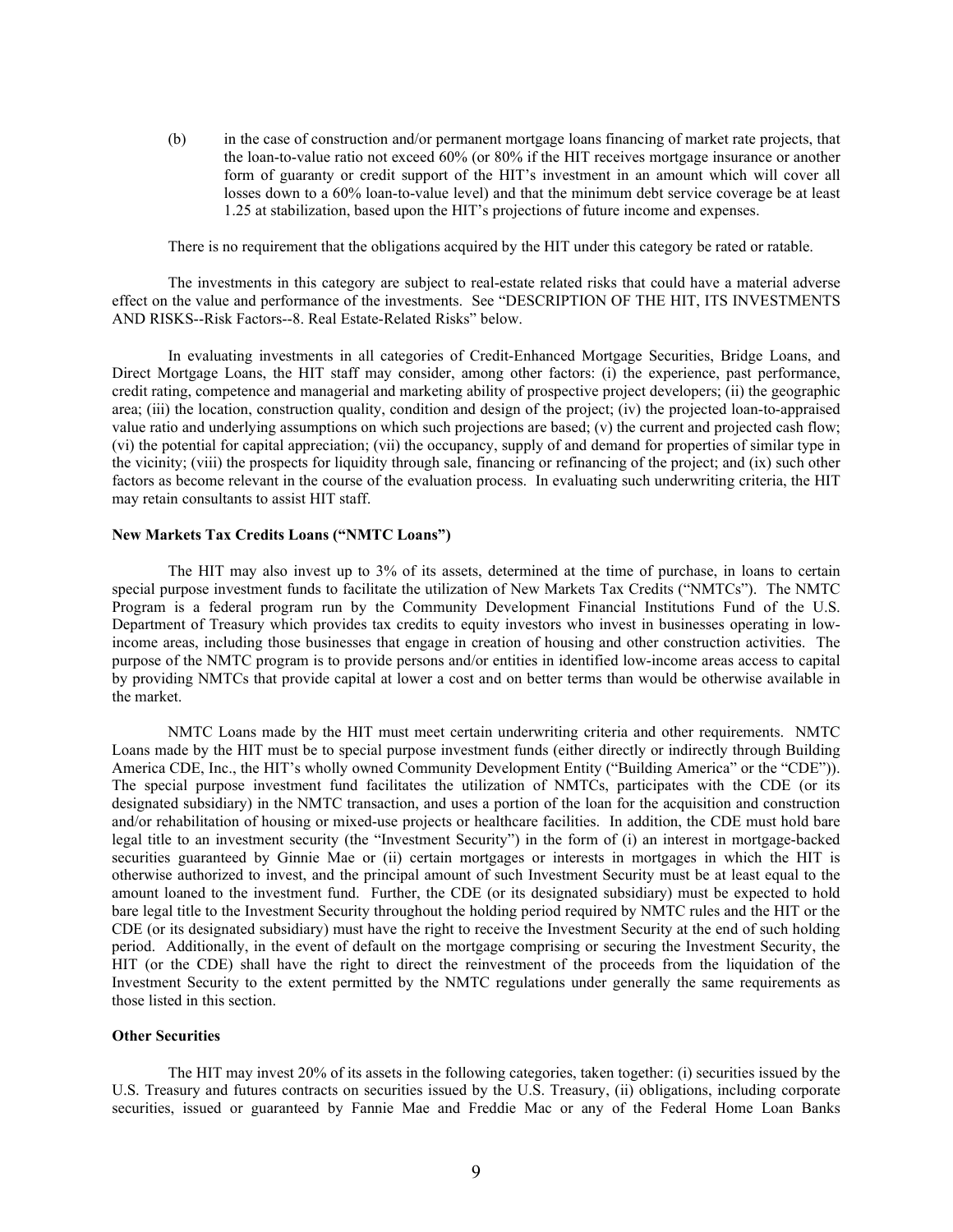("FHLBs"), (iii) securities backed by Fannie Mae, Freddie Mac, or the FHLBs, as long as such securities are rated in one of the two highest rating categories at the time of acquisition by at least one nationally recognized statistical rating organization, and (iv) Commercial Mortgage Backed Securities ("CMBS"), as long as such securities are rated in the highest rating category by at least one nationally recognized statistical rating organization (collectively "Other Securities"). The HIT may invest up to 5% of its assets (measured in notional value) in U.S. Treasury futures contracts. U.S. Treasury and FHLB obligations, U.S. Treasury futures contracts and CMBS are described below and Fannie Mae and Freddie Mac obligations are described above under the captions "DESCRIPTION OF THE HIT, ITS INVESTMENTS AND RISKS--Fannie Mae And Freddie Mac Securities" above.

### **1. United States Treasury Obligations**

The U.S. Treasury sells marketable bills, fixed-principal notes and bonds, inflation-indexed notes and bonds, and other similar instruments in regularly scheduled auctions. The full faith and credit of the United States guarantees the timely payment of principal and interest on Treasury securities. Marketable bills, fixed-principal notes and bonds and inflation-indexed notes and bonds are freely transferable and are traded in the capital markets. They are issued in book-entry form and may be purchased through financial intermediaries or directly from the Treasury.

### **2. United States Treasury Futures Contracts**

A futures contract is a standardized, exchange-traded agreement to buy or sell a specific quantity of an underlying asset at a specified price on a specified day or days in the future. U.S. Treasury futures contracts are futures contracts where the underlying asset is a security issued by the U.S. Treasury. The HIT may use U.S. Treasury futures contracts to manage the duration of the HIT portfolio. Positions taken in the futures market are not normally held to maturity, but are instead liquidated through offsetting transactions which may result in a profit or a loss. While the HIT will usually liquidate futures contracts in this manner, the HIT may instead make or take delivery of the underlying asset whenever it appears economically advantageous for the HIT to do so. A clearing corporation associated with the exchange on which futures are traded guarantees that, if still open, the sale or purchase will be performed on the settlement date.

As an investment company registered with the SEC, the HIT must identify on its books (often referred to as "asset segregation") liquid assets, or engage in other SEC- or SEC staff-approved or other appropriate measures, to "cover" open positions with respect to certain kinds of derivative instruments. In the case of futures contracts and swaps that do not cash settle, for example, the HIT must identify on its books liquid assets equal to the full notional amount of the instrument while the positions are open, to the extent there is not a permissible offsetting position. However, with respect to certain futures contracts and swaps that are required to cash settle, the HIT may identify liquid assets in an amount equal to the HIT's daily marked-to-market net obligations (i.e., the HIT's daily net liability) under the instrument, if any, rather than its full notional amount. Futures contracts, including the U.S. Treasury futures contracts in which the HIT may invest, that do not cash settle may be treated as cash settled for asset segregation purposes when the HIT has entered into a contractual arrangement with a third party futures commission merchant or other counterparty to offset the HIT's exposure under the contract and, failing that, to assign its delivery obligation under the contract to the counterparty. The HIT reserves the right to modify its asset segregation policies in the future in its discretion, consistent with the Investment Company Act and SEC or SEC staff guidance. By identifying assets equal to only its net obligations under certain instruments, the HIT will have the ability to employ leverage to a greater extent than if the HIT were required to identify assets equal to the full notional amount of the instrument.

In October 2020, the SEC adopted a final rule related to the use of derivatives by registered investment companies. In connection with the final rule, the SEC and its staff will rescind and withdraw applicable guidance and relief regarding asset segregation and coverage transactions reflected in the HIT's asset segregation and cover practices discussed above. Subject to certain exceptions, and after an eighteen-month transition period, the final rule requires the HIT to trade derivatives (and other transactions that create future payment or delivery obligations) subject to a value-at-risk leverage limit and certain derivatives risk management program and reporting requirements. Generally, these requirements apply unless the HIT satisfies a "limited derivatives users" exception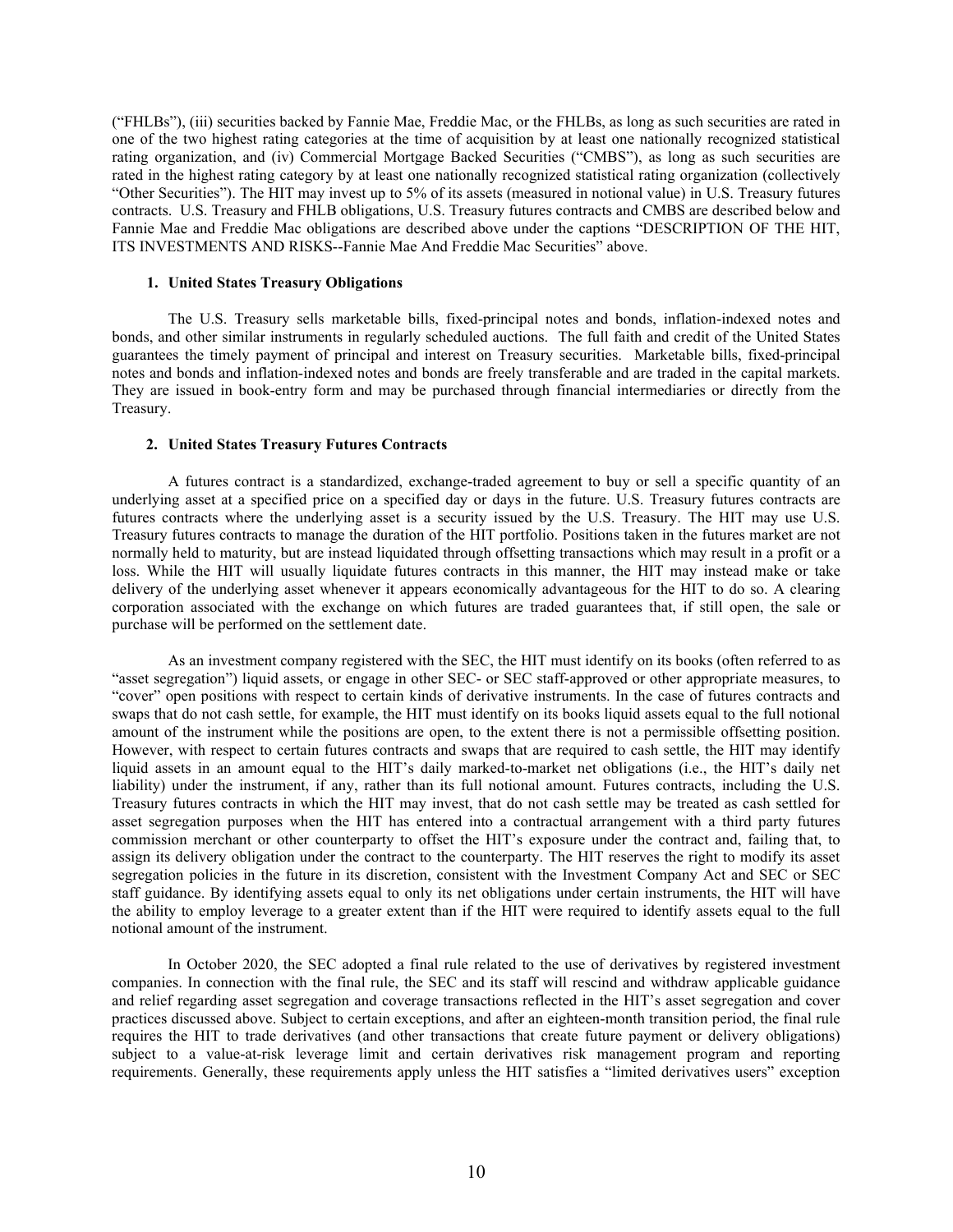that is included in the final rule. These requirements may limit the ability of the HIT to use derivatives as part of its investment strategies and may increase the cost of the HIT's investments and cost of doing business, which could adversely affect Participants.

### **3. Federal Home Loan Bank Obligations**

The Federal Home Loan Bank System consists of eleven regional FHLBs and the FHLBs' Office of Finance and is supervised and regulated by the Federal Housing Finance Agency ("FHFA"). The FHFA is an independent agency in the executive branch of the United States government created on July 30, 2008 by the Housing and Economic Recovery Act of 2008, which combined the staffs of the Federal Housing Finance Board (the previous FHLB regulator) the Office of Federal Housing Enterprise Oversight and the GSE Mission Office of HUD. It has a director who is appointed by the President and confirmed by the United States Senate and a board that consists of the director, the Secretary of the Treasury, the Secretary of HUD and the Chairman of the SEC. The Office of Finance is a joint office of the FHLBs established by the Federal Housing Finance Board to facilitate the issuance and servicing of consolidated obligations of the FHLBs. The Federal Home Loan Bank system was created by Congress in 1932 to improve the availability of money to support home ownership. The FHLBs make loans, called advances, to their members and eligible nonmember mortgagees, which are secured by mortgages and other collateral pledged by the members and mortgagees. Advances generally provide funds for mortgage originations and portfolio lending and also may be used to provide funds to any member "community financial institution" for loans to small business, small farms and small agribusiness.

Since January 2, 2001, the FHLBs have issued debt securities through the Office of Finance as their agent. FHLBs debt securities include discount notes, bonds with fixed rates and fixed maturities, callable bonds, puttable bonds, variable rate bonds and global bonds. Discount notes generally have maturities ranging from 1 to 360 days and bonds generally have maturities ranging from 1 year to 10 years, but the bonds are not subject to any statutory or regulatory limits on maturity. These securities are sold through a dealer network or as direct placements. These securities are joint and several obligations of the eleven FHLBs and are backed solely by the resources of the FHLBs. As of March 31, 2021, all long-term debt securities issued by the Federal Home Loan Bank system carried "AA+" ratings from S&P and "Aaa" ratings from Moody's. Each FHLB is required to operate in such a manner and to take whatever actions are necessary to ensure that the FHLBs' debt securities receive and maintain the highest credit rating from any nationally recognized statistical rating organization that currently rates such securities. FHLBs debt securities are not obligations of the United States and are not guaranteed by the United States.

Each of the eleven regional FHLBs is an instrumentality of the United States organized under the authority of the Federal Home Loan Bank Act of 1932, as amended. Each is a privately capitalized, separate corporate entity and has its own management, employees and board of directors. Each FHLB is a cooperative in that only member institutions own the capital stock of the FHLB and receive dividends on their investment. Each FHLB conducts business almost exclusively with member institutions and the majority of directors of each FHLB is elected by and from its membership. Additional information about the FHLBs can be found in the FHLBs' Combined Financial Report and on its website at [www.fhlbanks.com](http://www.fhlbanks.com/) or at www.fhfa.gov.

#### **Commercial Mortgage-Backed Securities**

CMBS are generally multi-class pass-through securities backed by a mortgage loan or a pool of mortgage loans secured by commercial properties, including multifamily housing, office buildings, shopping centers, retail space, hotel, motel and other hospitality properties, mobile home parks, self-storage facilities and industrial and warehouse properties. The underlying mortgage loans are often balloon loans, rather than loans which amortize over their terms and the properties securing the mortgage loans which back the CMBS may also be subject to subordinate debt and/or mezzanine debt. As with the bulk of the HIT's current housing-related investments, principal and interest payments from the underlying mortgage loans are passed through from the borrowers to the holders of the CMBS by the servicer. Typically, a CMBS transaction contains several different classes or "tranches" with varying exposure to default, prepayment and interest rate risk. A CMBS issue is often structured by "credittranching" (i.e., creating bonds with ratings from AAA to unrated by the use of subordination). Each CMBS tranche typically receives an interest payment with principal distributed in a sequential manner beginning with the highest rated tranche. Typically, all principal and prepayments are first allocated to the current amortizing tranche, and when that tranche is paid off, principal and prepayments flow to the next tranche in a "waterfall." In credit-tranched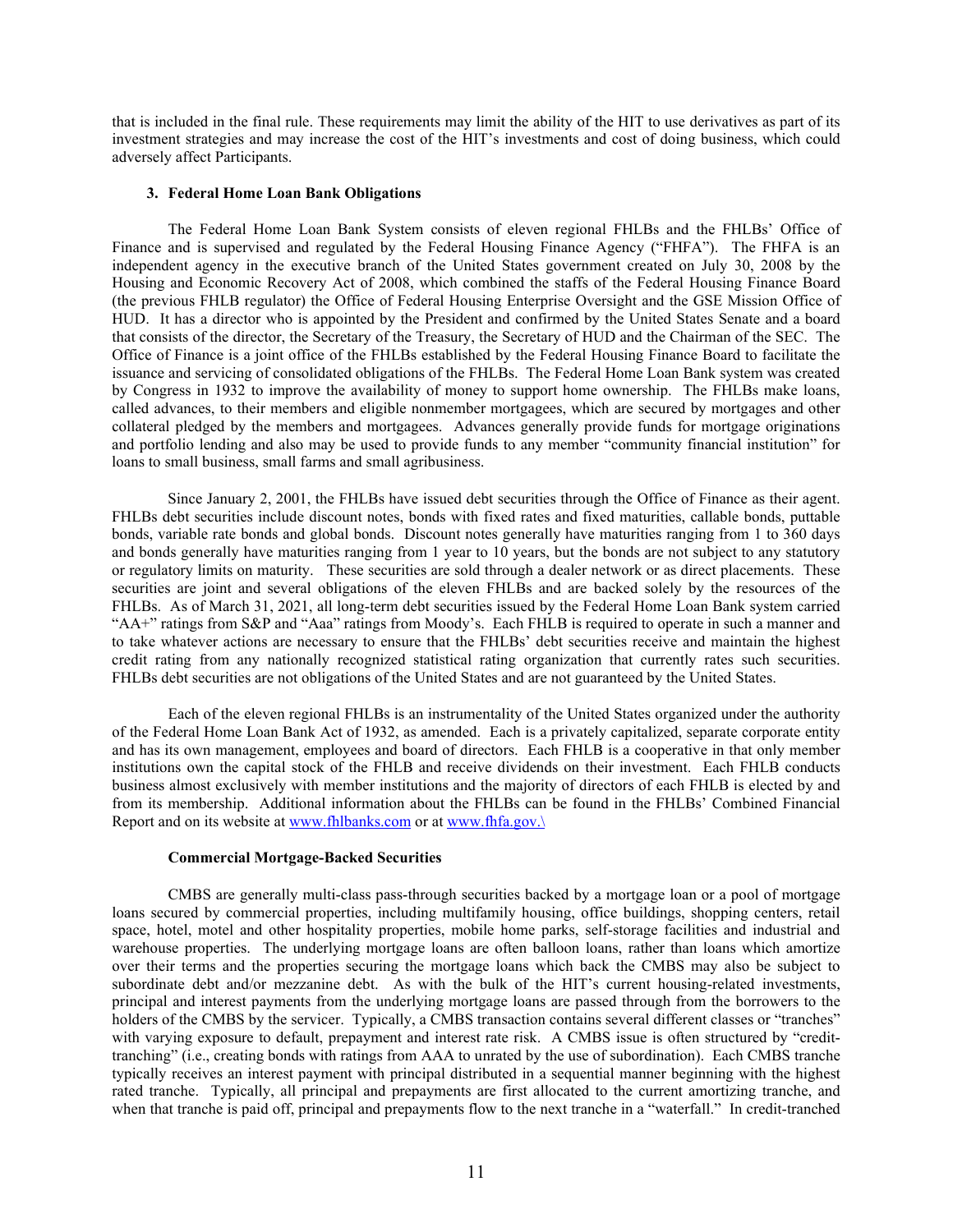CMBS issues, the loss and paydown tranches are typically reversed, and the highest rated classes are therefore the last to be affected by losses and usually the first to receive the early payment of principal.

#### **Mortgage Securities Supported By More Than One Form of Credit Enhancement**

The HIT may also invest in construction and/or permanent loans or securities or obligations backed by construction and/or permanent loans or interests in such loans, securities and obligations which are supported by any combination of two or more of the types of credit enhancement which must support Mortgage Securities in which the HIT is otherwise authorized to invest, as described above, as long as all of the principal component of such loans, or securities or obligations backed by such loans or interests therein are fully collateralized by one or more of such types of credit enhancement. The multiple forms of credit enhancement may be combined either concurrently or sequentially.

### **Pre-Construction Commitments**

The HIT may enter into pre-construction commitments to provide permanent financing upon satisfactory completion of a specified project. Such commitments, commonly known as permanent financing or take-out commitments, are often a precondition to the ability of a developer to obtain a construction loan. The HIT may receive good-faith deposits for such permanent financing commitments, but such deposits are not expected to be a major source of HIT income. In contrast to a company hoping to earn a standby commitment fee without investment, the HIT will make permanent financing commitments with the purpose and ability to acquire the Mortgage Security.

Because complete funding of construction and permanent mortgage loans requires up to three years after making a financing commitment, the HIT estimates the amount of funds it expects to have available for investment from principal payments and prepayments on existing Mortgage Securities, dividend reinvestment and sales of additional Units to new or existing Participants. Loan commitments are made after considering reasonable projections of available funds. While the HIT's short-term cash balances will generally be less than its outstanding financing commitments, this commitment policy reduces the amount of assets the HIT would otherwise invest in lower yielding, short-term investments. In addition to short-term liquid assets and amounts projected to be available, the HIT also identifies highly liquid government securities in an amount that is at least equal to outstanding financing commitments. If, however, a substantial amount of the funds projected to be available are not in fact received and it is not possible or not prudent to liquidate the identified securities, the HIT would either borrow funds pursuant to lines of credit previously established with commercial banks (in accordance with applicable asset coverage requirements) or sell long-term assets to raise the cash necessary to fund the financing commitments.

### **Forward Commitments**

The HIT invests in Mortgage Securities originated under forward commitments, in which the HIT agrees to purchase an investment either in or backed by mortgage loans that have not yet closed. For Mortgage Securities backed by multifamily projects to be built, the HIT typically agrees to a fixed interest rate and purchase price for Mortgage Securities to be delivered in the future. It is possible that Mortgage Securities for which the HIT has issued commitments may not be delivered, particularly in periods of declining interest rates.

The HIT typically seeks to reduce the likelihood of non-delivery of Mortgage Securities backed by multifamily projects and certain single family loans by including in its commitments provisions related to good faith deposits, damages for non-delivery, rights of first refusal and, in some cases, liens on the properties. These mechanisms help ensure delivery of the related Mortgage Securities, but there is no guarantee that all investments the HIT commits to purchase will actually be delivered to the HIT, or that the deposit will cover all of the lost value of any Mortgage Security not delivered as agreed upon. As with Pre-Construction Commitments, the HIT identifies highly liquid government securities in an amount that is at least equal to outstanding forward commitments. To the extent the HIT engages in forward commitment transactions, it will do so for the purpose of Mortgage Securities consistent with its investment objective and policies and not for the purpose of investment leverage.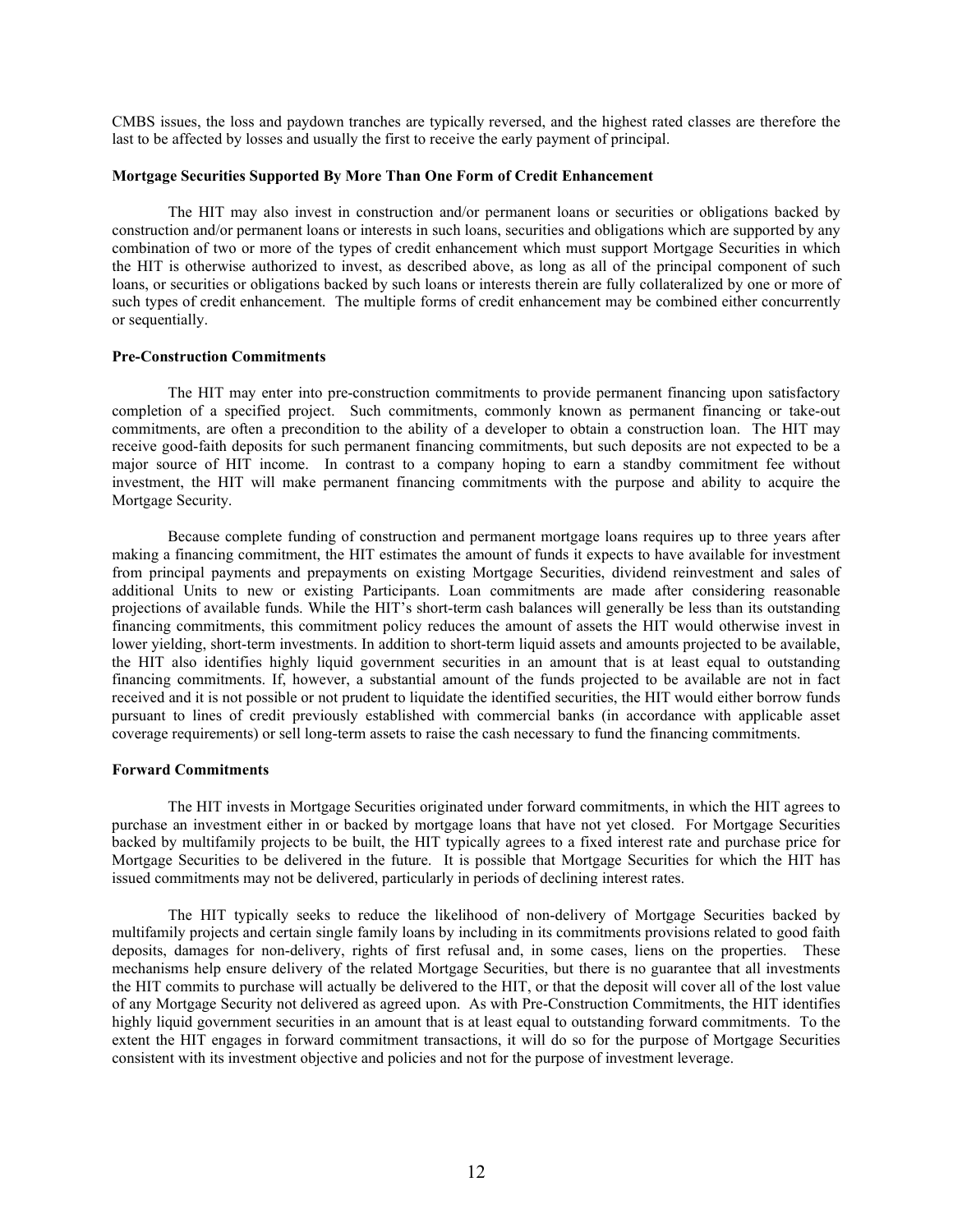### **Other Liquid Investments**

The HIT may invest funds in liquid instruments until they can be placed in Mortgage Securities or other investments meeting HIT investment objectives. Such liquid investments permitted by the Declaration of Trust include: U.S. Treasury issues; federal agency issues; commercial bank time certificates of deposit and savings bank deposits in banks insured by the Federal Deposit Insurance Corporation (through the Bank Insurance Fund); savings and loan association deposits insured by the Federal Deposit Insurance Corporation (through the Savings Association Insurance Fund); bankers acceptances (drafts or bills of exchange accepted by a bank or trust company that guaranties payment thereof); commercial paper rated as category A-1 by S&P (or a comparable rating by another nationally recognized statistical rating agency); collateral loans and warehousing agreements (temporary assignments of mortgage notes or mortgage-backed securities) secured by mortgages on FHA-insured or VA-guaranteed single family homes or FHA-insured multifamily projects; and interests (including repurchase agreements, that is, purchase of securities accompanied by an agreement to resell the securities at a later date) in United States Government securities pledged by a bank or other borrower to secure short-term loans from the HIT.

The HIT also may invest funds temporarily in registered investment companies investing predominantly in U.S. Treasury issues or federal agency issues. Investments in other registered investment companies are restricted as follows:

- (a) Such securities acquired by the HIT shall not exceed 3% of the total outstanding voting stock of any investment company;
- (b) The total value of such securities acquired by the HIT in any one investment company shall not exceed 5% of the HIT's assets; and
- (c) The total value of such securities acquired by the HIT in all investment companies shall not exceed 10% of the HIT's assets.

### **Total Return Swap Agreements in Connection with Tax-Exempt Bonds**

The HIT is permitted to sell its investments in tax-exempt bonds to a counterparty and simultaneously enter into a Total Return Swap contract ("TRS Contract") under which the HIT retains the mark-to-market risk of the bonds and agrees to pay a variable interest rate in exchange for interest payments equal to the bond coupon. The HIT may only enter into such TRS Contracts with counterparties that are rated in one of the two highest rating categories by at least two nationally recognized statistical rating organizations. A TRS Contract is a contract in which one party makes payments based on a set rate, either fixed or variable, while the other party makes payments based on the return of a reference asset (in this case a tax-exempt bond backed by a mortgage securing a multifamily property), which includes both the income it generates and gains or losses related to price change of the bonds. The total notional value of the tax-exempt bonds involved in such TRS Contracts that are outstanding from time to time may not exceed 10% of the value of all the HIT's assets. The HIT will identify on its books (often referred to as "asset segregation") liquid assets, or engage in other SEC- or SEC staff-approved or other appropriate measures, to "cover" open positions with respect to TRS Contracts. For more information regarding asset segregation practices for TRS Contracts, see "DESCRIPTION OF THE HIT, ITS INVESTMENTS AND RISKS -- UNITED STATES TREASURY FUTURES CONTRACTS" above.

### **Investment in Complementary Entities**

The HIT's Declaration of Trust permits the HIT to form and own business entities that may help it generate potential investments in which the HIT is otherwise permitted to invest, including those that facilitate or promote housing construction utilizing union labor, the construction of housing or the availability of mortgage loans for union members. The HIT currently wholly owns HIT Advisers LLC ("HIT Advisers"), a Delaware limited liability company, directly (99.9%) and indirectly through HIT Advisers Managing Member (0.1%), which is also a wholly owned subsidiary of the HIT. HIT Advisers was formed by the HIT to provide investment advisory services to external parties and has a wholly owned subsidiary, Building America, which is a community development entity that facilitates transactions that use New Markets Tax Credits.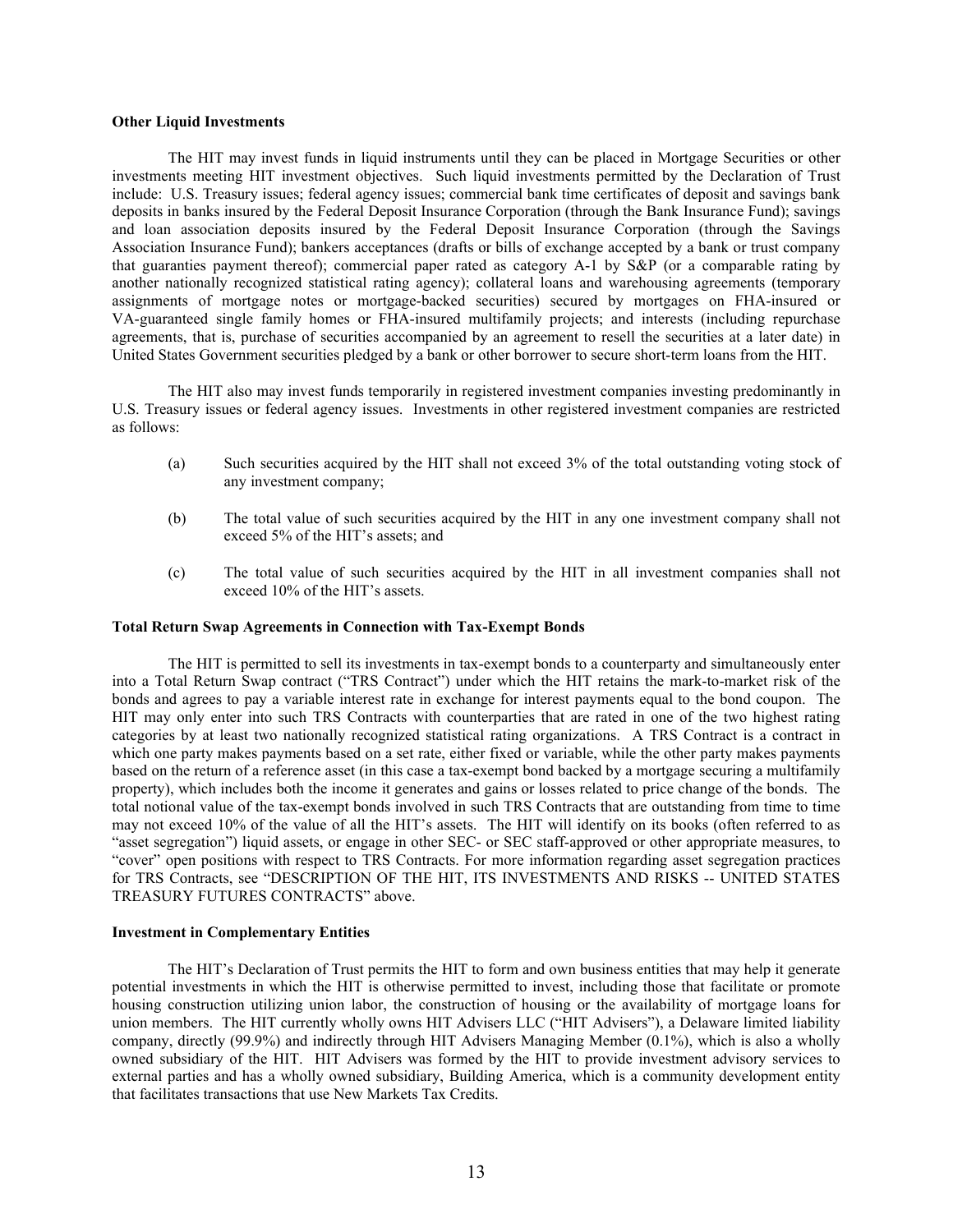### **Portfolio Turnover**

The portfolio turnover rate increased from 30.3% in 2020 to 30.4% in 2021. Turnover is mainly impacted by trading for relative value and for interest rate risk management. It may also be affected by the need to invest cash received as new subscriptions, interest income and prepayments or the need to meet redemption requests.

# **Proxy Voting**

The HIT invests exclusively in non-voting securities (except for shares in mutual funds holding short-term or overnight cash, if applicable) and has not deemed it necessary to adopt policies and procedures for the voting of portfolio securities. The HIT has reported information regarding how it voted in matters for which it was entitled to vote during the most recent twelve-month period ended June 30, 2021 in its most recent filing with the SEC on Form N-PX, which is available on the SEC's website at [http://www.sec.gov.](http://www.sec.gov/) Participants may also obtain a copy of the HIT's report on Form N-PX, without charge, upon request, by calling the HIT collect at 202-331-8055.

### **Disclosure of Portfolio Holdings**

The HIT endeavors to make its portfolio holdings available each month on its website approximately eight business days after month-end. The HIT may provide earlier or different disclosure with respect to the HIT's portfolio securities, upon request, to its Participants, their advisers or consultants, and to certain consultants and third-party service providers engaged by the HIT. In accordance with HIT policies and procedures, all such disclosures made on request are subject to the requirement that such information be kept confidential and are subject to such prohibitions on trading or other misappropriation of the information as deemed appropriate by the HIT's legal department. In addition, such disclosure of the HIT's portfolio securities to any parties must be pre-approved by an officer of the HIT and the HIT's legal department, and notice must be given to the HIT's Chief Compliance Officer. This clearance process is designed to ensure that the disclosure of any information about portfolio securities is in the best interests of the Participants, and the policy has been approved by the Board of Trustees. No compensation or other consideration is received by the HIT or any other party in connection with the disclosure of information about portfolio securities. Pursuant to the HIT's Declaration of Trust and By-Laws, the Board of Trustees has delegated authority to the officers of the HIT to manage the business of the HIT, which includes disclosure about portfolio securities.

The HIT has entered into a non-disclosure agreement with a valuation firm to provide it with certain portfolio holdings information on a daily basis for the purpose of assisting the custodian in producing an estimated daily valuation of HIT's assets. This estimated daily valuation may be used by a HIT Participant that calculates its own NAV on a daily basis and, if so, will be disclosed on the HIT's website at the close of each business day. (See "VALUATION OF UNITS" in this SAI for additional information.) The HIT has also entered agreements under which it provides securities holdings information to its custodian, fund accounting service provider, independent auditor, valuation consultant and valuation validation service provider. This disclosure is subject to the procedures and limitations as described above. None of these third parties is authorized to disclose holding information to any person.

Senior HIT management has determined that due to the nature of the HIT's portfolio holdings, there is no material risk that the disclosure of such holdings would lead to front-running or other predatory trading practices (such as trading ahead) that could adversely impact the HIT's performance. In addition, senior HIT management has determined that because the HIT values its portfolio monthly, and permits purchases and redemptions only on a monthly basis, there is no material risk that an investor could engage in market timing to the detriment of other HIT participants.

# **Other HIT Policies**

Generally, the Mortgage Securities in which the HIT proposes to invest will ordinarily be serviced by mortgage banks or other mortgage servicing institutions, such as commercial banks, located throughout the United States. Such institutions are generally compensated for their services at rates that vary from 0.05% to 0.75% per annum, calculated monthly, on the then current outstanding principal balance in the case of permanent first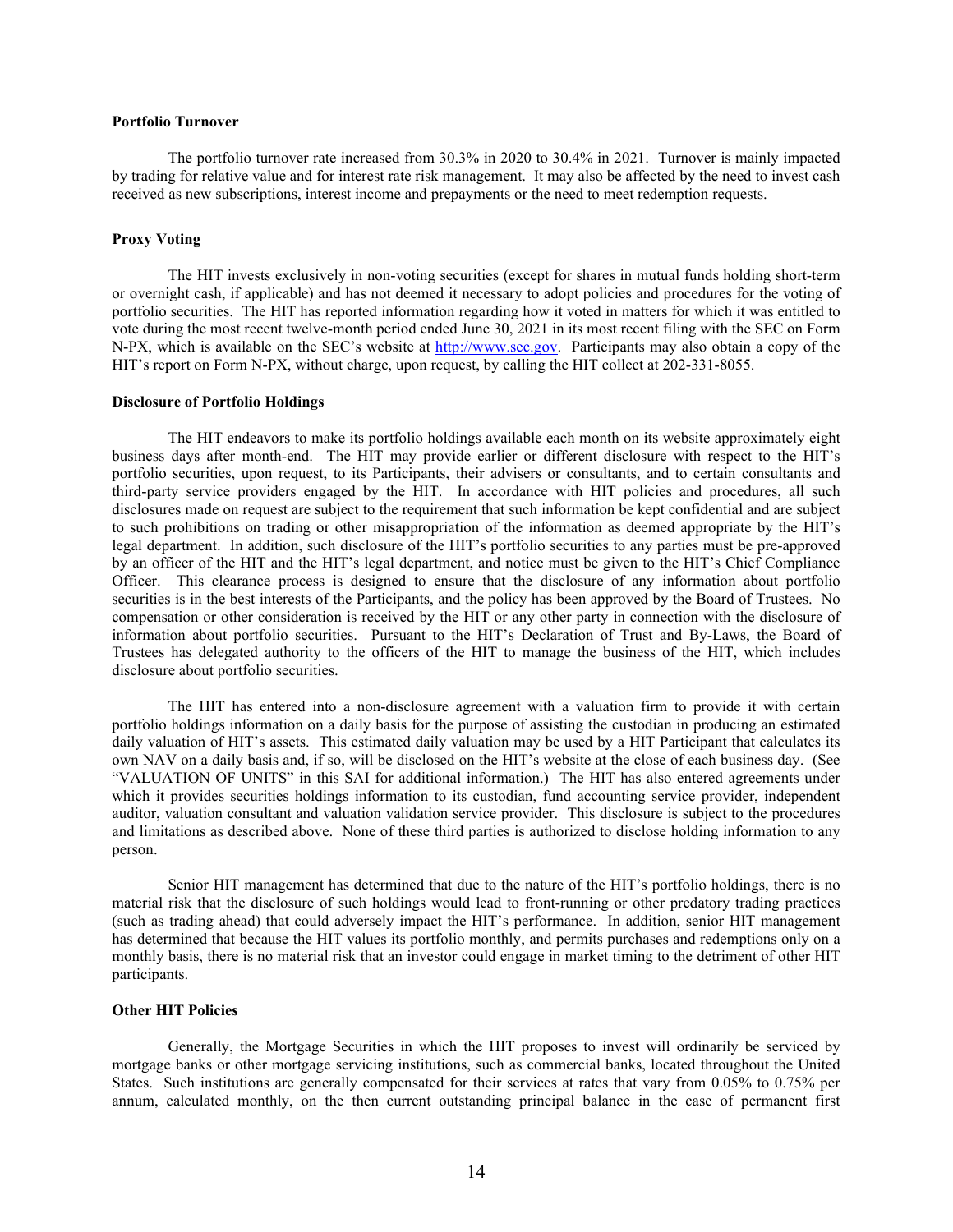mortgage loans, and at rates of 0.125% to 0.50% per annum or more of the outstanding balance in the case of construction loans.

The HIT is authorized to invest in Mortgage Securities backed by projects anywhere in the United States. The HIT will invest only in Mortgage Securities which provide yields competitive with those then generally prevailing in the market taking into consideration all factors relevant to an appropriate evaluation of risk and return and the overall objectives of the HIT. Among Mortgage Securities of comparable yield, the HIT will, if possible, invest in projects in geographic areas in which Participants or their members are located.

The HIT will seek to invest in Mortgage Securities that, all other things equal, will contribute towards building healthy, productive and diverse communities for working people. As such, the HIT will seek to focus its housing-related efforts on those assets that promote affordable and workforce housing units when available. Similarly, the HIT may favor investments in projects that seek to contribute to local economic development by generating additional employment in sectors beyond the construction industry, economic impacts to local businesses, job training opportunities for neighborhood residents, and tax revenue for local governments, for example. The HIT also seeks to promote those real estate projects that contribute to environmentally sustainability through low-carbon building practices, transit-friendly development, creative land use and effective water resource management, among other goals. Other community oriented goals that HIT may pursue include supporting minority and women owned businesses and providing critical services (such as healthcare and childcare) to low income neighborhoods.

The HIT may invest in Mortgage Securities backed by projects in which one or more Participants or one of more organizations associated with a Trustee may also have an interest. Such an interest may be related to the portion of the underlying real estate transaction in which the HIT directly participates or to a different part of the transaction. In these circumstances, a potential conflict of interest can exist. In accordance with the HIT's policy, the Investment Committee, in consultation with the HIT's legal and compliance groups and the HIT's legal counsel, will review and approve any proposed investments in which a Participant or a Trustee-associated organization also holds an interest. In its review, the Investment Committee will consider any potential conflicts of interest that may arise in connection with the proposed investment and the process by which such conflicts of interest would be addressed and will approve such investments only if it determines it to be in the interest of HIT to do so.

As a portfolio management and risk mitigation strategy, the HIT may from time to time buy or sell Mortgage Securities and Other Securities (including U.S. Treasury futures contracts) in order to prevent fluctuations in the weighted average maturity of its portfolio, to manage the duration of the portfolio or to maintain a desirable level of portfolio diversification. Moreover, the HIT remains free to dispose of Mortgage Securities and Other Securities at any time to meet objectives of the HIT, generally on the basis of changed circumstances or market conditions. The short-term liquid assets in which the HIT may temporarily invest are subject to a very high turnover rate. Fees associated with the purchase, sale or redemption of such liquid assets are nominal. The HIT does not currently pay service fees on amounts that it invests in overnight cash through its custodian, however, it may be required to pay such fees in the future. In addition, it may indirectly pay Acquired Fund Fees and Expenses to the extent that the HIT sweeps its short-term liquid assets into mutual fund vehicles.

The HIT's Mortgage Securities are directly or indirectly secured by mortgages or liens on real estate, resulting in a concentration of investments in the mortgage and mortgage finance sector of the real estate industry. For purposes of the Investment Company Act, "concentration" means a fund having more than 25% of its net assets invested in any one industry.

# **INVESTMENT RESTRICTIONS**

The HIT has adopted the restrictions listed below as fundamental policies. Under the Investment Company Act, a fundamental policy is one which cannot be changed without the approval of the holders of a majority of the HIT's outstanding Units, which is defined under the Investment Company Act as the lesser of (a) 67% of the HIT's Units present or represented if the holders of more than 50% of the Units are present or represented at the Participants' meeting, or (b) more than 50% of the HIT's Units.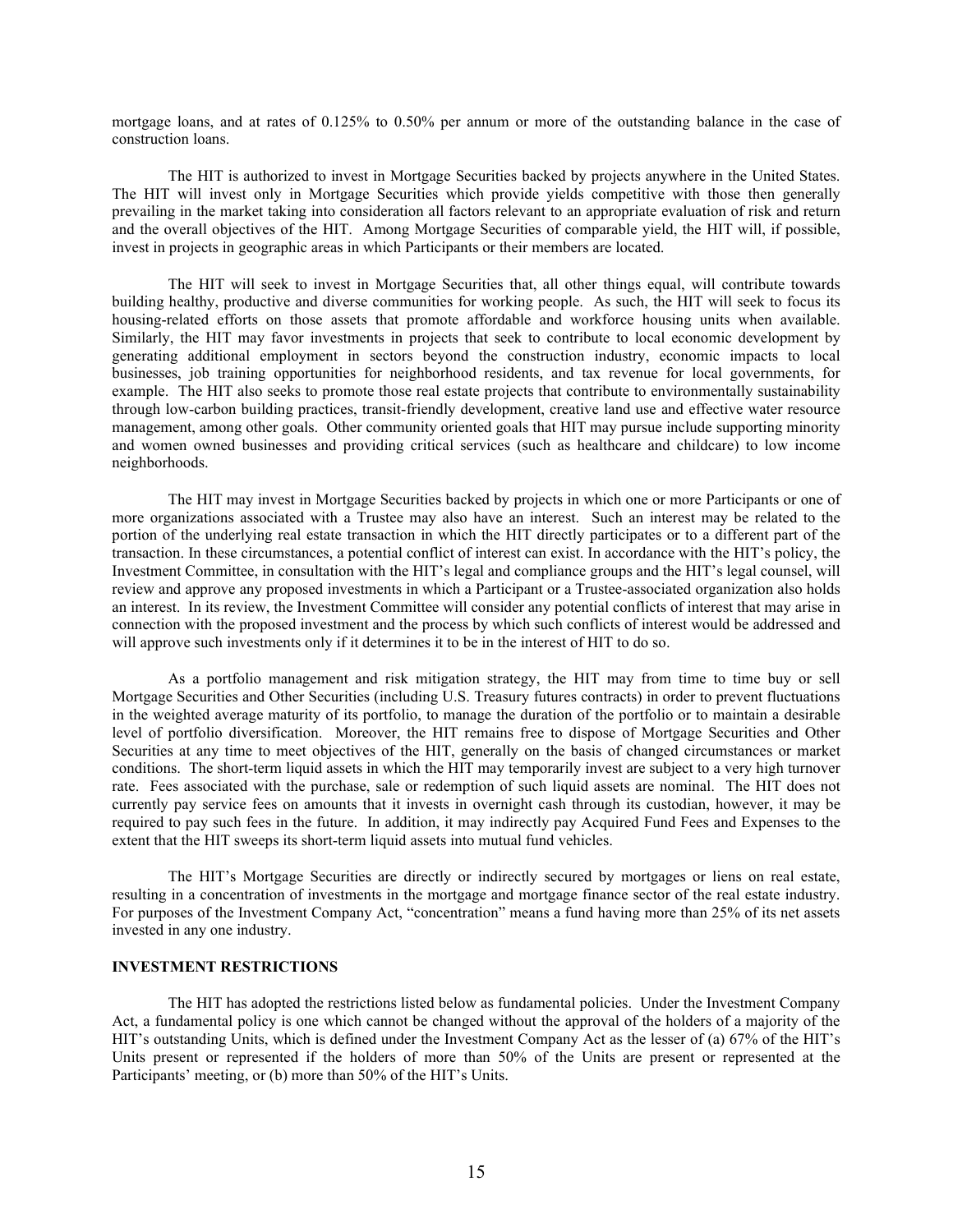The HIT will not:

- (a) concentrate its investments in any industry except the real estate industry as set forth above (*i.e.*, in fixed income securities in the mortgage and mortgage finance sector of the real estate industry);
- (b) permit less than 55% of the mortgages and mortgage-backed securities acquired by the HIT or backing Mortgage Securities acquired by the HIT to be federally insured or guaranteed or issued or guaranteed by Fannie Mae or Freddie Mac with respect to the payment of principal and interest or in cash or shortterm investments including U.S. Treasury issues, repurchase agreements, federal agency issues, mutual funds that invest in such securities, certificates of deposit and other obligations of domestic banks, commercial paper, collateral loans and warehousing agreements and instruments which are liquid but which may or may not be secured by real estate or by federal guarantees or insurance ("Short-Term") Investments");
- (c) originate or purchase any Mortgage Security secured by a project involving new construction or rehabilitation unless the buildings, structures or other improvements to be built on the real estate subject to such mortgage will be built or rehabilitated by 100% union labor;
- (d) issue senior securities, except as permitted by (i) the Investment Company Act and the rules and regulations thereunder, or interpretations or modifications by the SEC, SEC staff or other authority with appropriate jurisdiction, or (ii) exemptive or other relief from the SEC, SEC staff, or other authority;
- (e) borrow money, except as permitted by (i) the Investment Company Act and the rules and regulations thereunder, or interpretations or modifications by the SEC, SEC staff or other authority with appropriate jurisdiction, or (ii) exemptive or other relief from the SEC, SEC staff, or other authority, provided that not more than 50% of the HIT's assets will be used as security for such borrowings;
- (f) sell any securities short;
- (g) write put and call options;
- (h) underwrite the securities of other issuers, except that the HIT may resell to other financing institutions all or a portion of the Mortgage Securities acquired by the HIT in transactions exempt from registration under the Securities Act of 1933, as amended (the "1933 Act");
- (i) purchase or sell real estate (other than real estate mortgage loans and construction loans) except for real estate acquired through the foreclosure of mortgage loans and construction loans held by the HIT;
- (j) purchase or sell commodities or commodities futures contracts;
- (k) lend any assets of the HIT except as permitted (i) the Investment Company Act and the rules and regulations thereunder, or interpretations or modifications by the SEC, SEC staff or other authority with appropriate jurisdiction, or (ii) exemptive or other relief from the SEC, SEC staff; or other authority; or
- (l) invest more than 15% of assets in securities that cannot be sold or disposed of in the ordinary course of business within seven days at approximately the value at which the asset is valued by HIT.

### **RISK FACTORS**

The primary risks in investing in Units of the HIT are summarized in the Prospectus under the caption "MORE ON PRINCIPAL INVESTMENT RISKS." The following section contains a fuller discussion of the risks associated with investing in Units of the HIT.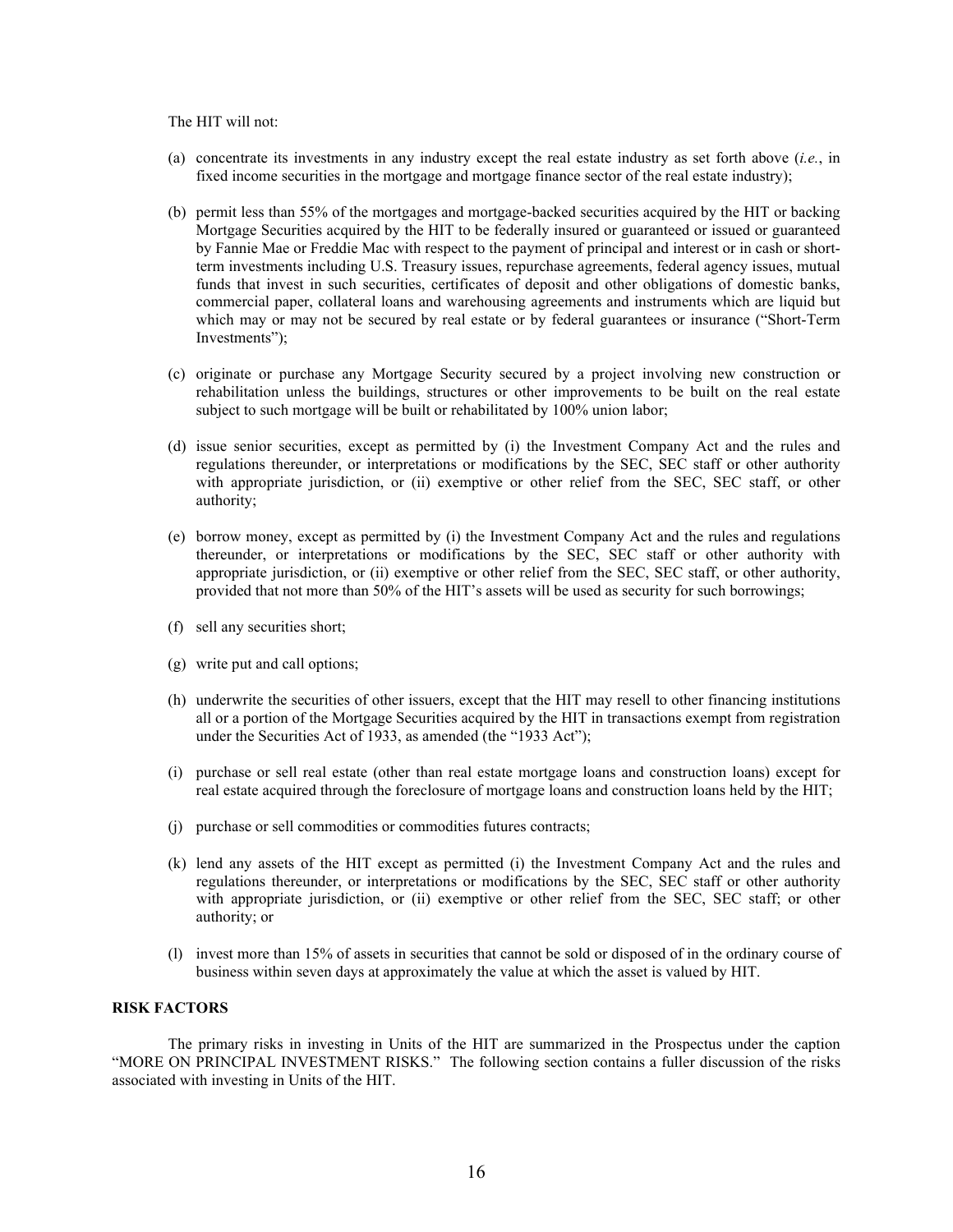### **1. Market Risk**

The value of investments owned by the HIT may go up or down, sometimes rapidly or unpredictably. If the value of investments owned by the HIT falls, the value of a Participant's investment in the HIT will decline. The value of investments held by the HIT may fall due to general market conditions, such as real or perceived adverse economic, political or regulatory conditions, inflation, changes in interest rates, adverse investor sentiment or other global market developments and disruptions, including those arising out of geopolitical events, health emergencies (such as pandemics and epidemics), natural disasters, terrorism and governmental or quasi-governmental actions. Periods of economic downturn may cause a significant decline in the value and liquidity of some investments and the disruption of markets. Adverse market conditions may be prolonged and may not have the same effect on all types of investments. Certain of these general risks are discussed in more detail in the more specific categories below.

#### **2. Fluctuating Interest Rates**

The market value of the HIT's investments and the resulting net asset value of the HIT portfolio will fluctuate with changes in market interest rates. Generally, when market interest rates rise, the net asset value of the HIT will decline and Participants who redeem Units in such circumstances will suffer the resulting loss in value of HIT assets. Conversely, in certain periods of declining interest rates, investments held by the HIT will generally increase in market value but some investments may be prepaid by the various borrowers or other obligors so that anticipated yields on such investments may not be realized. In a low or negative interest rate environment, fixed-income assets may trade at low or negative yields, which means the purchaser of the instrument will receive relatively low interest income and, in the case of negative yields, may receive at maturity less than the total amount invested. To the extent the HIT holds a fixed-income asset with a low or negative interest rate, the HIT may generate a low, and potentially negative, return on that investment.

Scheduled payments of principal and any prepayments will be reinvested at prevailing interest rates, which may be less than the rate of interest for the investments on which such payments are made. In addition, to the extent the HIT purchases investments at a premium (i.e., an amount in excess of the principal amount of the asset purchased), partial prepayments of principal would reduce the yield to the HIT and, in the event of complete prepayment, the HIT would be unable to recover or recoup the premium.

In light of current market conditions, interest rates and fixed-income yields in the United States are at or near historic lows, and such rates and yields may become negative in the future. During periods of very low or negative interest rates, the HIT's susceptibility to interest rate risk (i.e., the risks associated with changes in interest rates) may be magnified, its yield and income may be diminished and its performance may be adversely affected. Alternatively, a historically low interest rate environment could be followed by a period of significant rising rates as levels revert to norms, which could pose a heightened risk to funds such as the HIT, that hold longer-term fixedincome assets that may be more sensitive to interest rate changes.

#### **3. Redemption**

Although registered investment companies generally must value their assets and accept redemption requests daily, the HIT is permitted to value its assets and accept redemption requests no more often than quarterly, by virtue of an exemptive order received from the SEC. See "BUYING AND SELLING UNITS IN THE HIT— Selling or Redeeming Units" in the Prospectus. The HIT has obtained an exemption from generally applicable redemption requirements on the grounds that the interests of its participants will make investment and redemption other than on a quarterly basis unnecessary and that daily valuation of the portfolio investments would be unduly burdensome. The Board of Trustees has, however, authorized investments and redemptions for the HIT on a monthly basis instead of a quarterly basis.

For the fiscal year ended December 31, 2021, total redemptions came to \$55.3 million, or 0.8% of the HIT's average net assets. Frequent redemptions could interfere with the efficient management of the HIT's portfolio, increase portfolio transaction costs and have a negative effect on the HIT's long-term Participants. Additionally, unusual or adverse market conditions, an unusually high volume of redemption requests or redemption requests from one or more large shareholders, among other things, could diminish the HIT's ability to meet redemption requests without significant dilution of the remaining Participants' interests in the HIT. This risk may be heightened for funds like the HIT, that have several Participants that hold significant shares of the units in the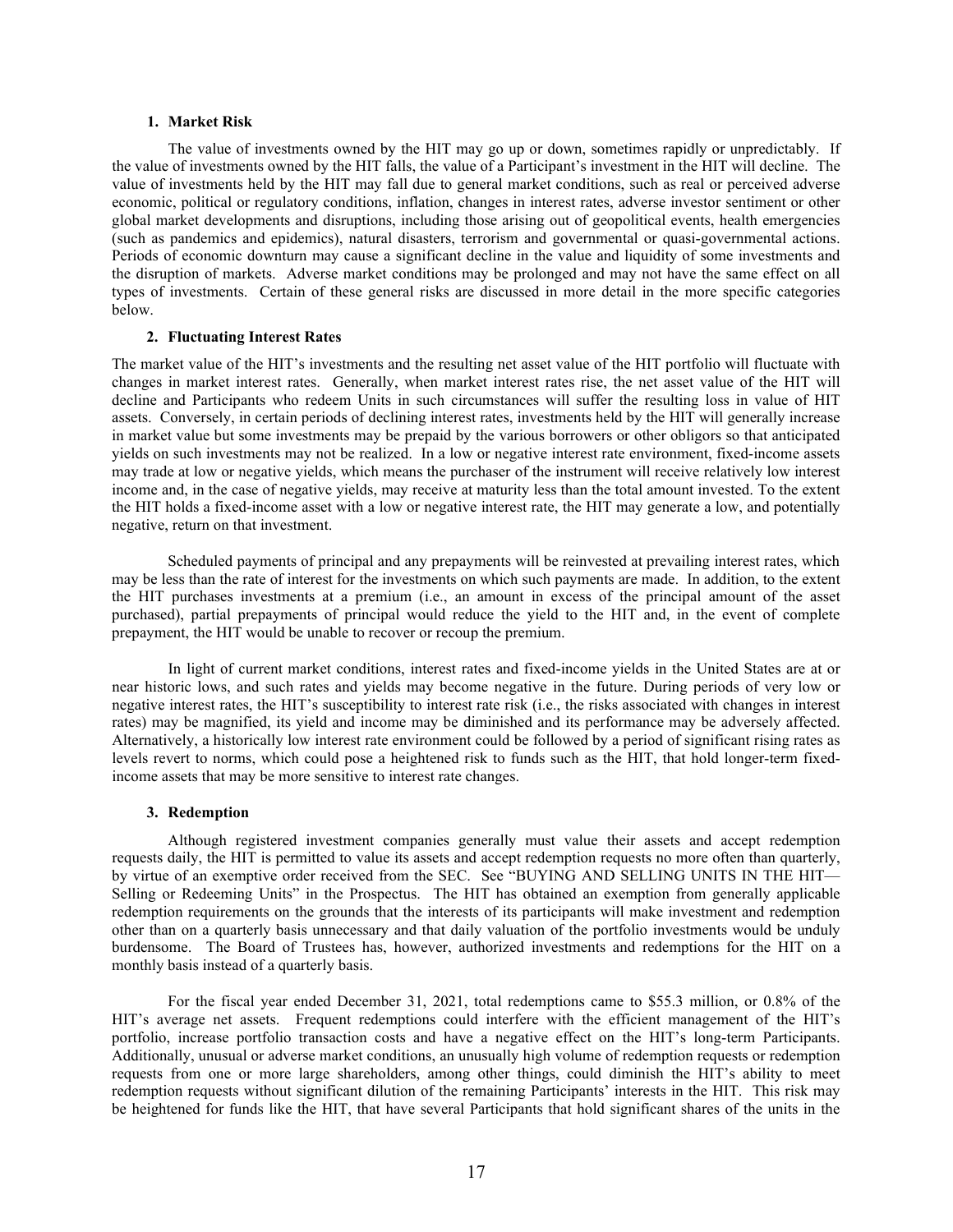HIT. Pursuant to Rule 22e-4 under the Investment Company Act, the HIT may not acquire any illiquid investment if, immediately after the acquisition, the HIT would have invested more than 15% of its net assets in illiquid investments that are assets. Illiquid investment is defined as any investment that the HIT reasonably expects cannot be sold or disposed of in current market conditions in seven calendar days or less without the sale or disposition significantly changing the market value of the investment.

### **4. Limited Resale Market for Certain Types of Investments**

Securities that are federally insured or guaranteed or are issued or guaranteed by Fannie Mae or Freddie Mac have been very liquid historically, and an active secondary market for such investments exists. Prices for these investments are often publicly quoted. If federal assistance to Fannie Mae or Freddie Mac is ended at a time when they do not generate enough income to pay all of their obligations or if federal assistance is insufficient to satisfy all of guaranty obligations of Fannie Mae and Freddie Mac, the liquidity of the related securities would be adversely affected. There is no similar secondary market for other investments that are not federally insured or guaranteed, that are not issued or guaranteed by Fannie Mae or Freddie Mac, or that are backed by loans or securities that are not federally insured or guaranteed or not issued or guaranteed by Fannie Mae or Freddie Mac. Such investments may be difficult to sell, or illiquid, particularly during times of market turmoil. A number of factors constrain the marketability of investments that are not federally insured or guaranteed, that are not issued or guaranteed by Fannie Mae or Freddie Mac, or that are backed by loans or securities that are not federally insured or guaranteed or not issued or guaranteed by Fannie Mae or Freddie Mac. These include the fact that many of these investments are structured in a "one-off," rather than standardized, manner because they are tailored to the specific needs of the project to be financed. Since these investments are tailored in such a fashion, published quotes do not exist and potential purchasers must be contacted individually. Administrative loan servicing requirements and costs and other factors restrict the resale market for single family mortgage loans to some extent. The large denominations of investments related to multifamily projects, intermediate care facilities, assisted living facilities and nursing homes restrict the number of buyers interested in them. In the case of any investment with a long-term maturity, the market is apt to be more limited than for investments of shorter maturity. Required liquidation of long-term investments in an unfavorable market could result in significant losses. In addition, dealers in recent years have generally reduced their market making capacity in fixed-income assets, which has the potential to lower liquidity for certain assets.

The market for construction period investments is affected by the uncertainties inherent in building construction. If an investment is sold during the construction period, the purchaser customarily will seek assurances as to the status of construction, the nature of the permanent financing commitment and other matters relating to the underlying project. These and other factors may cause delays in the event a decision is made to sell construction period investments.

### **5. Defaults on Loans**

Defaults on loans can occur for a variety of reasons, including those described below under the caption "DESCRIPTION OF THE HIT, ITS INVESTMENTS AND RISKS—Risk Factors—8. Real Estate-Related Risks." The HIT may experience certain losses in the event of default on the loans, which either comprise or directly or indirectly back the HIT's investments. To a limited extent, this is true even for federally insured or guaranteed loans. Losses on federally insured or guaranteed loans can occur as a result of: (i) the requirement in some cases that the holder of a mortgage loan in default generally pay an assignment fee of 1% when receiving an insurance settlement; (ii) the requirement in some cases that the holder of the mortgage loan obtain title to the property, through foreclosure or otherwise, in order to obtain an insurance settlement; (iii) the fact that federal agencies can, in some cases, settle insurance obligations by payment in debentures rather than in cash; (iv) possible offsets of insurance proceeds against amounts held by the HIT or mortgage banker; (v) loss of certain interest payments upon default that are not covered by certain FHA insurance programs; (vi) costs of foreclosure and related costs; (vii) errors or omissions by the mortgage banker or fraud or material misstatements by a borrower which result in a reduction in the insurance proceeds, including in cases where the HIT has acted as an originator; (viii) loss of premiums even if principal and interest is repaid; and (ix) other reasons.

For VA-guaranteed loans not included in Ginnie Mae pools, it is possible that the amount of the loss will exceed VA's maximum loss exposure under its guaranty. If this were to occur, the HIT would bear the portion of the loss not covered by VA's guaranty.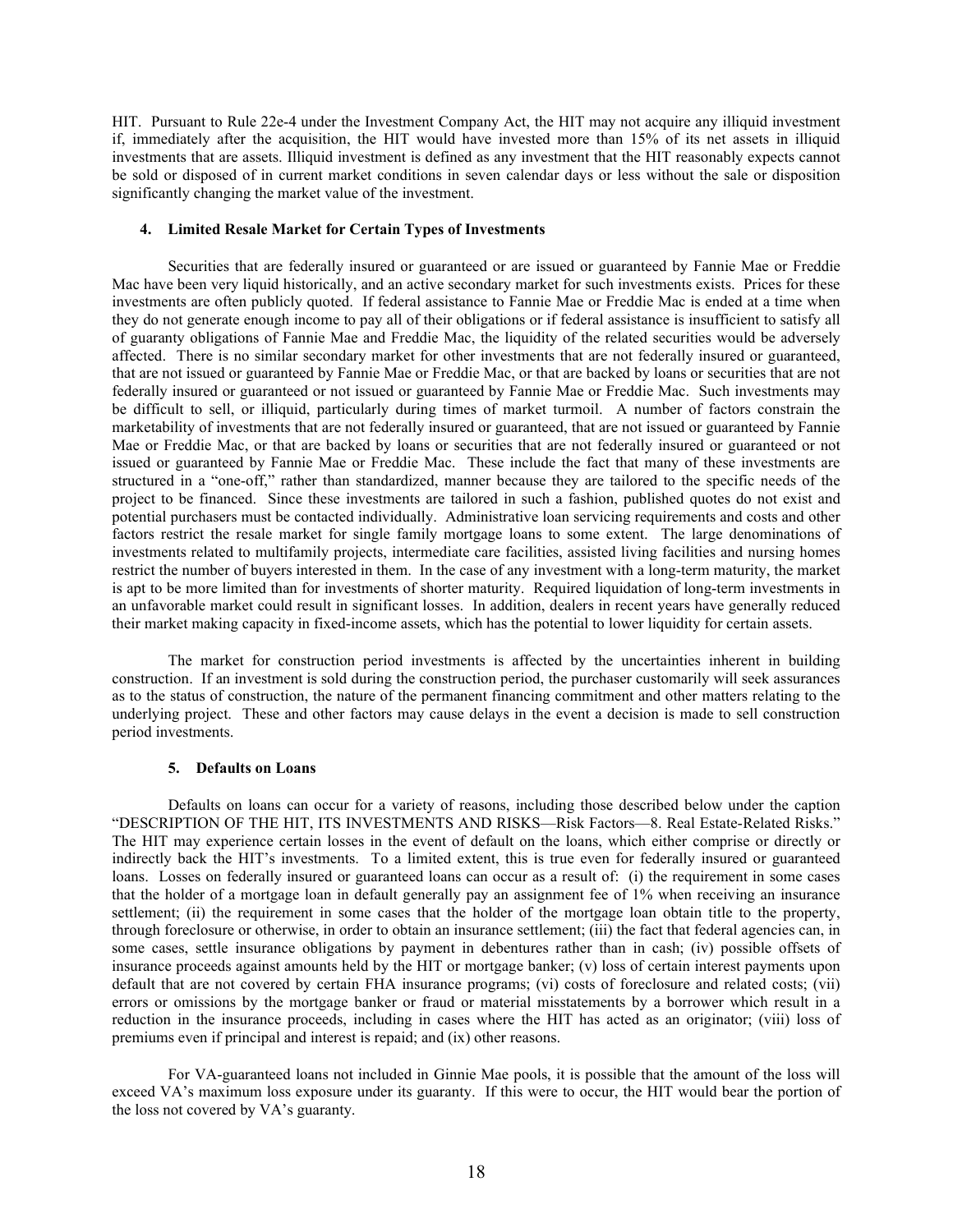The HIT may invest in certain loans or securities, which, in addition to principal and base interest insured or guaranteed by FHA, VA or Ginnie Mae, or guaranteed by Fannie Mae or Freddie Mac, include separate uninsured obligations. These investments may consist of (i) federal government-related, Fannie Mae and Freddie Mac contingent interest mortgage loans which include separate contractual provisions obligating the borrower to pay additional interest based entirely on net or gross cash flow and/or net or gross proceeds upon sale, refinancing or disposition of the project (the contingent interest) and (ii) mortgage loans that include a right to require the borrower to repay a mortgage loan prior to the regular maturity date of the insured mortgage loan. See "DESCRIPTION OF THE HIT, ITS INVESTMENTS AND RISKS—Fannie Mae and Freddie Mac Securities" above.

Contingent interest obligations in excess of principal and base interest are not secured by the mortgage loan, by any government insurance or guaranty or by any obligation or guaranty of Fannie Mae or Freddie Mac. Moreover, in the event of a default under the mortgage loan which results in a claim under the federal government's insurance or guaranty, or against Fannie Mae or Freddie Mac's obligation or guaranty, the right to receive the contingent interest would either be assigned to the federal government agency, Fannie Mae or Freddie Mac, as the case may be, or would terminate. In addition, the obligation of the principals of a project owner to pay contingent interest is generally not a personal obligation of such parties. There can be no assurance that any project owner or principals thereof will have sufficient financial resources to pay any contingent interest that may be due. The HIT expects that it will attempt to secure a contingent interest obligation by obtaining, where possible, a subordinate mortgage and/or a security interest in the ownership interest of the principals of the borrower or other security.

State usury laws establish restrictions, in certain circumstances, on the maximum rate of interest that may be charged and impose penalties on the making of usurious loans, including monetary penalties, forfeiture of interest and unenforceability of the debt. Although the HIT does not intend to make or invest in mortgage loans charging contingent interest rates in excess of those permitted by law, there is a risk that interest on contingent interest mortgage loans could be found to exceed legal limits as a result of uncertainties in determining the maximum legal rate of interest in certain jurisdictions, especially with respect to contingent interest. To address this risk, in circumstances where the HIT invests in contingent interest mortgage loans, the HIT intends to obtain (i) an opinion of counsel from the jurisdiction in which the mortgaged property is located stating that, in the opinion of counsel, the rate of contingent interest does not and will not exceed the maximum rate of interest allowed by law, and/or (ii) a special endorsement to the title insurance policy, in jurisdictions where obtainable, insuring the HIT against penalties that may arise from the charging of interest in excess of the maximum rate of interest allowed by law.

If the HIT obtains a subordinate mortgage or other security to secure the payment of contingent interest, there can be no assurance that such subordinate mortgage or other security will provide meaningful protection to the HIT with respect to any payments due, because rights under such subordinate mortgage or other security and to the revenues of the project will be subordinate to the rights of the first priority lien holder. However, in the majority of these cases, the HIT will be the holder or beneficiary of the first priority lien.

The HIT's ability to collect contingent interest in excess of insured base interest will be dependent also on the economic performance of the project and will be subject to the risks inherent in investing in real estate. The economic performance of a project may be affected by a number of factors, including but not limited to, occupancy levels, defaults by tenants in the payment of rent, increases in project operating expenses and acts of God, such as earthquakes and floods.

With respect to federally insured or guaranteed mortgage loans that include a right to require the borrower to repay the indebtedness prior to the regular maturity date of a mortgage loan, the balloon repayment obligation would not be secured by the federally insured note or mortgage or by any government insurance or guaranty. It is anticipated instead that such obligation would be secured by a security interest in the ownership interests of the principals of the borrower or other security, including, where obtainable, a subordinate mortgage. Because the obligation to repay the loan prior to its stated maturity would not be included in the federally insured or guaranteed note and mortgage, the HIT would not be entitled to obtain insurance proceeds in the event of non-compliance with a demand for repayment at such earlier date. If the HIT has obtained a subordinate mortgage to secure the early repayment of the mortgage loan, the HIT would be able, subject to compliance with certain conditions, to foreclose on the mortgaged property, and obtain title (either directly or through an agent or nominee) to the underlying real property subject to the federally insured first mortgage. However, even if the HIT obtains a subordinate mortgage or other security, there can be no assurance that such subordinate mortgage or other security will provide meaningful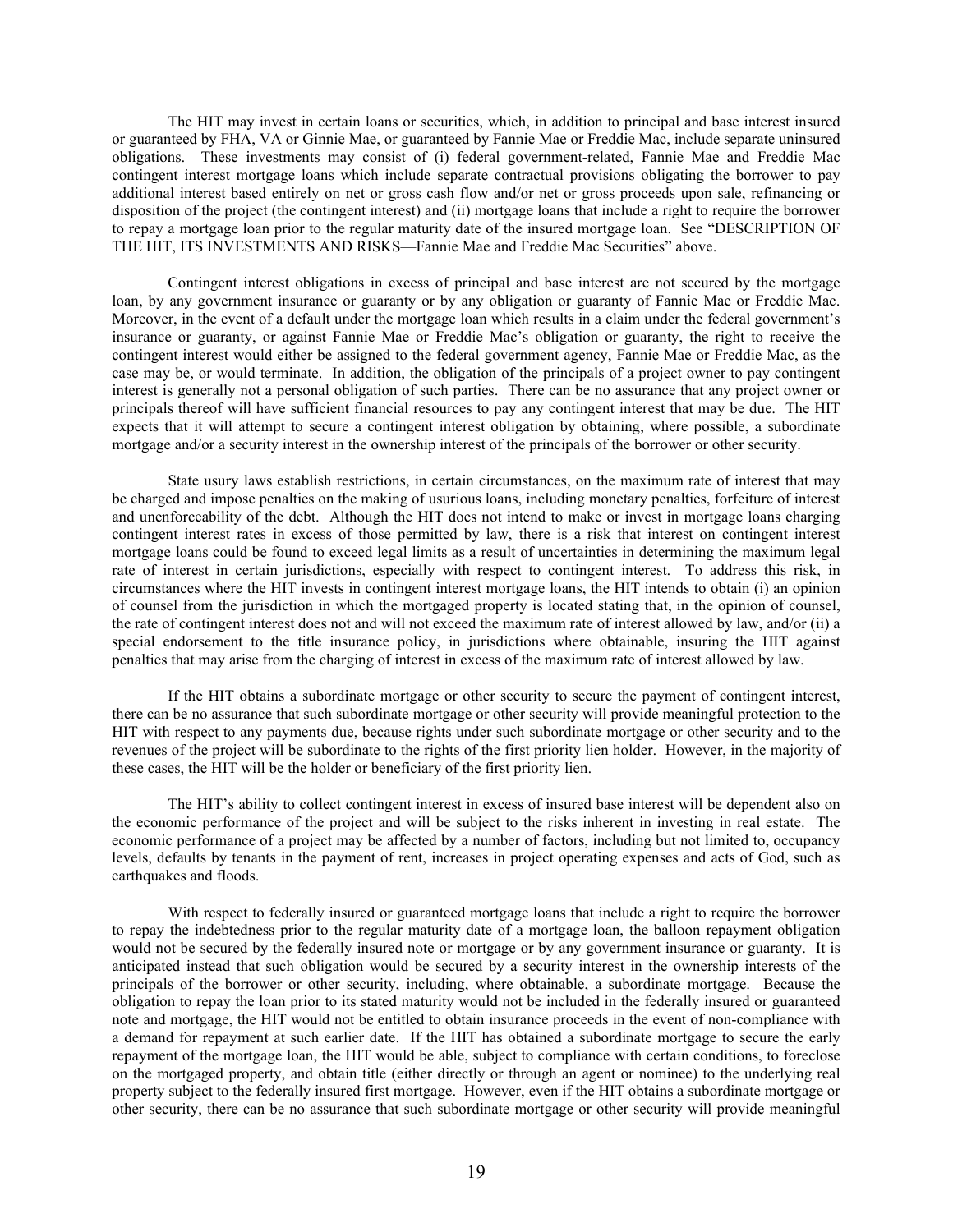protection to the HIT with respect to the early repayment of the loan, because the rights under such subordinate mortgage or other security and to the revenues of the project will be subordinate to the rights of the holder of the first mortgage. The HIT expects that if it is unable to enforce its right to early repayment, it would continue to hold its interests in the mortgage loan or the securities backed by such mortgage loan, the principal and interest of which mortgage loan or securities would remain federally insured or guaranteed. In such event, a loss could be incurred because the HIT would have required a higher rate for an investment in a mortgage loan or mortgage-backed security that was not accompanied by the right to demand repayment at an earlier date. The risk described in this paragraph does not apply to "balloon" loans, or securities backed thereby, that are guaranteed by Fannie Mae or Freddie Mac, because payments on such loans and securities are guaranteed at the stated maturity date.

In addition, some investments, such as Direct Mortgage Loans, in which the HIT may invest are not federally insured or guaranteed or guaranteed by Fannie Mae or Freddie Mac and some investments, such as Bridge Loans, are not secured by a mortgage. Such investments will be subject to all the risks inherent in investing in real estate. See "DESCRIPTION OF THE HIT, ITS INVESTMENTS AND RISKS—Risk Factors—8. Real Estate-Related Risks" below.

# **6. Ratings**

There can be no assurance that a rating of a HIT investment at the time of purchase will continue for any given period of time, or that it will not be revised downward or withdrawn entirely by the rating entity if, in the judgment of the rating agency, circumstances so warrant. A downgrade in the rating or withdrawal of the rating may signify an increase in the risk of default on the related investment and would be likely to result in a reduction in the value of the investment. Ratings are only the opinions of the issuing ratings organization and are not guarantees as to quality of or an assurance of the performance of any such investment.

# **7. Diversification**

The Investment Company Act provides that no registered investment company shall change its subclassification from diversified to non-diversified without the shareholders' authorization. Under Section 5(b) of the Investment Company Act:

- A "diversified company" is a management company which meets the following requirements: At least 75 per centum of the value of its total assets is represented by cash and cash items (including receivables), government securities, securities of other investment companies and other securities for the purposes of this calculation limited in respect of any one issuer to an amount not greater in value than five per centum of the value of the total assets of such management company and to not more than 10 per centum of the outstanding voting securities of such issuer.
- A "non-diversified company" means any management company other than a diversified company.

The HIT will seek to remain as diversified as practicable. However, the Declaration of Trust does not specify the proportion of the HIT's assets that may be committed to a single Mortgage Security or Mortgage Securities issued, insured or guaranteed by any firm or entity. The HIT plans to follow a policy of investing no more than 15% of its assets in any single Mortgage Security as of the time of investment. Given the foregoing definition of a diversified company, the HIT's ability to invest up to 15% of its assets in a single Mortgage Security under this policy could result in the HIT's portfolio shifting from non-diversified to diversified and back again, without prior investor approval. This shift would under normal circumstances be contrary to Section 13(a)(1) of the Investment Company Act, absent prior security holder approval. However, the HIT has obtained from the SEC an exemption from this requirement insofar as the exemption might be necessary for the HIT to conduct its investment practices as described above. To the extent the HIT operates as a non-diversified company, the risk of loss on its investments will be increased. To the extent the HIT invests in the assets of fewer issuers, the HIT will be more susceptible to negative events affecting those issuers. As the HIT's assets have grown over time, this risk has diminished.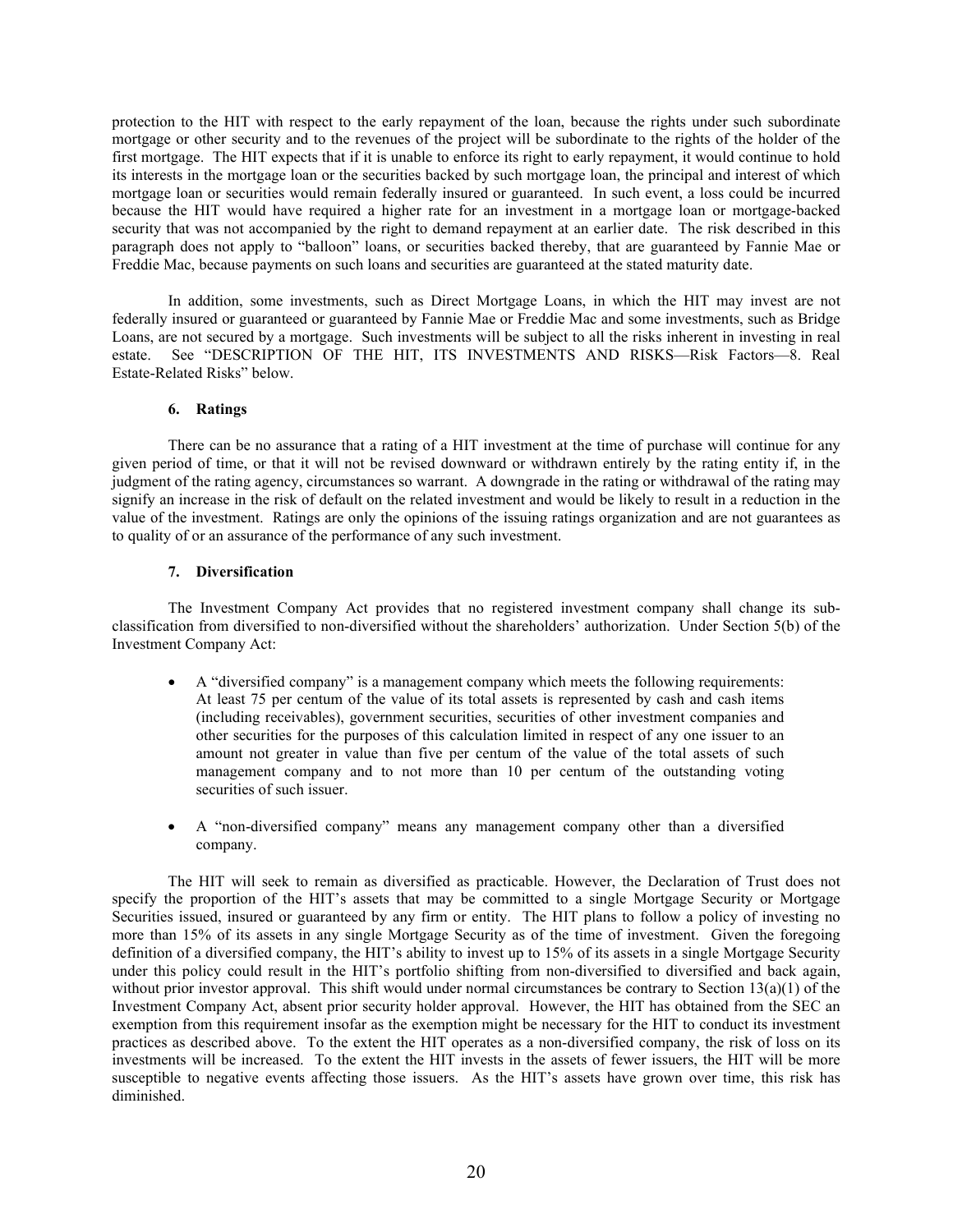### **8. Real Estate-Related Risks**

The HIT is required to invest primarily in Mortgage Securities that are (i) federally insured or guaranteed or are issued or guaranteed by Fannie Mae or Freddie Mac, or (ii) backed by securities, obligations or loans which are federally insured or guaranteed or are issued or guaranteed by Fannie Mae or Freddie Mac. In addition, many of the HIT's other investments have some form of credit enhancement to protect against losses in the event of a default. However, to the extent that an investment does not have credit enhancement or that an entity providing credit enhancement for an investment fails to meet its obligations under the credit enhancement, in the event of a default under the underlying mortgage loan, the HIT would be subject to the risks that apply to real estate investments generally with respect to that investment. The same consequence would apply to an investment in a defaulting loan (or a security or interest backed by such loan) that is not secured by a mortgage, such as a Bridge Loan. The real estate market and the equity and debt capital markets can experience economic difficulties during some business cycles, which may increase these risks. Some of these risks are described below.

(a) *Construction Risks.* The construction period is an extremely risky phase of any project development for a variety of reasons. For example, it is sometimes difficult accurately to estimate prior to the commencement of construction the total costs of construction and related carrying costs that will be required in order to complete a project and to pay operating expenses, leasing costs and debt service until the project reaches sustaining occupancy. In addition, the construction period may be subject to unforeseeable delays and difficulties that may adversely affect the project and the related construction loan.

The total development costs of a project and its scheduled completion date are subject to change as construction and operation of a project progresses. During all stages of development and construction, a developer is subject to extensive environmental, building, land use, zoning and other statutes and regulations administered by various federal, state, county and local authorities. Such statutory and regulatory requirements (and any changes in such requirements during construction) may result in increased costs, delays in construction and/or an inability to complete a project on schedule and in accordance with development plans. For example, changes in environmental or other laws may impose or increase restrictions on the use or operation of a project, may increase certain expenses of a project or may necessitate potentially expensive changes in the physical configuration of the property. Changes in federal tax laws may make investment in real estate less attractive economically and thereby adversely affect real estate values.

Other factors that may result in increased costs, delays in construction and/or an inability to complete a project on schedule and in accordance with development plans include, without limitation, cost increases or shortages in, or the unavailability when needed of, materials, labor and/or services; construction or labor disputes; delays in construction caused by adverse weather, casualty and other factors; poor management; delays, unanticipated costs and difficulties in obtaining lease-up of a project; health emergencies (such as pandemics and epidemics) and other unforeseen occurrences. Such cost overruns and delays may adversely affect the developer's ability to complete the construction of a project, as well as the economic viability of a project. This risk is particularly relevant with regard to investments, such as Bridge Loans, which assume repayment using tax credit and other proceeds that may become available only with the completion of construction milestones.

Although the project and the sponsor will be carefully reviewed and underwritten, there is no assurance that a borrower will have the resources available to fund the total construction and marketing costs of a project or will be able to secure secondary or alternative financing of cost overruns or unanticipated costs. In the event that construction loan proceeds and other funds available to a borrower are insufficient to pay all such costs, the project may not reach completion, satisfy any requirements for permanent financing and/or reach sustaining occupancy, in which event the borrower is unlikely to be able to repay the loan. Any failure to complete the construction or lease-up of a project on schedule and in accordance with development plans may result in loss of rental income, loss of permanent financing (if the HIT is providing only construction financing) or other financial assistance for the project.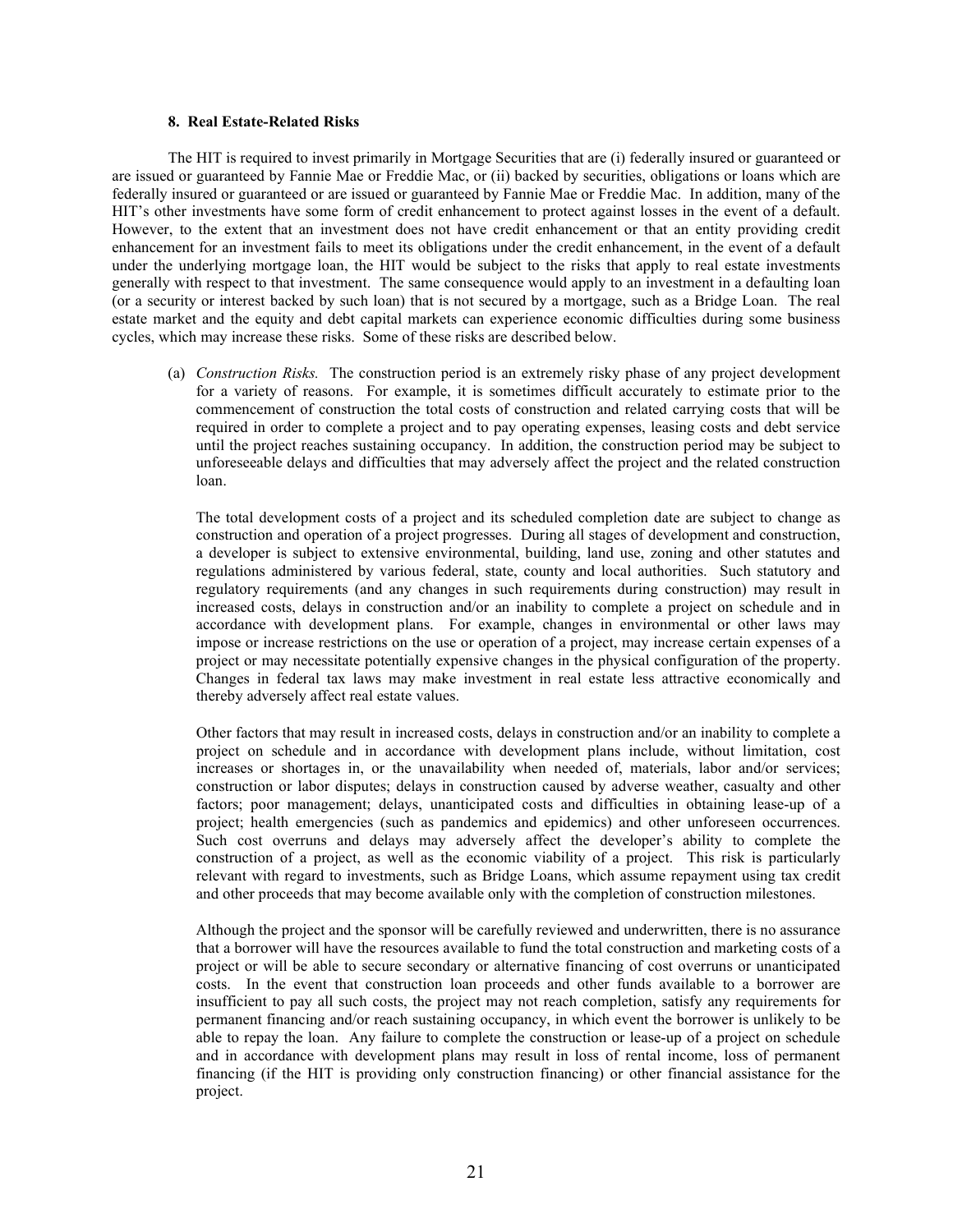Market conditions also may change between the time at which a commitment is issued or the construction loan is made and the completion of a project, rendering the project economically unfeasible or anticipated rents unattainable. In the event that any of the foregoing or other difficulties occur during the construction period, a borrower may not repay all amounts advanced under or with respect to a construction loan on a timely basis.

- (b) *Risks Affecting the Operation of Projects and Repayment of Loans*. A borrower's ability to make required payments on any loan after the completion of construction of a project will be affected by a variety of factors. These include, but are not limited to, the achievement and maintenance of a sufficient level of occupancy; sound management of the project; timely receipt of rental income; increases in operating expenses (including taxes, utility rates and maintenance costs) and the costs of required repairs resulting from reasonable wear and tear and casualties; and changes in applicable laws and governmental regulations. In addition, the continued feasibility of a project may depend in part upon general and local economic factors, the supply and demand for rental housing in the area in which the project is located, competition from other rental housing projects, high unemployment rates, rent controls and profit controls. There are no assurances that a project owner will be able to achieve and maintain sufficient rental income in order to pay all operating expenses and maintenance and repair costs of a project and the debt service on the related loan on a timely basis. In the event that a project owner is unable to pay all such costs, expenses and debt service, a default on the related loan is likely to occur.
- (c) *Environmental and Litigation Risks*. Certain states impose a statutory lien for associated costs on property that is the subject of a cleanup action by the state on account of hazardous wastes or hazardous substances released or disposed of on the property. Such a lien generally will have priority over all subsequent liens on the property and, in certain states, will have priority over prior recorded liens, including the lien of a mortgage. In addition, under federal environmental law and possibly under state law in a number of states, a secured party which takes a deed in lieu of foreclosure or acquires a mortgaged property at a foreclosure sale, may be liable for the costs of cleaning up a contaminated site. Such costs could be substantial. The imposition of such costs on a project owner may adversely affect such owner's ability to pay the debt service on a mortgage or other loan. It is unclear whether such costs would be imposed on a secured lender such as the HIT or any secured lender acting on behalf of the HIT in the event that the secured lender did not actually acquire title to the project. In the event that title to a project securing a mortgage loan was acquired by the HIT or any lender acting on behalf of the HIT and cleanup costs were incurred in respect of the project (or such cleanup costs were imposed upon the HIT as a secured lender or any secured lender acting on behalf of the HIT even if the HIT or such other lender did not acquire title to the project), the HIT could realize a loss.

Any project owner may be vulnerable to potential litigation arising from public or private disputes about the conduct of its business or the operation of its project. A project owner may become involved in disputes or litigation, during construction or in the course of continuing operations, as to violations of federal, state or local laws, property tax valuations and assessments, rent or profit controls, the terms of lease agreements with tenants or any other contract or agreement as to which it is a party or will become a party in the course of its business operations. Litigation arising from such disputes could be resolved adversely to the project owner and the existence of such a dispute or an unfavorable resolution of such a dispute could adversely affect the ability of a project owner to pay the debt service on its mortgage loan and, in any event, may slow down the construction and operation of the building.

(d) *Foreclosure Risks*. In those limited instances in which the HIT invests directly in mortgage loans rather than in Mortgage Securities backed by mortgage loans, it is anticipated that the mortgage loan will be secured by a deed of trust or mortgage, depending upon the prevailing practice in the state in which the subject property is located. Foreclosure of a deed of trust may be accomplished in certain jurisdictions by a non-judicial trustee's sale under a specific provision in the deed of trust that authorizes the trustee to sell the property upon any default by the borrower under the terms of the note or deed of trust. Foreclosure of a mortgage generally is accomplished by judicial action. The action is initiated by the service of legal pleadings upon all parties having an interest in the real property.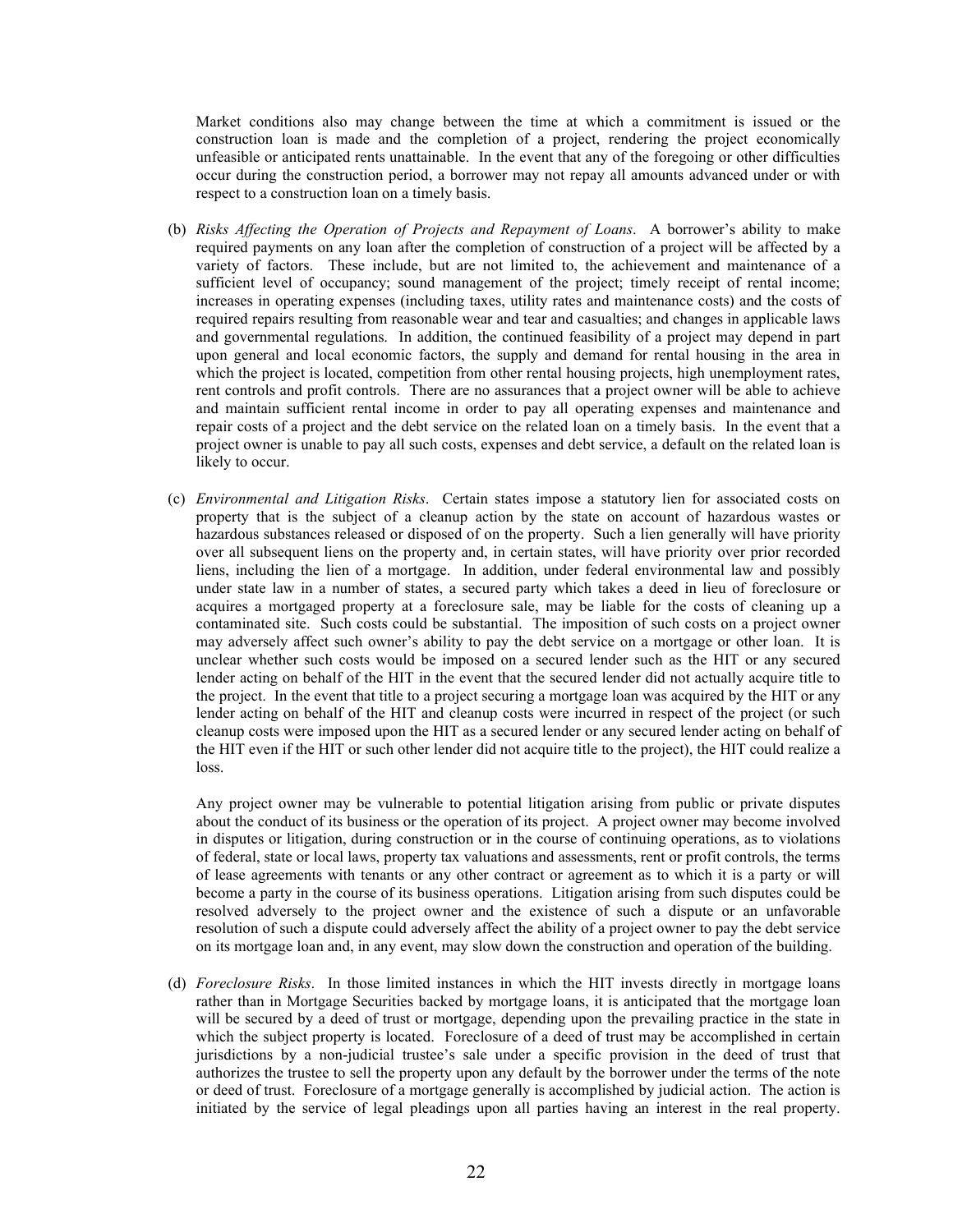Delays in completion of the foreclosure occasionally may result from difficulties in locating necessary party defendants. The borrower may seek bankruptcy protection in an attempt to delay or avert a foreclosure and/or assert other defenses to the proceedings. Any bankruptcy filing will, and the assertion of other defenses may, significantly delay the proceedings and increase the expenses incurred by the lender in prosecuting the proceedings, and could result in a reduction of the secured debt in the event of a "cramdown" by a bankruptcy court. Depending upon market conditions, the net proceeds of the sale of the property after foreclosure, fix-up and selling expenses may be less than the HIT's investment.

In some states, after foreclosure and sale, the borrower and foreclosed junior lienholders are given a statutory period in which to redeem the property from the foreclosure sale. In some states, redemption may occur only upon payment of the entire principal balance of the loan, accrued interest and expenses of foreclosure. In other states, redemption may be authorized if the former borrower pays only a portion of the sums due. The effect of a statutory right of redemption is to diminish the ability of the lender to sell the foreclosed property. Consequently, the practical effect of the redemption right is often to force the lender to retain the property and pay the expenses of ownership until the redemption period has run.

(e) *Operational Risks.* In those instances in which the HIT invests directly in mortgage loans or in a Bridge Loan secured by the ownership interest of the owner developer, the HIT may be compelled to participate in the completion of construction or in the operation of a project, if there is a default on the loan. In such circumstances, the recovery of amounts owed to the HIT may be partially dependent on the HIT's, or its agent's, ability to successfully navigate operational matters connected with the project, including the difficulties that caused or have arisen from the default.

### **9. Defaults on Credit-Enhanced Bridge Loans**

The HIT is subject to the risk that tax credit investors may not make required payments on their obligations to the development owner as scheduled and, as explained above, also to certain real estate risks relating to the underlying development. Tax credit investors may not make the payments for reasons relating to the performance of the development, i.e., because the agreed upon circumstances under which the payments would become due do not occur, in which event, the HIT may not have any remedy. In addition, however, the tax credit investors may not make the payments as a result of changes in the financial capacity of the tax credit investors themselves. This may be more likely during periods of economic downturn. In the event that the tax credit investors do not make required payments, the HIT may be required to enforce the obligations of the tax credit investors under their notes or other payment agreements with the development owner. Enforcement actions may include foreclosing upon or otherwise acquiring the defaulting investors' ownership interests. As the owner of such interests in the development owner, the HIT would be subject to the real estate risks that any development owner would face. Certain of these risks are described above under the caption "DESCRIPTION OF THE HIT, ITS INVESTMENTS AND RISKS—Risk Factors—8. Real Estate-Related Risks".

#### **10. Risks of CMBS**

In general, the risks of investing in CMBS reflect the risks of investing in the real estate securing the underlying mortgage loans, since payments and the timing of payments made in respect of the CMBS depend on payments received on and other recoveries with respect to the underlying mortgage loans. These risks reflect, among other things, the effects of local and other economic conditions on real estate markets, the ability of tenants to make rent payments, and the ability of a property to attract and retain tenants. Economic difficulties in the real estate market and capital markets may increase these risks. See "DESCRIPTION OF THE HIT, ITS INVESTMENTS AND RISK--Risk Factors--8. Real Estate-Related Risks" above. Certain types of commercial properties may also be subject to other risks in addition to those described in that section. CMBS are not insured or guaranteed by any government agency or instrumentality, by any private mortgage insurer or by any other firm or entity.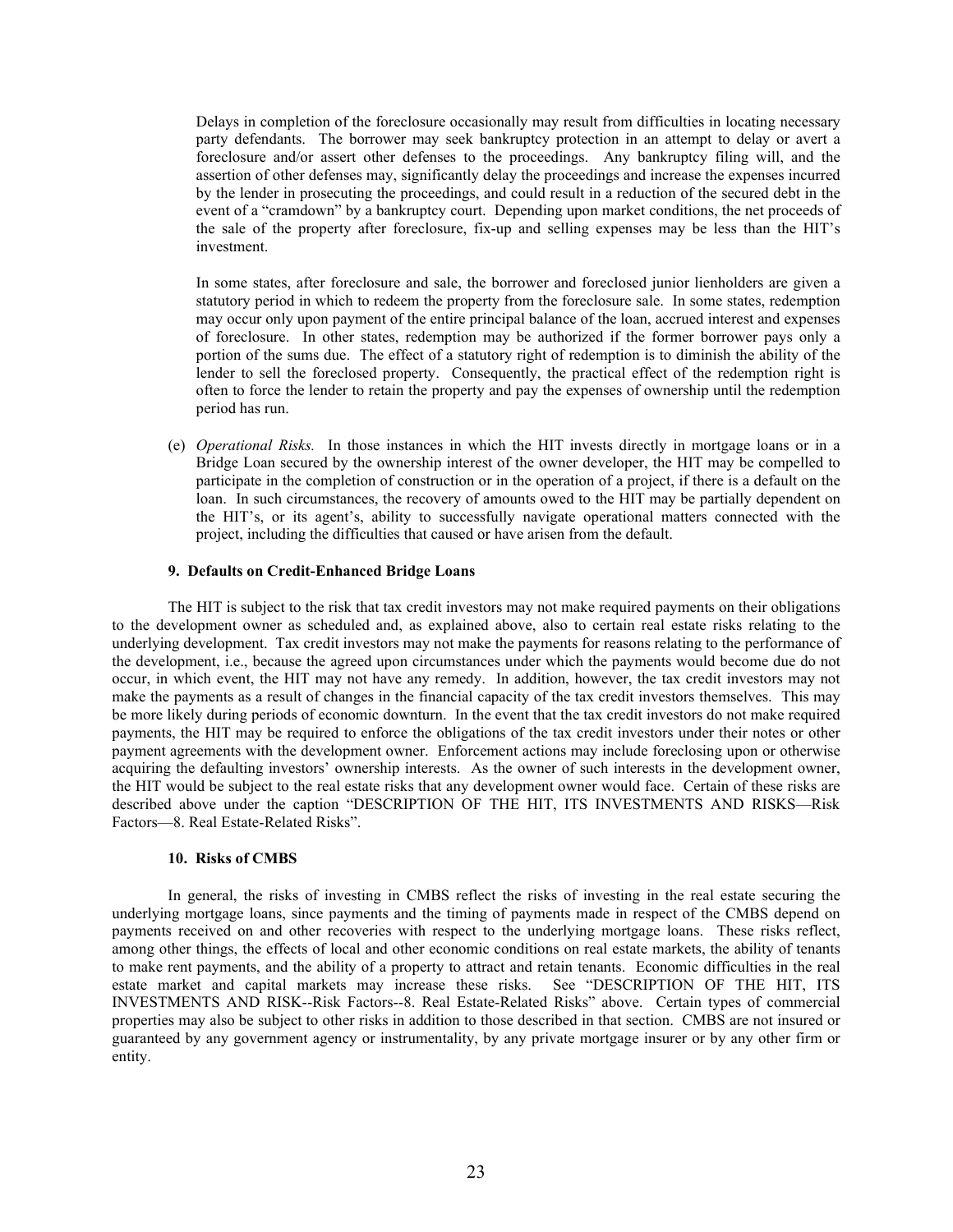#### **11. Risks of U.S. Treasury Futures Contracts**

A futures contract is a standardized, exchange-traded agreement to buy or sell a specific quantity of an underlying asset at a specified price on a specified day or days in the future. U.S. Treasury futures contracts are futures contracts where the underlying asset is a security issued by the U.S. Treasury. The use of futures contracts is a highly specialized activity that involves investment techniques and risks different from those associated with investments in more traditional securities and instruments. There is no guarantee that the use of U.S. Treasury futures contracts to manage the duration of the HIT's portfolio will be successful. U.S. Treasury futures contracts are subject to risks that include, among others, unanticipated changes in interest rates and margin requirements, which include the risk that the HIT will be required to pay additional margin or set aside additional collateral to maintain open derivative positions. The HIT bears the risk that it will not accurately forecast future interest rates in entering into futures contracts. Futures contracts may also effectively add leverage to the HIT's portfolio because, in addition to its total net assets, the HIT would be subject to investment exposure on the notional amount of the futures contracts. A futures contract will not be considered to constitute the issuance of a "senior security," and will not be subject to the 300% asset coverage requirement otherwise applicable to borrowings by the HIT, if the HIT covers the transaction in accordance with SEC requirements.

#### **12. Risks of Total Return Swap Contracts**

TRS Contracts are highly specialized instruments that require investment techniques and risk analyses different from those associated with traditional investments. The use of TRS Contracts requires an understanding not only of the referenced asset and reference rate, but also of the contract itself, without the benefit of observing the performance of the contract under all possible market conditions. As a result, TRS Contracts may involve risks that are different from and may be greater than those of the underlying tax-exempt bonds, the other assets held by the HIT, or the HIT's market index. The risks of TRS Contracts may be higher during periods of economic and financial volatility. Some of these risks are described below:

- a) *Counterparty Risk.* TRS Contracts are subject to the possibility that the counterparty may fail to make payments to the HIT or to otherwise fulfill its contractual obligations and that collateral proffered in the event of such default may be inadequate to make the HIT whole.
- b) *Market and Convergence Risk.* The HIT bears the risk that it will not accurately forecast future market trends or the values of assets, reference rates, indexes, or other economic factors in entering into TRS Contracts. In particular, the relationship between tax-exempt rates and taxable rates could move in a direction different from that expected by the HIT. Market forces could, among other things, cause the rate determining payments due to the HIT to decrease relative to the rate determining payments owed by the HIT. In addition, the HIT may lose money to the extent transaction costs associated with the TRS Contracts exceed the benefits obtained by entering into them.
- c) *Liquidity Risk.* TRS Contracts may also be subject to liquidity risk, which exists when a particular contract is difficult to purchase or sell or when it is not possible to enter into a TRS Contract or terminate a TRS Contract at an advantageous time or price. In addition, certain TRS Contracts may be classified as subject to the HIT's limitation on investments in illiquid securities.
- d) *Leverage Risk.* TRS Contracts may effectively add leverage to the HIT's portfolio because, in addition to its total net assets, the HIT would be subject to investment exposure on the notional amount of the swap. Leverage risk may impact the HIT to the extent that losses taken on both a TRS Contract and the investments made with proceeds from the associated sale of the tax-exempt bonds could compound one another. A TRS Contract will not be considered to constitute the issuance of a "senior security," and will not be subject to the 300% asset coverage requirement otherwise applicable to borrowings by the HIT, if the HIT covers the transaction in accordance with SEC requirements.
- e) *Payment Date and Valuation Risk.* The HIT could bear temporary payment date risk related to TRS Contracts requiring payment streams on a schedule that fails to match up. The HIT may bear some additional risk of loss on TRS Contracts that require subjective valuations of gains or losses of the underlying bonds for purposes of calculating termination payments.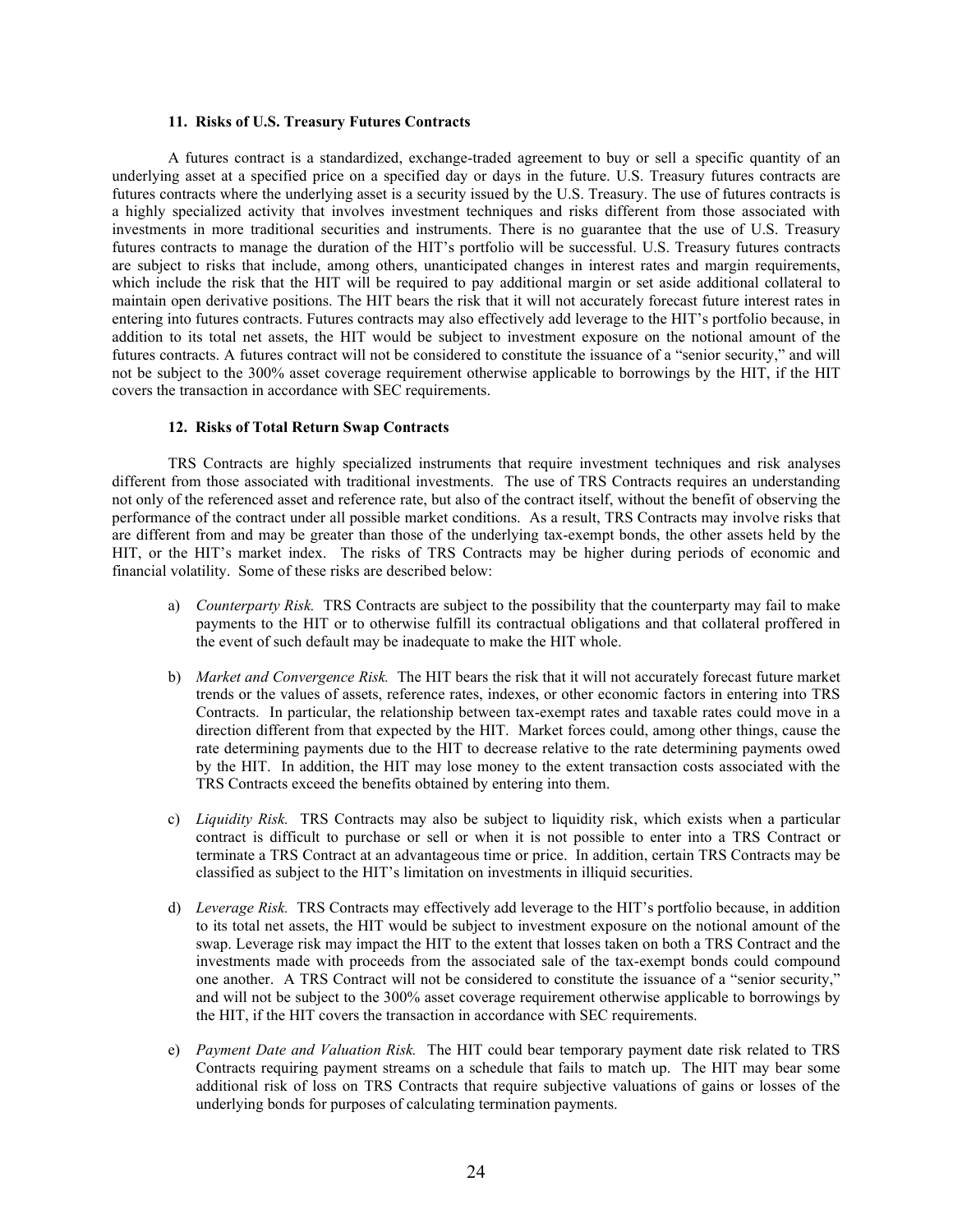f) *Regulatory Change Risk:* The Dodd-Frank Wall Street Reform and Consumer Protection Act (the "Dodd-Frank Act") and related regulatory developments require the clearing and exchange-trading of certain standardized swap contracts such as the TRS Contracts. The Commodity Futures Trading Commission ("CFTC") has implemented mandatory exchange-trading and clearing requirements under the Dodd-Frank Act and the CFTC continues to approve contracts for central clearing. Uncleared swaps are subject to certain margin requirements that mandate the posting and collection of minimum margin amounts on certain uncleared swaps transactions, which may result in the HIT and its counterparties posting higher margin amounts in order to trade than would otherwise be the case. The Dodd-Frank Act and the rules to be promulgated thereunder may negatively impact the HIT's ability to meet its investment objective either through limits or requirements imposed on it or upon its counterparties. In particular, new position limits imposed on the HIT or its counterparties may impact that the HIT's ability to invest in TRS Contracts in a manner that efficiently meets its investment objective. New requirements, even if not directly applicable to the HIT, including margin requirements, changes to the CFTC speculative position limits regime, and mandatory clearing and exchange-trading, may increase the cost of the HIT's investments and cost of doing business, which could adversely affect investors.

#### **13. Risks of Forward Commitments**

As explained above, the HIT may invest in Mortgage Securities originated under forward commitments, in which the HIT agrees to purchase an investment, typically either in or backed by mortgage loans that have not yet closed. In periods of declining interest rates or as a consequence of other market factors, Mortgage Securities for which the HIT has issued commitments may not be delivered to the HIT. In general, the risks of investing in forward commitments reflect the risks of investing in other Mortgage Securities. However, the HIT typically seeks to reduce the likelihood of non-delivery for Mortgage Securities backed by multifamily projects and certain single family loans by including mandatory-delivery clauses in its commitments, which in some cases are secured by a lien on the property. In addition, the HIT usually requires a good faith deposit, payable when commitments for Mortgage Securities related to multifamily projects are issued. The HIT retains the deposit if any such investment is not delivered to the HIT. These mechanisms help assure delivery of the related Mortgage Securities, but there is no guarantee that all investments the HIT commits to purchase will actually be delivered to the HIT, or that the deposit will cover all of the lost value of any Mortgage Security not delivered as required. Finally, forward commitments may add leverage risk to the HIT's portfolio because the HIT would be subject to potential compound losses on any asset which it is committed to purchase and on the assets that it holds pending that purchase.

#### **14. Risks Related to Fannie Mae and Freddie Mac Investments**

As of December 31, 2021, approximately 47.28% of the HIT's assets were issued or guaranteed by Fannie Mae or Freddie Mac. In September 2008, the U.S. government took Fannie Mae and Freddie Mac into conservatorship. As conservator, the FHFA has the authority to transfer any of Fannie Mae's or Freddie Mac's assets or liabilities, including their guaranties, without the approval of any other party, including any holder of Mortgage Securities guaranteed by Fannie Mae or Freddie Mac. To date, the FHFA has not publicly announced any intention to transfer any of Fannie Mae's or Freddie Mac's guaranties to another party. Under existing legislation, the FHFA must place Fannie Mae or Freddie Mac into receivership if the FHFA's director determines that either entity's assets are, and for a period of 60 days have been, less than its obligations or that either entity is unable to pay its debts and has been unable to do so for a period of 60 days. In connection with the conservatorship, the U.S. Treasury entered into a senior preferred stock purchase agreement ("SPA") with each of Fannie Mae and Freddie Mac pursuant to which the U.S. Treasury agreed to purchase up to 1,000,000 shares of senior preferred stock with an aggregate initial liquidation preference of \$1 billion and obtained warrants and options to for the purchase of common stock of each of Fannie Mae and Freddie Mac. Under the SPAs as currently amended, the U.S. Treasury has pledged to provide financial support to a government-sponsored enterprise (GSE) in any quarter in which the GSE has a net worth deficit as defined in the respective SPA. As of September 30, 2019, the amount of funding available to Fannie Mae under the SPA was \$113.9 billion, and the amount available to Freddie Mac was \$140.2 billion, and will be reduced by further draws. Both Fannie Mae and Freddie Mac are currently required to pay the U.S. Treasury quarterly an amount by which their capital reserves exceed \$25 billion and \$20 billion, respectively. The SPAs effectively permitted Fannie Mae and Freddie Mac to cease their dividend payments to the U.S. Treasury until they reached the respective capital reserve limits. On January 14, 2021, the U.S. Treasury and FHFA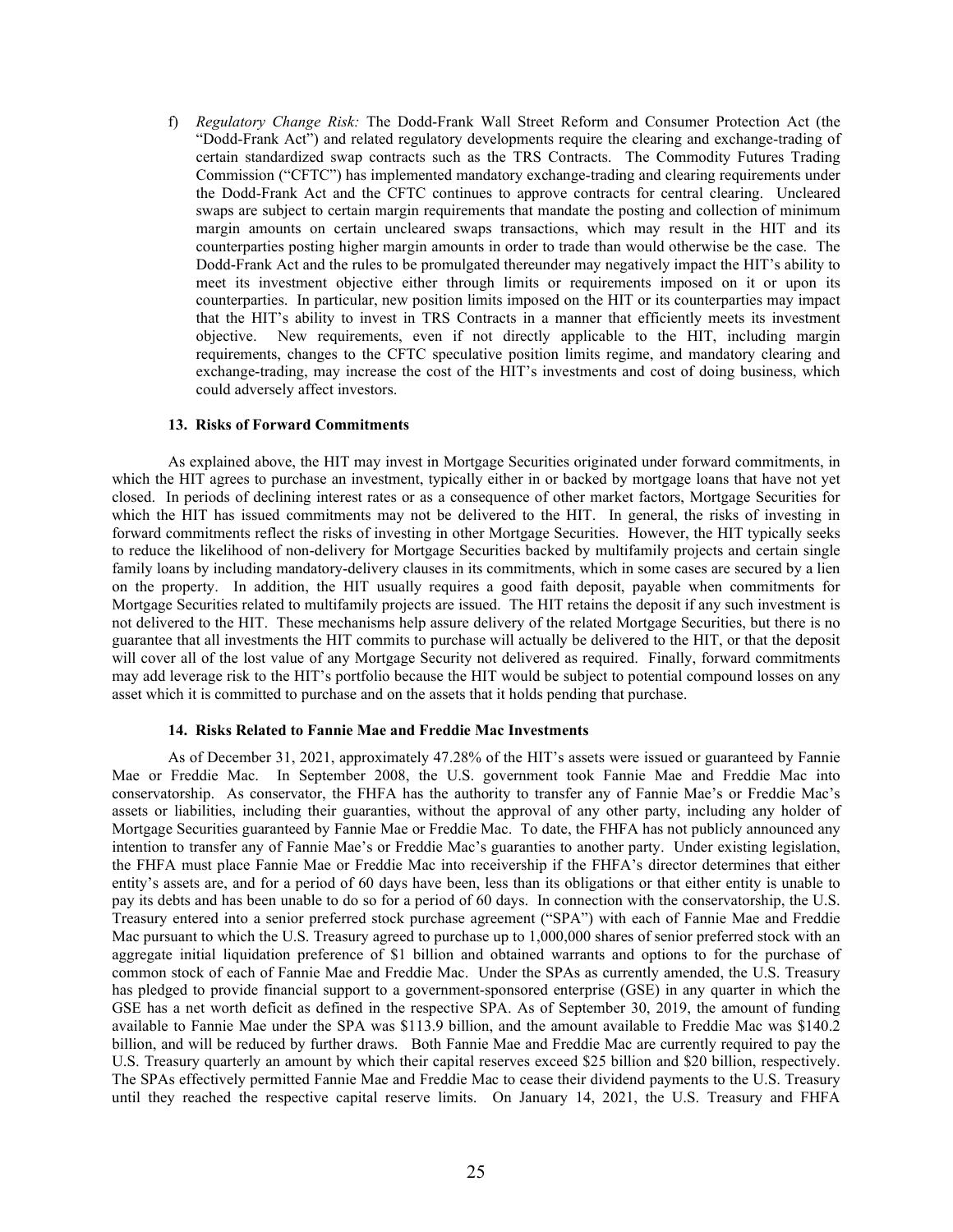announced amendments to the SPAs that allow Fannie Mae and Freddie Mac to continue to retain earnings until they have reached the requirements set by FHFA's new capital rule issued in late 2020. Under that rule, Fannie Mae and Freddie Mac would have been required to hold \$283 billion in unadjusted total capital as of June 30, 2020, based on assets at the time.

Fannie Mae and Freddie Mac continue to operate as going concerns while in conservatorship and each remain liable for all its obligations, including its guaranty obligations associated with its mortgage-backed securities. The SPAs are intended to enhance each of Fannie Mae's and Freddie Mac's ability to meet its obligations. The FHFA has indicated that the conservatorship of each enterprise will end when the director of the FHFA determines that the FHFA's plan to restore each enterprise to a safe and solvent condition has been completed. The FHFA recently announced plans to consider taking Freddie Mae and Freddie Mac out of conservatorship. In the event that Fannie Mae and Freddie Mac are taken out of conservatorship, it is unclear whether the U.S. Treasury would consider enforcing its rights or perform its obligations under the SPAs. It is also unclear how the capital structure of Fannie Mae and Freddie Mac would be constructed upon the termination of the conservatorship, and what effects, if any, the privatization of Fannie Mae and Freddie Mac will have on their creditworthiness and guarantees of certain mortgage-backed securities. Accordingly, should the FHFA take Fannie Mae and Freddie Mac out of conservatorship, there could be an adverse impact on the value of their securities which could cause the HIT's investments to lose value.

As of December 31, 2021, approximately 11.88% of the HIT's Mortgage Securities guaranteed by Fannie Mae or Freddie Mac were backed by single family loans. Fannie Mae and Freddie Mac are currently operating certain mortgage refinance, modification and loss mitigation programs with funds from federally sponsored programs for distressed single family borrowers. Fannie Mae and Freddie Mac may provide financial incentives to loan servicers and borrowers who participate in certain of these programs. These programs may result in higher than expected rates of repurchase of the loans backing these Mortgage Securities by the mortgage originators or servicers, which would have the same effect as if the mortgage loans had been prepaid more quickly than anticipated. However, certain other existing market conditions could reduce the likelihood of prepayment on Mortgage Securities backed by single family loans.

# **15. Risks Related to Investments in Special Purpose Investment Funds to Facilitate the Utilization of New Markets Tax Credits**

The HIT is permitted to invest, either directly or through Building America, its indirectly wholly owned CDE, in loans to special purpose investment funds to facilitate the utilization of the federal NMTCs, subject to the requirements set forth in the HIT's Declaration of Trust. However, because of the requirements of the NMTC program the underlying investment securities would be held by Building America (or its designated subsidiary) and not by the HIT during the NMTC holding period. The HIT would hold contractual, secured interests and/or other rights in the underlying investment security, including indirect ownership rights through its ownership of Building America, but exercising these rights involves additional risk of loss that the HIT would not bear if it directly owned the security. In addition, investments in NMTC structures will typically remain illiquid, and may be subject to liquidity risk, during the NMTC holding period. Finally, there is a risk that the HIT may not be able to fully control all aspects of the choice of any required replacement investment in the event underlying transactions in NMTCrelated investments liquidate during the holding period.

### **16. Valuation Risk**

The HIT may invest in assets that have no readily available price quotations. These securities are valued using a fair value methodology under consistently applied procedures approved by the Board of Trustees. For more information on valuation of HIT units, please see "VALUATION OF UNITS" below. The sales price the HIT could receive for any particular portfolio investment may differ from the HIT's valuation of the investment, particularly for assets that are valued using a fair value methodology. Investors who purchase or redeem Units may receive fewer shares or lower redemption proceeds than they would have received if the HIT had used an alternative valuation methodology.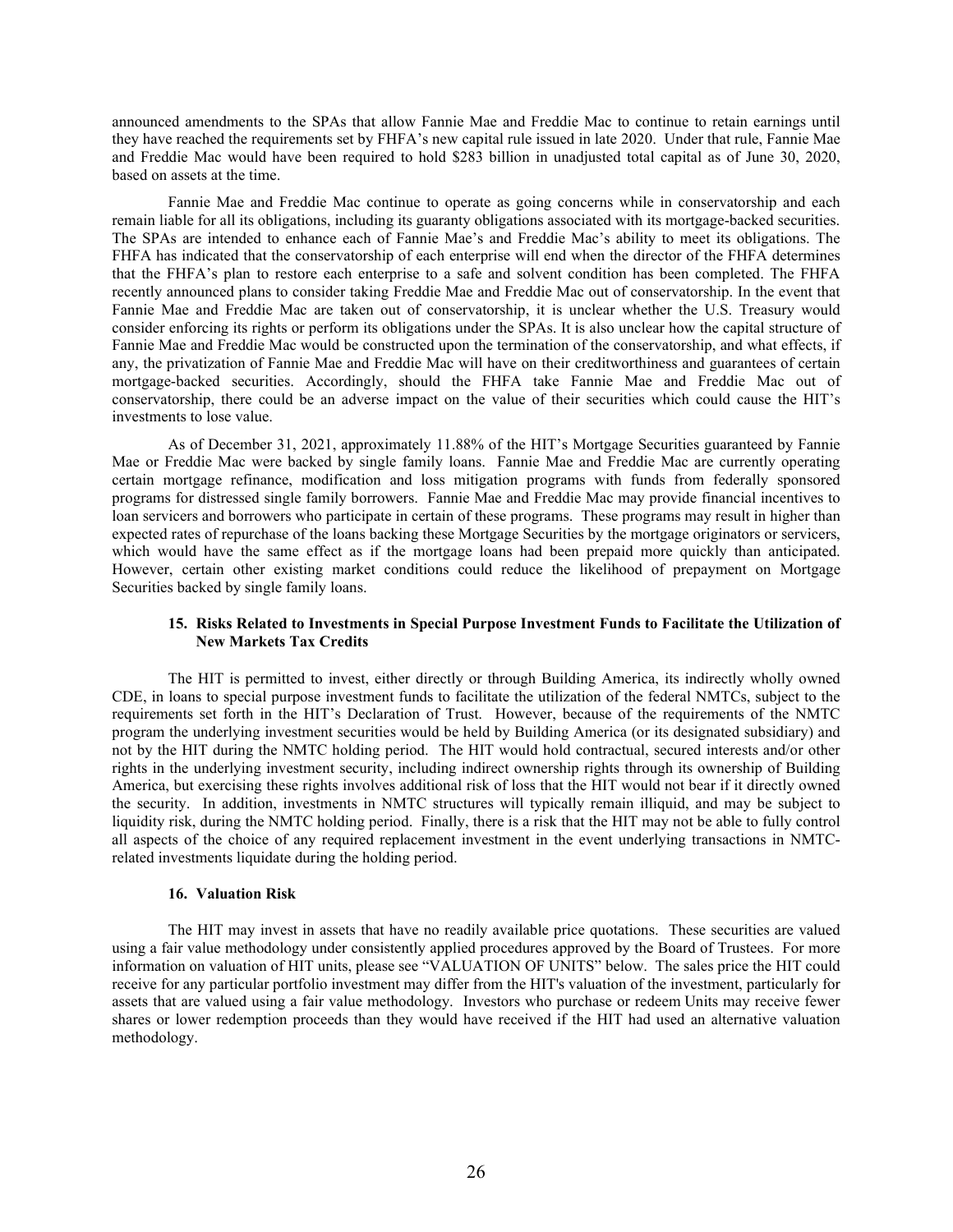#### **17. Risk Related to Internal Management**

The HIT is internally managed and as such does not employ the services of an investment adviser, administrator, underwriter, or distributor, among other separate fund service providers (together "Service Entities"). Typically, Service Entities may be held liable to a fund for certain losses or expenses, such as those arising from an act of negligence or malfeasance; an allegation of such act leading to litigation; or an operational error, such as a valuation or trading error. To the extent the HIT suffers such a loss or incurs such an expense due to the action of its internal management, which is not reimbursed by insurance proceeds, such losses or expenses would be paid out of fund assets rather than out of the assets of the Service Entity.

### **18. Risks of Failure of Technology and Related Systems and Cybersecurity Breaches**

HIT and its significant service providers, including but not limited to the transfer agent and the custodian as well as their underlying service providers (collectively, the "Service Providers"), are heavily dependent on proprietary and third-party technology and infrastructure and on related operational and information systems, networks and functions (collectively, "Systems") to perform necessary business activities. The Systems may be vulnerable to significant damage and disruption arising from Systems failures or cybersecurity breaches. In addition, the HIT and its service providers may be even more reliant on such systems in times of emergencies or other significant disruptions affecting business operations when personnel carry out their duties remotely for extended periods. Systems failures include malfunctions, failures, user error and misconduct arising from employees and agents, natural disasters, pandemics, epidemics or other events (whether foreseeable or unforeseeable). Cybersecurity breaches include intentional (e.g., cyber-attacks or hacking) and unintentional events or activity (e.g., user error). Systems failures and cybersecurity breaches may result in (i) proprietary or confidential information or data being stolen, released, corrupted or rendered unavailable, (ii) loss of operational capacity, including from denial-of-service attacks (i.e., efforts to make network services unavailable to intended users), and (iii) the misappropriation of HIT assets or sensitive information, among other consequences. Any such events could negatively impact HIT's Systems and may have significant adverse impacts on HIT and its Participants.

Systems failures and cybersecurity breaches may also interfere with or negatively impact the processing of HIT Participant transactions, pricing of HIT investments, calculating the HIT's NAVs, and trading, while causing or subjecting HIT to reputational damage, violations of law, legal claims, regulatory fines, penalties, financial losses, reimbursement expenses or other compensation costs and remediation costs, as well as additional compliance, legal, and operational costs. System failures and cybersecurity breaches may necessitate significant investment to repair or replace impacted Systems. Such events could negatively affect the HIT and its performance. Even if HIT is able to protect its Systems from failures or cybersecurity breaches, HIT may incur significant expenses in connection with its responses to any such events as well as from the need to adopt, implement and maintain appropriate security measures. HIT cannot be certain that evolving threats from cyber criminals and other cyber threat actors, exploitation of new vulnerabilities in its Systems, or other developments will not compromise or breach the technology or other security measures protecting its Systems.

To date, HIT has not experienced any material Systems failures or cybersecurity breaches; however, there is no guarantee that any failures or breaches will not occur in the future.

Although HIT and its Service Providers have established business continuity/disaster recovery plans and systems ("Continuity and Recovery Plans") designed to prevent or mitigate the effects of Systems failures and cybersecurity breaches, there are inherent limitations in Continuity and Recovery Plans. These limitations include the possibility that certain risks have not been identified or that Continuity and Recovery Plans might not – despite testing and monitoring – operate as designed, be sufficient to stop or mitigate losses or otherwise fail to achieve their objective. HIT and its participants could be negatively impacted as a result. In addition, HIT cannot control the Continuity and Recovery Plans of its Service Providers. As a result, there can be no assurance that Continuity and Recovery Plans will be sufficient to limit any losses relating to Systems failures or cybersecurity breaches affecting HIT in the future. In addition to those losses, HIT may incur substantial costs for Systems failure risk management and cybersecurity risk management in order to attempt to prevent any such events or incidents in the future.

Insurance and other traditional risk-shifting tools may be held by or available to HIT in order to manage or mitigate the risks associated with Systems failures and cybersecurity breaches, but they are subject to terms such as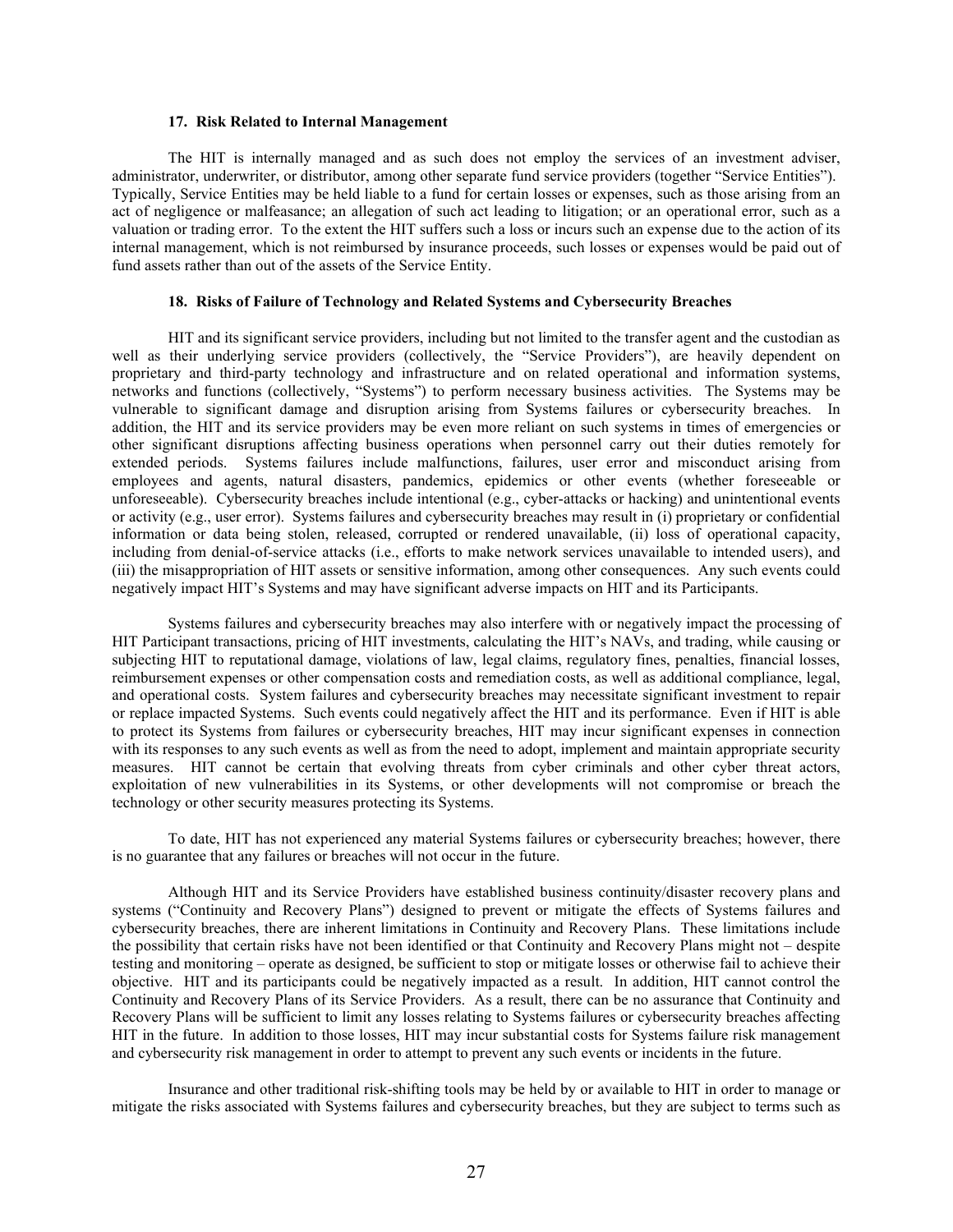deductibles, coinsurance, limits and policy exclusions, as well as risk of counterparty denial of coverage, default or insolvency. In addition, contractual remedies may not be available with respect to Service Providers or may prove inadequate if available (e.g., because of limits on the liability of the Service Providers) to protect the Fund against all losses. It is not possible to predict with certainty how such losses would be allocated among the HIT or its Service Providers.

### **19. Risks Associated with Securities Referencing USD LIBOR**

The HIT's investments, payment obligations and financing terms may be based on floating rates, such as the London Interbank Offered Rate ("LIBOR"). On July 27, 2017, the Chief Executive of the UK Financial Conduct Authority ("FCA"), which regulates LIBOR, announced a desire to phase out the use of LIBOR by the end of 2021. However, subsequent announcements by the FCA and other regulators indicate that it is possible that certain LIBORs, including U.S. dollar LIBOR ("USD LIBOR"), may continue beyond 2022 and the most widely used LIBORs may continue until mid-2023. There remains uncertainty regarding the future utilization of LIBOR and the nature of any replacement rate. Accordingly, the potential effect of a transition away from LIBOR on the HIT or the debt securities or other instruments based on LIBOR in which the HIT invests cannot yet be determined.

In June 2017, the Alternative Reference Rates Committee, a group of large U.S. banks working with the Federal Reserve, announced a replacement for LIBOR, the Secured Overnight Funding Rate ("SOFR"). The Federal Reserve Bank of New York began publishing SOFR in April 2018, which is a broad measure of the cost of overnight borrowing of cash collateralized by U.S. Treasury securities. SOFR is intended to serve as a reference rate for U.S. dollar-based debt and derivatives and ultimately reduce the markets' dependence on LIBOR.

On March 5, 2021, the Financial Conduct Authority (FCA) announced all LIBOR settings will either cease or no longer be published on various dates. Concurrently, the International Swaps and Derivatives Association ("ISDA") announced the 'Spread Adjustment Fixing Date' for all LIBOR tenors across all currencies. The spread adjustments ('fallback rate') were set across tenors and currencies to take place on the regulators fallback date that varies by currency. Specific LIBOR fallback spread adjustments can be found on ISDA website. Pertaining to USD LIBOR as mentioned above, the New York Federal Reserve through the ARRC recommended the transition to the fallback index (SOFR) to take place June 30, 2023.

Transition risk could arise as the terms of many structured finance investments, including mortgage-backed securities ("MBS"), and other instruments, are tied to the USD LIBOR. It is possible that the transition to a new reference rate may cause increased volatility and illiquidity in the markets for instruments with terms tied to USD LIBOR or other adverse consequences for these instruments. In addition, a liquid market for newly-issued securities that use a reference rate other than USD LIBOR are still developing. As such, there may also be temporary challenges for those types of newly-issued securities potentially experiencing more price volatility until their markets further evolve and become liquid and commonplace.

# **MANAGEMENT OF THE HIT**

The HIT is a common law trust organized under the laws of the District of Columbia pursuant to its Declaration of Trust. Under the terms of the Declaration of Trust, the Board of Trustees of the HIT is responsible for overseeing the management and policies of the HIT. The Board of Trustees currently maintains four committees: the Executive Committee, the Audit Committee, the Nominating Committee and the Committee of the Whole. The Chief Executive Officer, assisted by the other officers of the HIT, is responsible for the HIT's day-today administration.

Up to 12 of the Trustees may be officers or employees of the AFL-CIO or its member unions ("Union Trustees"); up to 12 Trustees may be either (i) officers or management employees of organizations which contribute to an Eligible Pension Plan or officers or management employees of an Eligible Pension Plan, or (ii) officers, directors or trustees of housing, finance or real estate development organizations or current or former federal, state or local government officials (collectively, "Management Trustees"). One Trustee, the Chairman (also referred to as the "Chair"), must be an individual who is not an officer, trustee or employee of any organization that participates in the HIT. One Trustee, who may be either a Union Trustee or a Management Trustee, serves as the Vice Chairman.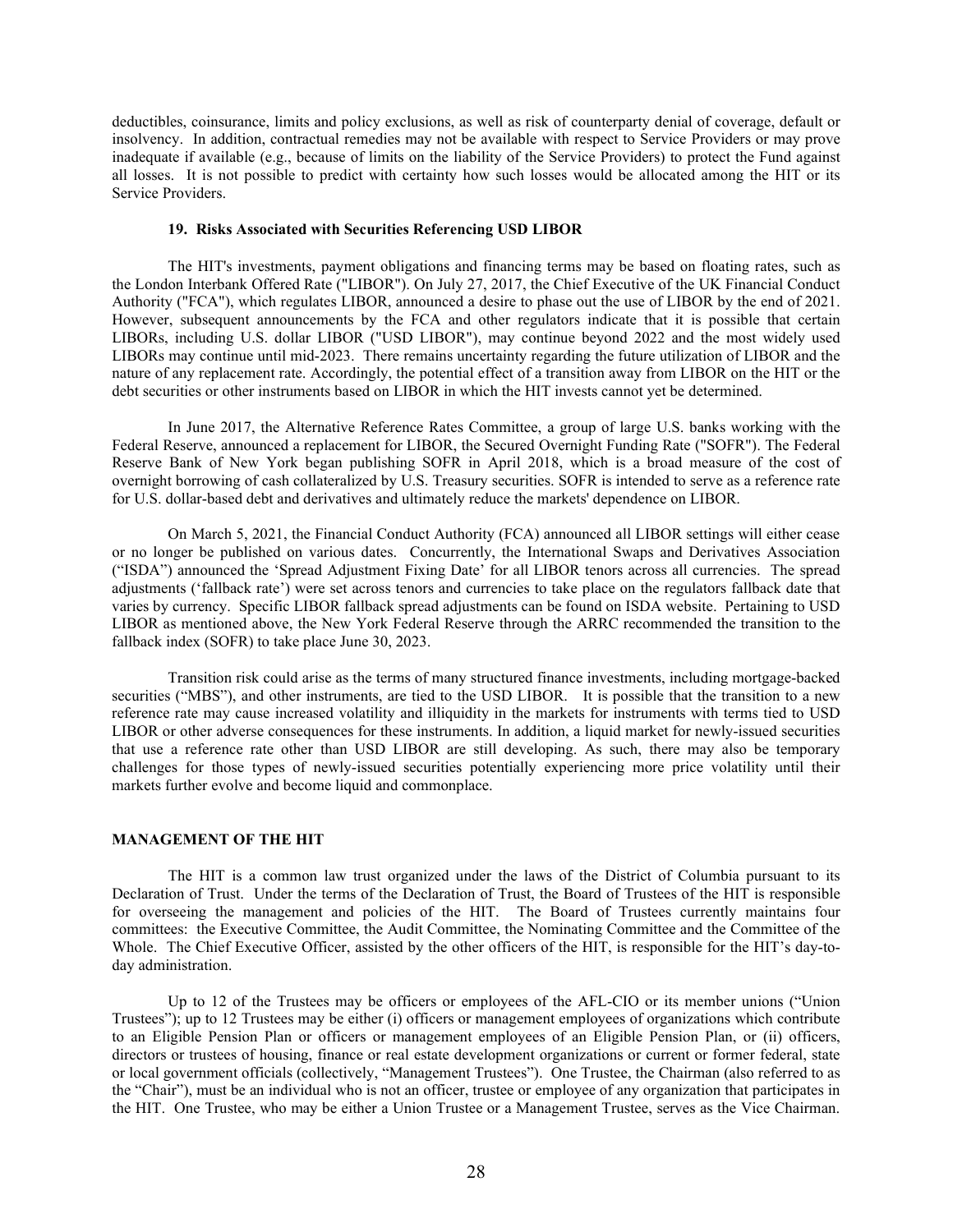As of the date of this SAI, the Board of Trustees consists of the Chairman, eight Union Trustees and eight Management Trustees. The number of Management Trustees may not exceed the number of Union Trustees, unless a Union Trustee dies or resigns before the expiration of his or her term. All of the members of the Board of Trustees, including the Chairman, are not interested persons as defined in Section 2(a)(19) of the Investment Company Act ("Interested Person").

Between meetings of the full Board of Trustees, the Executive Committee of the Board of Trustees acts for the Board in overseeing HIT affairs. The Executive Committee is currently composed of Chair Christopher Coleman, Union Trustees Sean McGarvey and Liz Shuler, and Management Trustees Jack F. Quinn, Jr., Tony Stanley and Harry W. Thompson. The Executive Committee has all the authority of the Board of Trustees when the Board is not in session.

The Audit Committee monitors the accounting practices and performance of the HIT's management and independent registered public accounting firm. The Audit Committee is composed of Union Trustee Fred Redmond, and Management Trustees Jack Quinn, Jr., Tony Stanley and Harry W. Thompson (Committee Chair and designated Audit Committee Financial Expert). The Audit Committee operates under a written charter adopted by the Board of Trustees. Pursuant to its charter, the Audit Committee must meet annually with the independent registered public accounting firm to review the audit, if necessary, outside the presence of HIT management.

The Nominating Committee is currently composed of Union Trustees Sean McGarvey and Liz Shuler (Committee Chair) and Management Trustee Bridget Gainer. The Nominating Committee recommends candidates for election to the Board of Trustees. Pursuant to Section 4 of its charter, the Nominating Committee will consider Trustee candidates recommended by Participants. The Nominating Committee has not adopted formal procedures to be followed by Participants in submitting such recommendations. However, it is the practice of the Board of Trustees, no member of which is an Interested Person, to set a record date by which Participants may submit matters for consideration by the Participants at the annual meeting, including recommendations for trustee candidates. Once received, the Nominating Committee reviews the eligibility of each candidate in accordance with the criteria set forth in the charter. The Trustees' policy is to nominate Trustees in a manner that seeks to produce the best candidates with a diversity of qualities, experience, backgrounds, and complementary skills.

The Committee of the Whole monitors the HIT's investment practices and policies, reviews proposed changes thereto, considers new investment practices and policies and oversees the marketing policies and strategies of the HIT. This Committee is currently composed of all of the Trustees.

No committee functions as a compensation committee as such. The Executive Committee, however, does make recommendations to the Board of Trustees concerning compensation payable to Trustees acting in their capacities as trustees and compensation payable to some executive officers.

Consistent with its overall responsibility for the management and policies of the HIT, the Board of Trustees oversees the risk management of the HIT directly and, through its committee structure and delegations to HIT management, indirectly. The Board of Trustees has adopted and periodically reviews and approves policies and procedures designed to address areas of potential concern, such as valuation, liquidity, internal controls, business continuity and portfolio management, and which regulate the daily business conduct of the HIT. The Board of Trustees requires regular reports from Trust management on matters related to risk both at its regular meetings and periodically throughout the year. The Chief Financial Officer reports regularly to the Board of Trustees and the Audit Committee on matters related to internal controls, audits and accounting. The Chief Compliance Officer reports to the Board of Trustees in person and in writing regarding the effectiveness of the HIT's compliance program and other compliance related matters at least annually. In addition, the Board of Trustees and the Audit Committee require regular reports from independent valuation validation consultants and the HIT independent auditor and periodic reports from outside counsel and fund compliance service providers to assist their risk management efforts.

The Board of Trustees met four times during the HIT's fiscal year ended December 31, 2021. The Nominating Committee met two times, the Audit Committee met three times, and the Executive Committee met once in regular session and twice in executive session during the HIT's fiscal year ended December 31, 2021.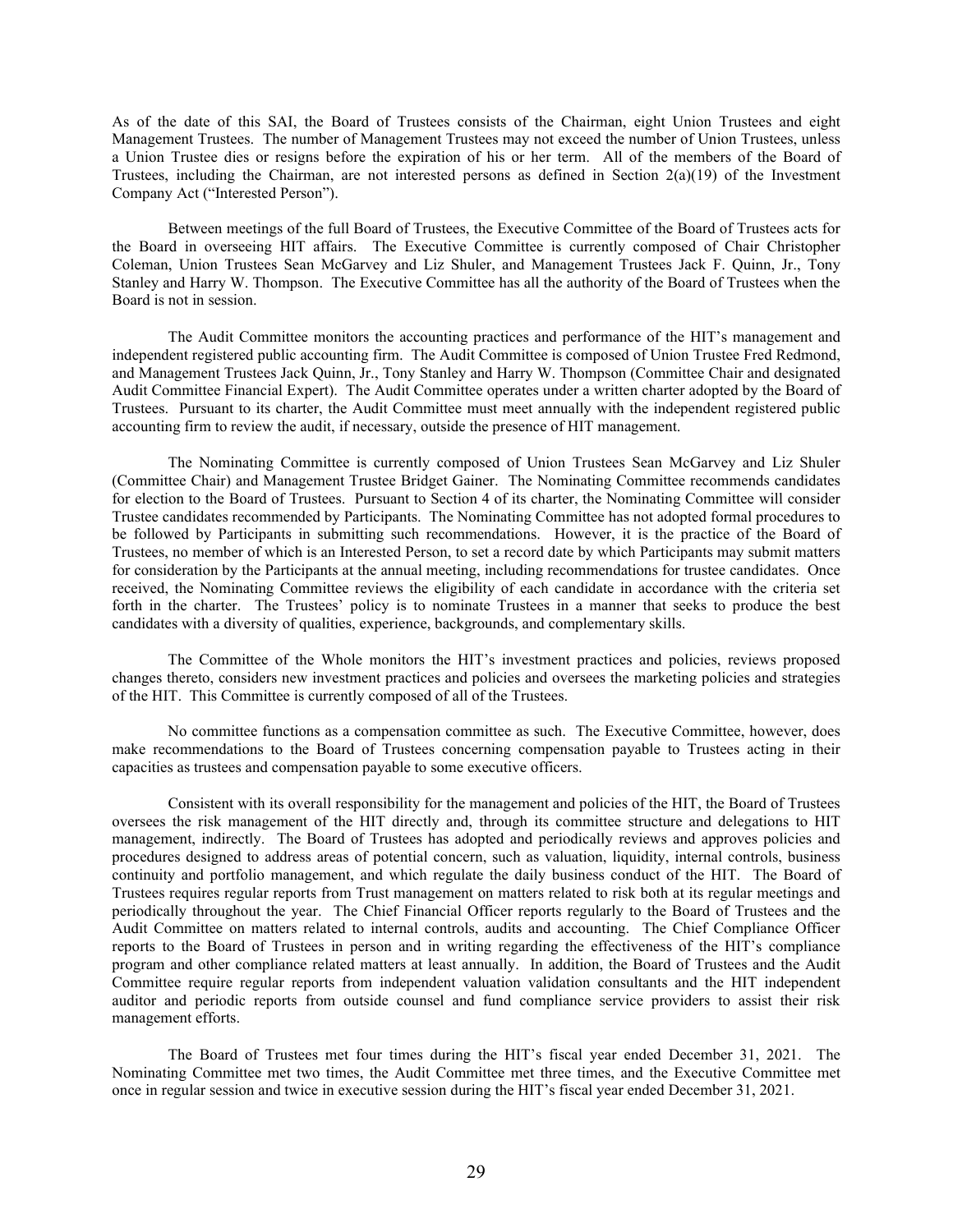The Chief Executive Officer, assisted by the other officers of the HIT, is responsible for the HIT's day-to-day administration. The Portfolio Management Team, overseen by the Portfolio Management Committee, manages the portfolio to, among other things, maintain a risk profile comparable to the benchmark index. The Investment Committee reviews and approves proposed investments in Mortgage Securities for transactions negotiated and structured by HIT Multifamily staff to ensure that they meet both the portfolio's risk and return and the HIT's union labor requirements. The Valuation Committee oversees and monitors the HIT's valuation process to ensure that portfolio is properly valued consistent with Board-directed valuation policies and procedures and with legal requirements. The Portfolio Management, Investment and Valuation Committees are comprised of senior HIT staff. The Executive Committee of the Board of Trustees reviews and approves any proposed single transaction over \$75 million for newly originated mortgage assets or over 2% of the HIT's net asset value for other investments.

### **TRUSTEES OF THE HIT**

The current Trustees of the HIT, their principal occupations and qualifications for Board service, and other information are listed below. Correspondence intended for a Trustee may be sent to the AFL-CIO Housing Investment Trust, 1227 25<sup>th</sup> Street, N.W., Suite 500, Washington, DC 20037.

|                                 | <b>Position</b><br><b>Held with</b> | <b>Term of</b><br>Office and<br>Length of                         | <b>Principal Occupation &amp; Business</b><br><b>Experience During at Least Past</b><br>5 Years/ Qualification for Board                                                                                                                                                                                                                                                                            | Other<br><b>Directorships</b><br><b>Held</b> by |
|---------------------------------|-------------------------------------|-------------------------------------------------------------------|-----------------------------------------------------------------------------------------------------------------------------------------------------------------------------------------------------------------------------------------------------------------------------------------------------------------------------------------------------------------------------------------------------|-------------------------------------------------|
| Name and Age*                   | the HIT                             | <b>Time Served</b>                                                | <b>Service</b>                                                                                                                                                                                                                                                                                                                                                                                      | Trustee**                                       |
| Christopher Coleman<br>Age $60$ | Chairman                            | Service<br>Commenced<br>December<br>2020, Term<br>Expires 2022    | President and CEO, Twin Cites<br>Habitat for Humanity; Formerly,<br>Mayor, City of Saint Paul, MN;<br>President, National League of<br>Cities; Member, St. Paul City<br>Council; Investment Advisor, RBC<br>Cain Rauscher. Mr. Coleman has<br>particular knowledge and<br>experience regarding real estate<br>finance and construction, economic<br>and community development and<br>public policy. | None                                            |
| Vincent Alvarez<br>Age 53       | Union<br>Trustee                    | Service<br>Commenced<br>December<br>2012,<br>Term Expires<br>2022 | President, New York City Central<br>Labor Council; formerly Assistant<br>Legislative Director, New York<br>State AFL-CIO; New York City<br>Central Labor Council Chief of<br>Staff. Mr. Alvarez has particular<br>knowledge and experience<br>regarding the labor movement and<br>public policy.                                                                                                    | None                                            |
| Kenneth W. Cooper<br>Age 61     | Union<br>Trustee                    | Service<br>Commenced<br>January 2018,<br>Term Expires<br>2023     | International Secretary-Treasurer,<br>International Brotherhood of<br>Electrical Workers ("IBEW");<br>formerly International Vice<br>President, Fourth District, IBEW.<br>Mr. Cooper has particular                                                                                                                                                                                                 | None                                            |

<span id="page-34-0"></span><sup>\*</sup> None of the Trustees of the HIT is an "interested person" as defined in the Investment Company Act. However, several of the Trustees are associated with organizations that, among other things, develop and manage affordable housing, promote the construction of affordable housing and/or facilitate employment for union members in the construction trades and related industries. From time to time, organizations with which Trustees may be associated may, directly or indirectly, be involved in a transaction in which the HIT is also a participant.

<span id="page-34-1"></span><sup>\*\*</sup> Disclosure is related to the past 5-year period and is limited to directorships in a corporation or trust having securities registered pursuant to Section 12 of the Securities Exchange Act of 1934, as amended, or subject to the requirements of Section 15(d) of such Act, or a company registered as an investment company under the Investment Company Act.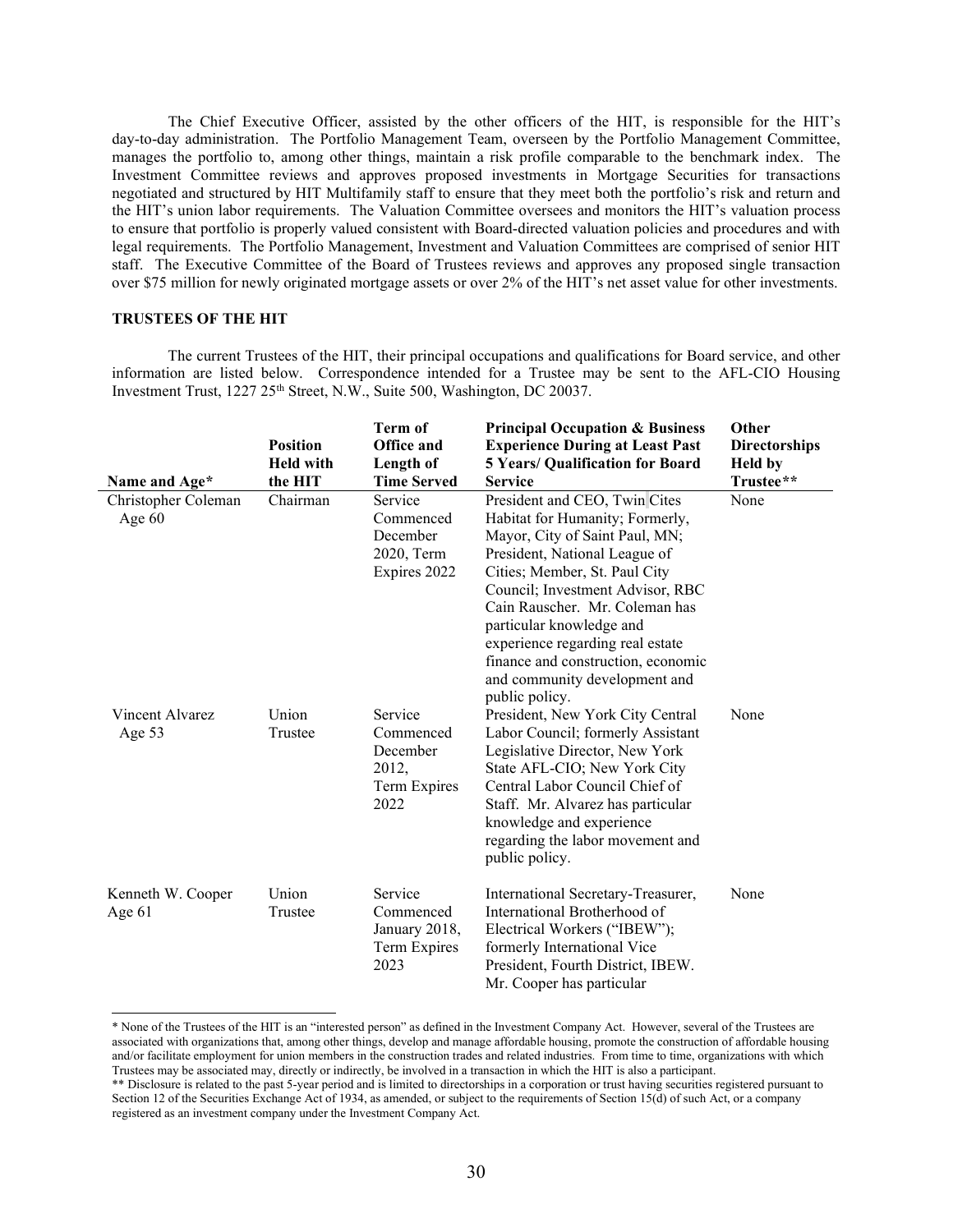| Name and Age*                 | <b>Position</b><br><b>Held with</b><br>the HIT | <b>Term of</b><br><b>Office and</b><br>Length of<br><b>Time Served</b> | <b>Principal Occupation &amp; Business</b><br><b>Experience During at Least Past</b><br><b>5 Years/ Qualification for Board</b><br><b>Service</b><br>knowledge and experience<br>regarding the construction industry,<br>pension funds and the labor<br>movement.                                                                                                                                                                                                                                                                     | Other<br><b>Directorships</b><br><b>Held</b> by<br>Trustee** |
|-------------------------------|------------------------------------------------|------------------------------------------------------------------------|---------------------------------------------------------------------------------------------------------------------------------------------------------------------------------------------------------------------------------------------------------------------------------------------------------------------------------------------------------------------------------------------------------------------------------------------------------------------------------------------------------------------------------------|--------------------------------------------------------------|
| Timothy J. Driscoll<br>Age 59 | Union<br>Trustee                               | Service<br>Commenced<br>March 2020,<br>Term Expires<br>2022            | President, International Union of<br>Bricklayers and Allied<br>Craftworkers ("BAC"); Member,<br>BAC Executive Board; Co-Chair of<br>both Bricklayers and Trowel Trades<br>International Pension Fund and<br>International Health Fund; Member,<br>Governing Board of Presidents,<br>NABTU; formerly, Secretary-<br>Treasurer and Executive Vice<br>President, International Union<br>BAC. Mr. Driscoll has particular<br>knowledge and experience<br>regarding pension plans, the<br>construction industry and the labor<br>movement. | None                                                         |
| Sean McGarvey<br>Age 59       | Union<br>Trustee                               | Service<br>Commenced<br>December<br>2012, Term<br>Expires 2024         | President, North America's<br>Building Trades Unions; formerly<br>Secretary-Treasurer, Building and<br>Construction Trades Department,<br>AFL-CIO. Mr. McGarvey has<br>particular knowledge and<br>experience regarding the<br>construction industry, pension plans<br>and the labor movement.                                                                                                                                                                                                                                        | None                                                         |
| Terry O'Sullivan<br>Age 66    | Union<br>Trustee                               | Service<br>Commenced<br>December<br>2019, Term<br>Expires 2022         | General President, LIUNA; Labor<br>Co-Chairman of the Laborers'<br>Training and Education Fund;<br>Board Chairman of the LIUNA<br>Charitable Foundation; Member,<br>Governing Board of Presidents of<br>North America's Building Trades<br>Unions, AFL-CIO; Member of the<br><b>Executive Council and Executive</b><br>Committee of the AFL-CIO;<br>Trustee, ULLICO. Mr. O'Sullivan<br>has particular knowledge and<br>experience regarding pension plans,<br>the construction industry and the<br>labor movement.                    | None                                                         |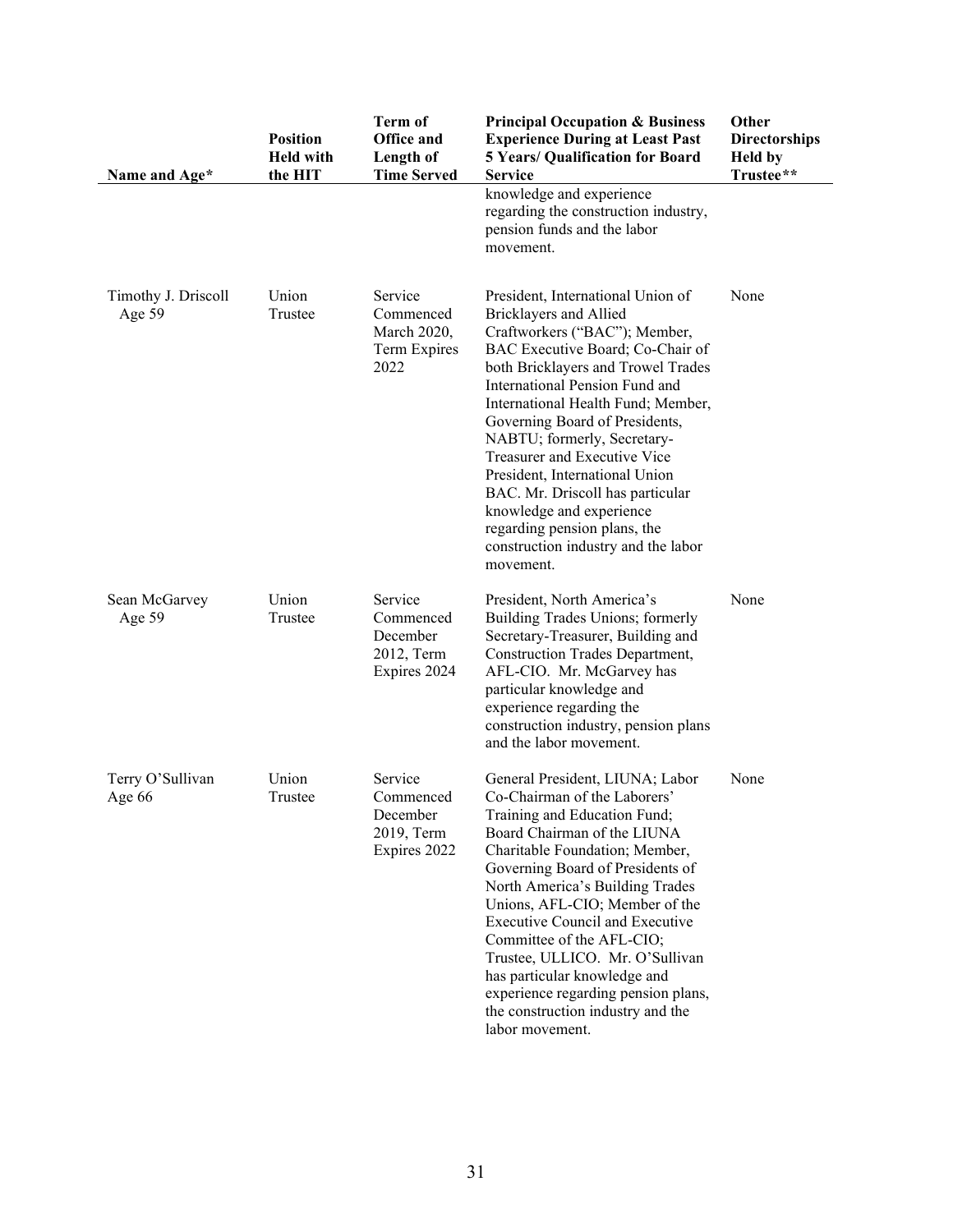| Name and Age*                     | <b>Position</b><br><b>Held with</b><br>the HIT | <b>Term of</b><br><b>Office and</b><br>Length of<br><b>Time Served</b> | <b>Principal Occupation &amp; Business</b><br><b>Experience During at Least Past</b><br><b>5 Years/ Qualification for Board</b><br><b>Service</b>                                                                                                                                                                                                                                           | Other<br><b>Directorships</b><br><b>Held by</b><br>Trustee** |
|-----------------------------------|------------------------------------------------|------------------------------------------------------------------------|---------------------------------------------------------------------------------------------------------------------------------------------------------------------------------------------------------------------------------------------------------------------------------------------------------------------------------------------------------------------------------------------|--------------------------------------------------------------|
| Fred Redmond<br>Age 67            | Union<br>Trustee                               | Service<br>Commenced<br>September<br>2021, Term<br>Expires 2023        | Secretary-Treasurer, AFL-CIO;<br>Member, AFL-CIO Executive<br>Council; President, Trade Union<br>Confederation of Americas, Chair,<br>A. Philip Randolph Institute;<br>formerly International Vice<br>President (Human Affairs), United<br>Steelworkers. Mr. Redmond has<br>particular knowledge and<br>experience regarding public policy,<br>economic justice and the labor<br>movement.  | None                                                         |
| Anthony Shelton<br>Age 68         | Union<br>Trustee                               | Service<br>Commenced<br>June 2020,<br>Term Expires<br>2023             | International President, Bakery,<br>Confectionery, Tobacco Workers &<br>Grain Millers Union ("BCTGM");<br>formerly International Secretary-<br>Treasurer, BCTGM. Mr. Shelton<br>has particular knowledge and<br>experience regarding pension funds<br>and the labor movement.                                                                                                               | None                                                         |
| Elizabeth Shuler<br>Age 51        | Union<br>Trustee                               | Service<br>Commenced<br>October 2009,<br>Term Expires<br>2024          | President, AFL-CIO; Trustee, AFL-<br>CIO Staff Retirement Plan;<br>formerly Secretary-Treasurer, AFL-<br>CIO, Executive Assistant to the<br>President, IBEW. Ms. Shuler has<br>particular knowledge and<br>experience regarding the<br>construction industry, pension plans<br>and the labor movement.                                                                                      | None                                                         |
| Kevin Filter<br>Age 68            | Management<br>Trustee                          | Service<br>Commenced<br>December<br>2019, Term<br>Expires 2022         | Managing Principal, GFW Equities,<br>Mud Duck Capital & Los Cielos;<br>formerly International Director,<br>JLL; Co-Founder, Principal and<br>President, Oak Grove Capital; Co-<br>Founder, Principal and President,<br>Glaser Financial Group. Mr. Filter<br>has particular knowledge regarding<br>finance and investments, public<br>policy, real estate and the<br>construction industry. | None                                                         |
| <b>Bridget Gainer</b><br>Age $53$ | Management<br>Trustee                          | Service<br>Commenced<br>January 2018,<br>Term Expires<br>2023          | Commissioner, Cook County<br>Board; Vice President Global<br>Affairs, Head of Public Affairs &<br>Business Development & Strategy,<br>Aon; formerly Director, Chicago<br>Parks District. Ms. Gainer has<br>particular knowledge and<br>experience regarding labor<br>relations, pension plans and public                                                                                    | None                                                         |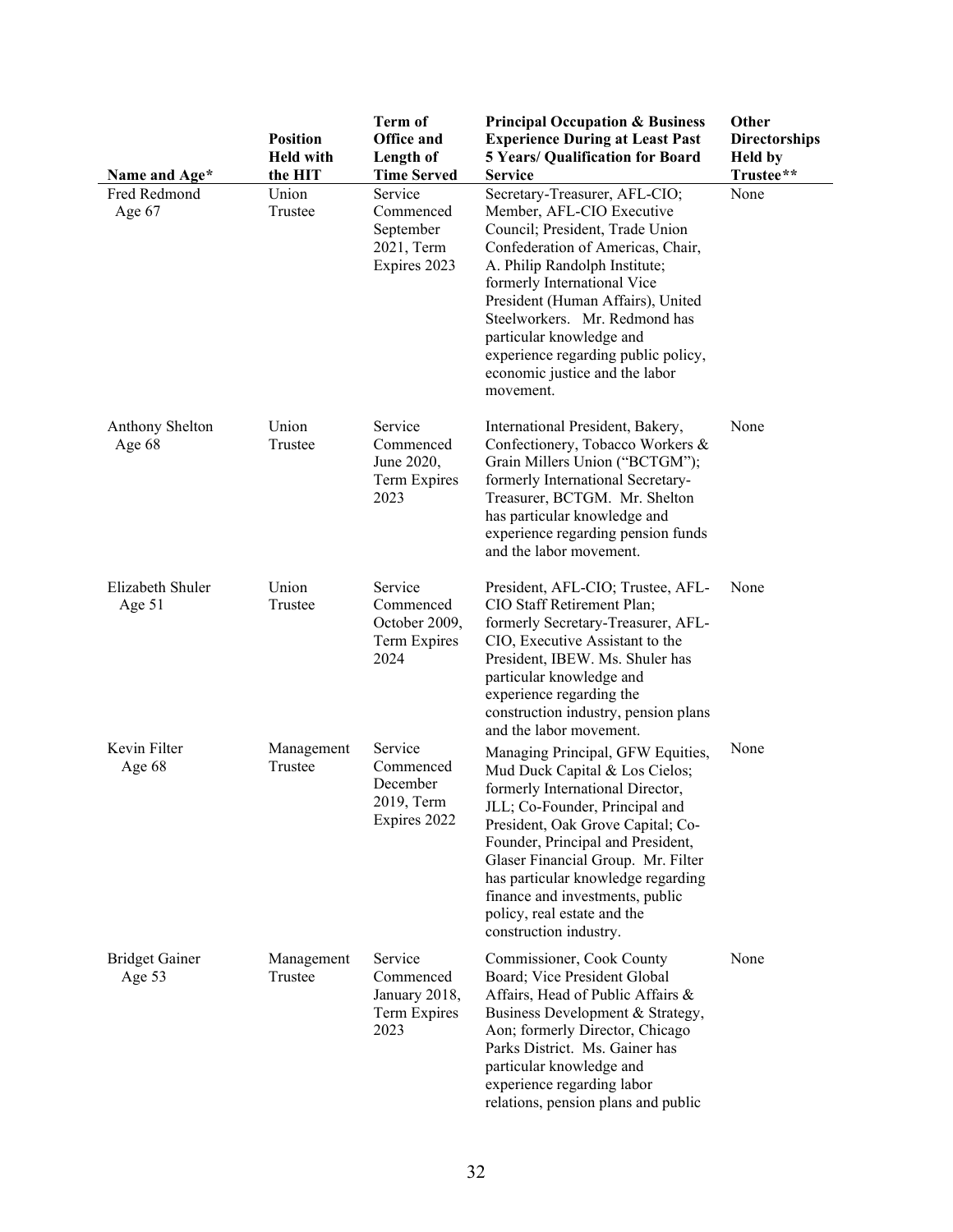| Name and Age*               | <b>Position</b><br><b>Held with</b><br>the HIT | <b>Term of</b><br><b>Office and</b><br>Length of<br><b>Time Served</b> | <b>Principal Occupation &amp; Business</b><br><b>Experience During at Least Past</b><br><b>5 Years/ Qualification for Board</b><br><b>Service</b><br>policy.                                                                                                                                                                                                           | Other<br><b>Directorships</b><br><b>Held</b> by<br>Trustee** |
|-----------------------------|------------------------------------------------|------------------------------------------------------------------------|------------------------------------------------------------------------------------------------------------------------------------------------------------------------------------------------------------------------------------------------------------------------------------------------------------------------------------------------------------------------|--------------------------------------------------------------|
| Jack Quinn, Jr.<br>Age 71   | Management<br>Trustee                          | Service<br>Commenced<br>June 2005,<br>Term Expires<br>2023             | Senior Advisor for Public &<br>Community Relations, Barclay<br>Damon, formerly President, Erie<br>Community College; formerly<br>President, Cassidy & Associates;<br>Member of Congress, 27th District,<br>New York. Mr. Quinn has<br>particular knowledge and<br>experience regarding the significant<br>facets of the operations of the HIT<br>and public policy.    | Kaiser<br>Aluminum                                           |
| Jamie S. Rubin<br>Age 54    | Management<br>Trustee                          | Service<br>Commenced<br>April 2018,<br>Term Expires<br>2022            | Formerly, CEO, Meridiam<br>Infrastructure North America Corp.;<br>Director of State Operations, State<br>of New York; Commissioner, New<br>York State Homes & Community<br>Renewal; founding Executive<br>Director, Governor's Office of<br>Storm Recovery. Mr. Rubin has<br>particular knowledge about<br>government, economic<br>development and public policy.      | None                                                         |
| Deidre L. Schmidt<br>Age 52 | Management<br>Trustee                          | Service<br>Commenced<br>January 2018,<br>Term Expires<br>2023          | President & CEO, CommonBond<br>Communities; formerly Principal,<br>One Roof Global Consulting;<br>Lecturer, Harvard Graduate School<br>of Design; Executive Director,<br>Affordable Housing Institute. Ms.<br>Schmidt has particular knowledge<br>and expertise regarding significant<br>facets of real estate finance,<br>community development and public<br>policy. | None                                                         |
| Tony Stanley<br>Age 88      | Management<br>Trustee                          | Service<br>Commenced<br>December<br>1983, Term<br>Expires<br>2022      | Director, TransCon Builders, Inc.;<br>formerly Executive Vice President,<br>TransCon Builders, Inc. Mr.<br>Stanley has particular knowledge<br>and experience regarding the<br>significant facets of the operations<br>of the HIT, finance, long-term<br>health care and the construction<br>industry.                                                                 | None                                                         |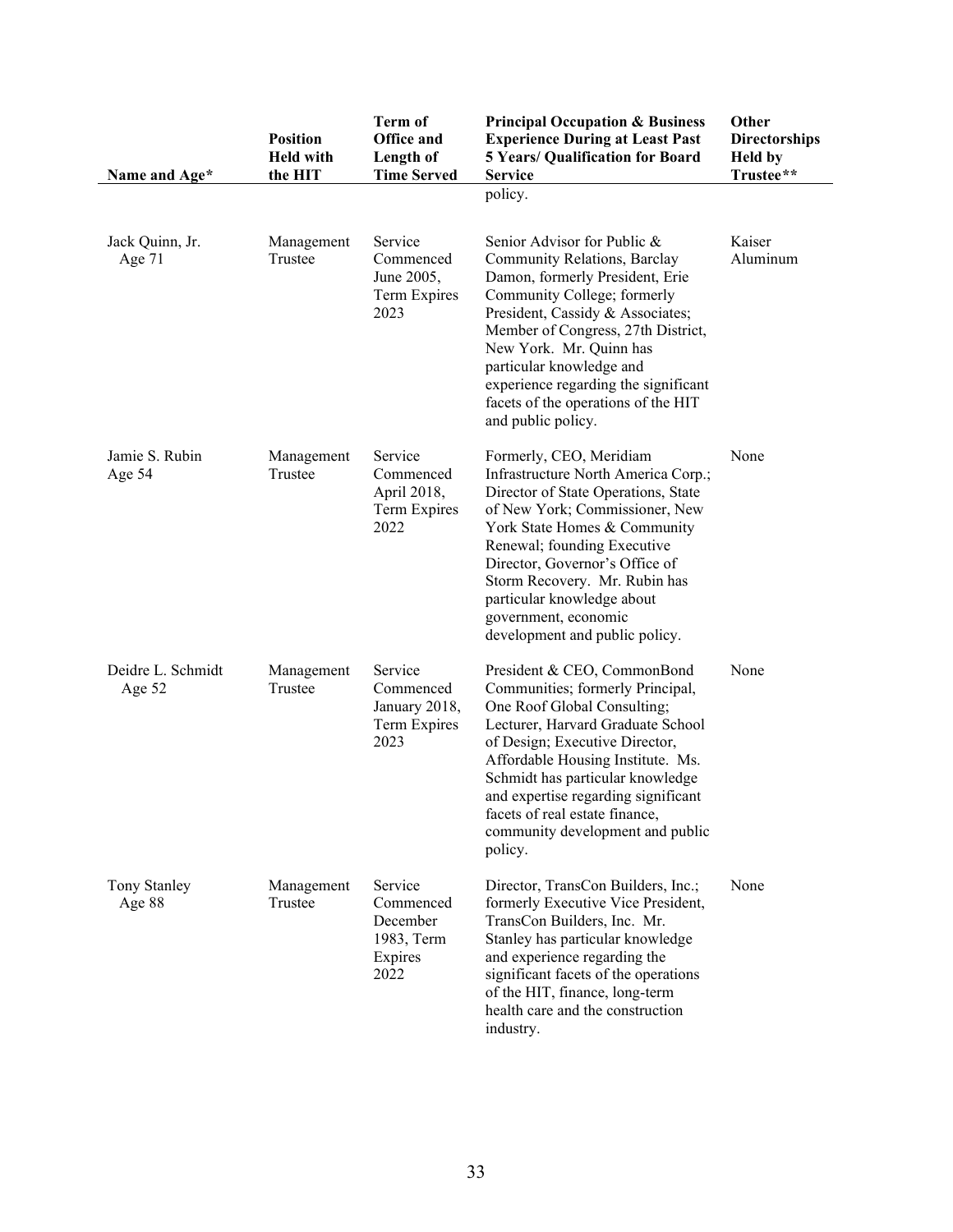| Name and Age*                           | <b>Position</b><br><b>Held with</b><br>the HIT | Term of<br><b>Office and</b><br>Length of<br><b>Time Served</b> | <b>Principal Occupation &amp; Business</b><br><b>Experience During at Least Past</b><br><b>5 Years/ Qualification for Board</b><br><b>Service</b>                                                                                                                                                                                | Other<br><b>Directorships</b><br><b>Held</b> by<br>Trustee** |
|-----------------------------------------|------------------------------------------------|-----------------------------------------------------------------|----------------------------------------------------------------------------------------------------------------------------------------------------------------------------------------------------------------------------------------------------------------------------------------------------------------------------------|--------------------------------------------------------------|
| Harry W. Thompson<br>Age $62$           | Management<br>Trustee                          | Service<br>Commenced<br>May 2019,<br>Term Expires<br>2024       | Consultant, Harry Thompson<br>Associates; formerly, Chief<br>Financial Officer, Community<br>Preservation & Development<br>Corporation; Chief Financial<br>Officer, Realty Investment<br>Company, Inc. Mr. Thompson has<br>particular knowledge about<br>registered investment companies,<br>accounting and financial reporting. | None                                                         |
| William C.<br>Thompson, Jr.<br>Age $68$ | Management<br>Trustee                          | Service<br>Commenced<br>January 2018,<br>Term Expires<br>2023   | Senior Managing Director, Chief<br>Administrative Officer, Siebert<br>Cisneros Shank & Co., LLC;<br>formerly Comptroller, City of New<br>York. Mr. Thompson has particular<br>knowledge and experience<br>regarding the significant facets of<br>community development, finance,<br>pension plans and public policy.             | None                                                         |

Union Trustees Cooper, Redmond and Shelton and Management Trustees Gainer, Quinn, Schmidt and W. Thompson are "Class I" Trustees, whose terms expire at the 2023 Annual Meeting of Participants. Union Trustees McGarvey and Shuler and Management Trustee H. Thompson are "Class II" Trustees whose terms expire at the 2024 Annual Meeting of Participants. Union Trustees Alvarez, Driscoll and O'Sullivan, and Management Trustees Filter, Rubin and Stanley are "Class III" Trustees whose term expires at the 2022 Annual Meeting of Participants. Chair Coleman is a non-classified trustee with a one-year term expiring at the 2022 Annual Meeting of Participants.

### **EXECUTIVE OFFICERS**

The Executive Officers of the HIT are all located at 1227 25<sup>th</sup> Street, N.W., Suite 500, Washington, D.C. 20037, with the exception of Theodore S. Chandler who is located at 155 North Lake Avenue, Suite 800, Pasadena, CA 91101. With the exception of the CEO, who serves under the terms of an employment contract, the Executive Officers of the HIT are elected annually by the Board of Trustees to terms of approximately 12 months generally running concurrently with the fiscal year or until their respective successors are appointed and qualify. The executive officers of the HIT are as follows:

| Name & Age              | <b>Current Position</b><br>with the HIT                                                  | <b>Length of Time</b><br>Served with the<br>HІТ                          | <b>Previous Principal Occupations</b><br>over at Least Past 5 Years                                                                                    |
|-------------------------|------------------------------------------------------------------------------------------|--------------------------------------------------------------------------|--------------------------------------------------------------------------------------------------------------------------------------------------------|
| Chang Suh<br>Age $51$   | Chief Executive<br>Officer since 2018<br>and Chief<br>Investment Officer<br>since $2003$ | Service Commenced<br>April 1998                                          | Formerly Co-Chief Portfolio<br>Manager, Senior Executive Vice<br>President and Chief Portfolio<br>Manager, AFL-CIO Housing<br><b>Investment Trust.</b> |
| John Hanley<br>Age $55$ | Senior Managing<br>$Director -$<br>Multifamily<br>Origination since<br>2019              | Service Commenced<br>July 2019,<br>Previous Service<br>1992-2001 & 2003- | Formerly Director-Investments,<br>National Real Estate Advisors;<br>Executive Vice-President-Investments<br>and Portfolio Management, AFL-CIO          |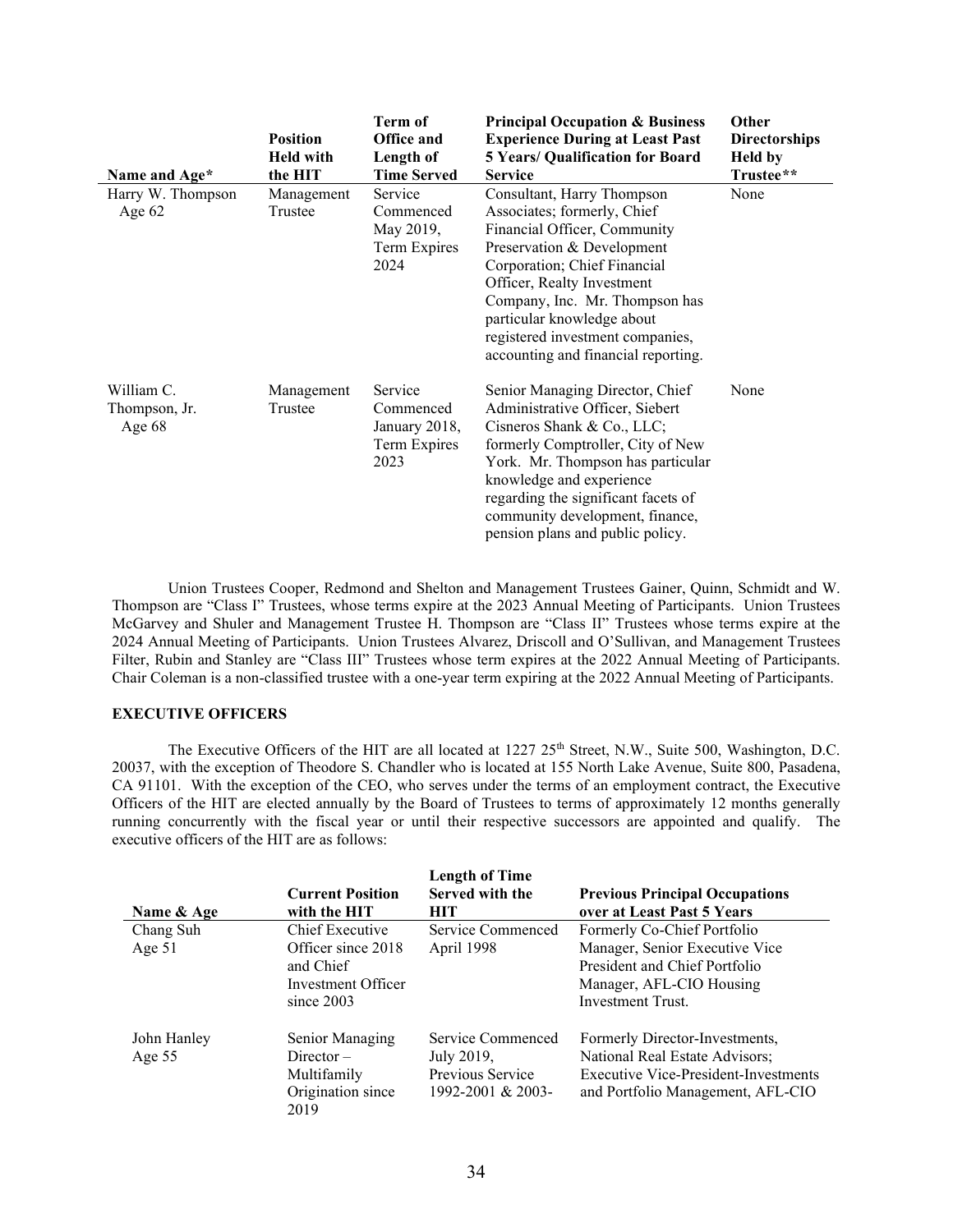| Name & Age                        | <b>Current Position</b><br>with the HIT                              | <b>Length of Time</b><br>Served with the<br>HІТ                    | <b>Previous Principal Occupations</b><br>over at Least Past 5 Years                                                                                                                                                                                                                                                                 |
|-----------------------------------|----------------------------------------------------------------------|--------------------------------------------------------------------|-------------------------------------------------------------------------------------------------------------------------------------------------------------------------------------------------------------------------------------------------------------------------------------------------------------------------------------|
|                                   |                                                                      | 2006                                                               | Housing Investment Trust.                                                                                                                                                                                                                                                                                                           |
| Lesyllee White<br>Age 59          | <b>Chief Marketing</b><br>Officer since 2019                         | Service Commenced<br>November 1999                                 | Formerly Executive Vice President<br>and Managing Director of Defined<br>Benefit Marketing, AFL-CIO Housing<br><b>Investment Trust</b>                                                                                                                                                                                              |
| Erica Khatchadourian<br>Age 54    | <b>Chief Financial</b><br>Officer since 2001                         | Service Commenced<br>April 1993                                    | Formerly Controller, Chief of Staff<br>and Director of Operations, AFL-CIO<br>Housing Investment Trust.                                                                                                                                                                                                                             |
| Michael Cook<br>Age 42            | Chief Portfolio<br>Manager since<br>2021                             | Service Commenced<br>February 2003                                 | Formerly Co-Chief Portfolio<br>Manager, Senior Portfolio Manager,<br>Assistant Portfolio Manger, AFL-CIO<br>Housing Investment Trust                                                                                                                                                                                                |
| Nicholas C. Milano<br>Age 55      | General Counsel<br>since $2013$                                      | Service Commenced<br>August 2013,<br>Previous Service<br>2003-2007 | Formerly Of Counsel, Perkins Coie<br>LLP; Deputy General Counsel and<br>Chief Compliance Officer, Legg<br>Mason Capital Management; Deputy<br>General Counsel and Chief<br>Compliance Officer, AFL-CIO<br>Housing Investment Trust; Senior<br>Counsel, Division of Investment<br>Management, Securities and<br>Exchange Commission. |
| Harpreet Peleg<br>Age 48          | Senior Managing<br>Director - Finance<br>since 2021                  | Service Commenced<br>March 2005                                    | Chief Executive Officer, Building<br>America CDE, Inc.; formerly<br>Controller, AFL-CIO Housing<br>Investment Trust, Chief Financial<br>Officer, AFL-CIO Investment Trust<br>Corporation.                                                                                                                                           |
| Theodore S.<br>Chandler<br>Age 62 | Senior Managing<br>Director - Strategic<br>Initiatives since<br>2021 | Service Commenced<br>June 2009                                     | Formerly Managing Director /<br>Regional Operations, Chief Operating<br>Officer, AFL-CIO Housing<br>Investment Trust; Vice President,<br>Fannie Mae; Deputy Executive<br>Director, Massachusetts Industrial<br>Finance Agency.                                                                                                      |

Information is accurate as of the date of this SAI.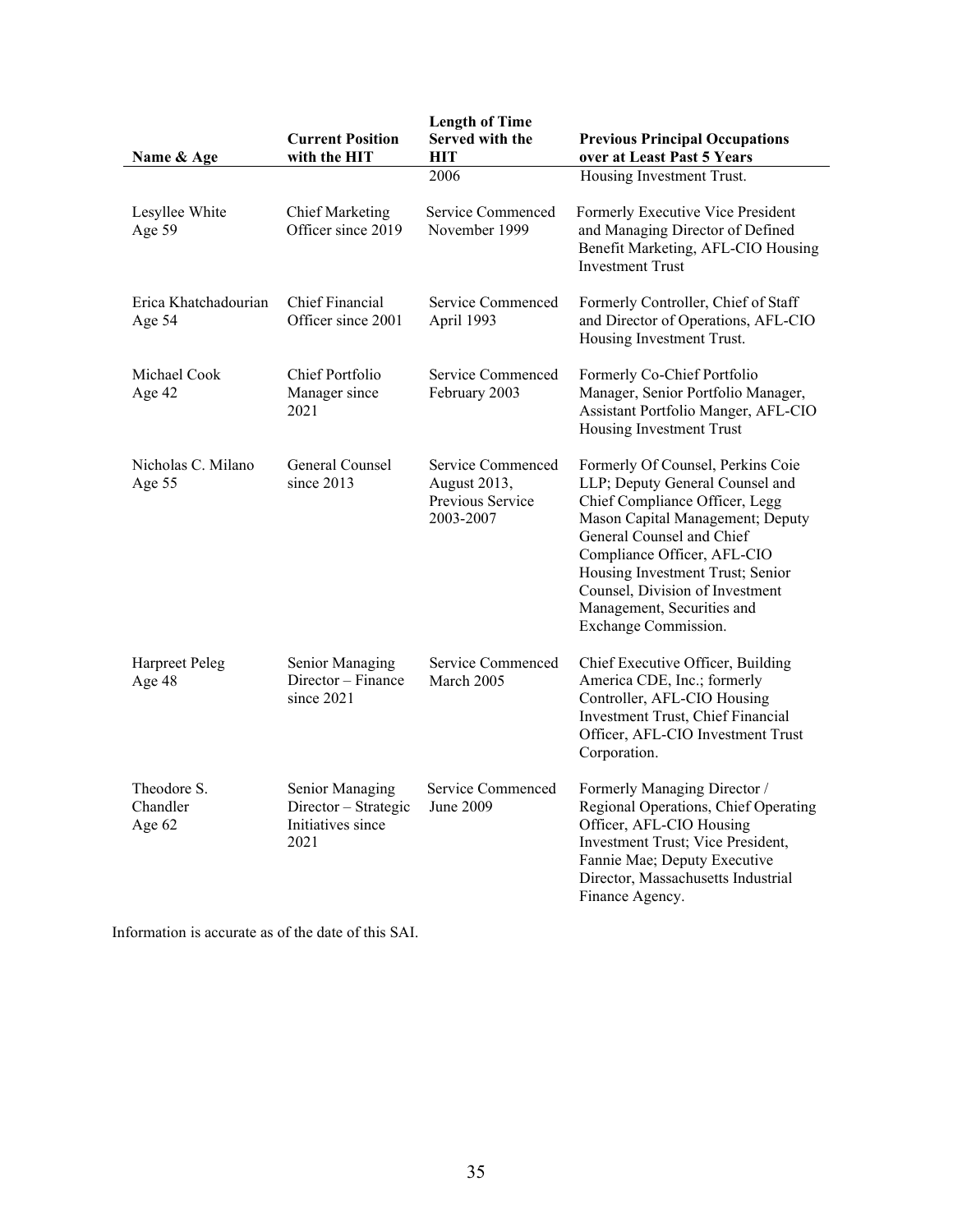### **2021 Compensation Table**

The following table sets forth the aggregate compensation from the HIT to each of the three highest paid officers of the HIT and to all Trustees of the HIT for the 2021 fiscal year. The HIT is a single, self-managed fund, and as of December 31, 2021, its staff included 39 employees. Therefore, in addition to those individuals identified in the table below, the HIT had 34 other employees who earned aggregate compensation exceeding \$60,000 during the 2021 fiscal year.

| <b>Name of Person, Position</b>                                                         | Aggregate<br>Compensation<br><b>From HIT</b> | <b>Pension or</b><br><b>Retirement Benefits</b><br><b>Accrued in HIT</b><br><b>Expenses</b> | <b>Estimated</b><br><b>Annual Benefits</b><br>Upon<br>Retirement <sup>1</sup> | Total<br>Compensation<br>Paid to<br>Trustees |
|-----------------------------------------------------------------------------------------|----------------------------------------------|---------------------------------------------------------------------------------------------|-------------------------------------------------------------------------------|----------------------------------------------|
| Chang Suh <sup>2</sup><br>Chief Executive Officer and<br>Chief Investment Officer       | \$965,563                                    | \$76,000                                                                                    | \$177,863                                                                     | Not applicable                               |
| Theodore S. Chandler <sup>3</sup><br>Senior Managing Director-<br>Strategic Initiatives | 465,892                                      | 64,474                                                                                      | 94,151                                                                        | Not applicable                               |
| Erica Khatchadourian <sup>4</sup><br>Chief Financial Officer                            | 503,272                                      | 76,000                                                                                      | 192,175                                                                       | Not applicable                               |

<span id="page-40-0"></span><sup>1</sup> The estimated annual benefits payable upon retirement at normal retirement age to the executive officers of the HIT are determined primarily by a formula based on final average salary and years of service and assume that the officers retire at ages that are consistent with IRS requirements. See "RETIREMENT PLANS" below.

<span id="page-40-1"></span><sup>2</sup> Aggregate HIT compensation includes \$26,000 of deferred compensation in 2021 under the 401 (k) Plan, and excludes amounts contributed to the Retirement Plan on Mr. Suh's behalf. Pension or Retirement Benefits as Part of HIT Expenses includes \$6,400 of matching funds paid by the HIT into the 401(k) Plan and \$69,600 contributed to the Retirement Plan in 2021 on Mr. Suh's behalf. The total amount deferred by Mr. Suh as of December 31, 2021 under the 401(k) Plan, including interest and HIT matching, is \$1,774,851. No amounts were paid or distributed from the 401(k) Plan for Mr. Suh in 2021. Aggregate HIT compensation does not include accrued, but unpaid, benefits for fiscal year 2021 under a Nonqualified Deferred Compensation Arrangement ("NDCA") in the amount of \$900,000. No amounts were paid or distributed under the NDCA in 2021. Pursuant to the NDCA, provided that Mr. Suh remains in his current position with the HIT, Mr. Suh will accrue an additional \$350,004 per year through December 31, 2026, at which time Mr. Suh would receive a lump sum payment of the total amount accrued under the NDCA, which would be \$2,650,000. Under the terms of the NDCA, Mr. Suh would receive the amount that has been accrued to date upon his separation from the HIT if that occurs prior to the final payout payable as of December 31, 2026.

<span id="page-40-2"></span><sup>3</sup> Aggregate HIT Compensation includes \$22,057 of deferred compensation in 2021 under the 401(k) Plan, and excludes amounts contributed to the Retirement Plan on Mr. Chandler's behalf. Pension or Retirement Benefits as Part of HIT Expenses includes \$5,429 of matching funds paid by the HIT into the 401(k) Plan and \$59,045 contributed to the Retirement Plan in 2021 on Mr. Chandler's behalf. The total amount deferred by Mr. Chandler as of December 31, 2021 under the 401(k) Plan, including interest and HIT matching, is \$454,991. No amounts were paid or distributed from the 401(k) Plan for Mr. Chandler in 2021.

<span id="page-40-3"></span><sup>4</sup> Aggregate HIT Compensation includes \$26,000 of deferred compensation in 2021 under the 401(k) Plan, and excludes amounts contributed to the Retirement Plan on Ms. Khatchadourian's behalf. Pension or Retirement Benefits as Part of HIT Expenses includes \$6,400 of matching funds paid by the HIT into the 401(k) Plan and \$69,600 contributed to the Retirement Plan in 2021 on Ms. Khatchadourian's behalf. The total amount deferred by Ms. Khatchadourian as of December 31, 2021 under the 401(k) Plan, including interest and HIT matching, is \$2,370,769. No amounts were paid or distributed from the 401(k) Plan for Ms. Khatchadourian in 2021.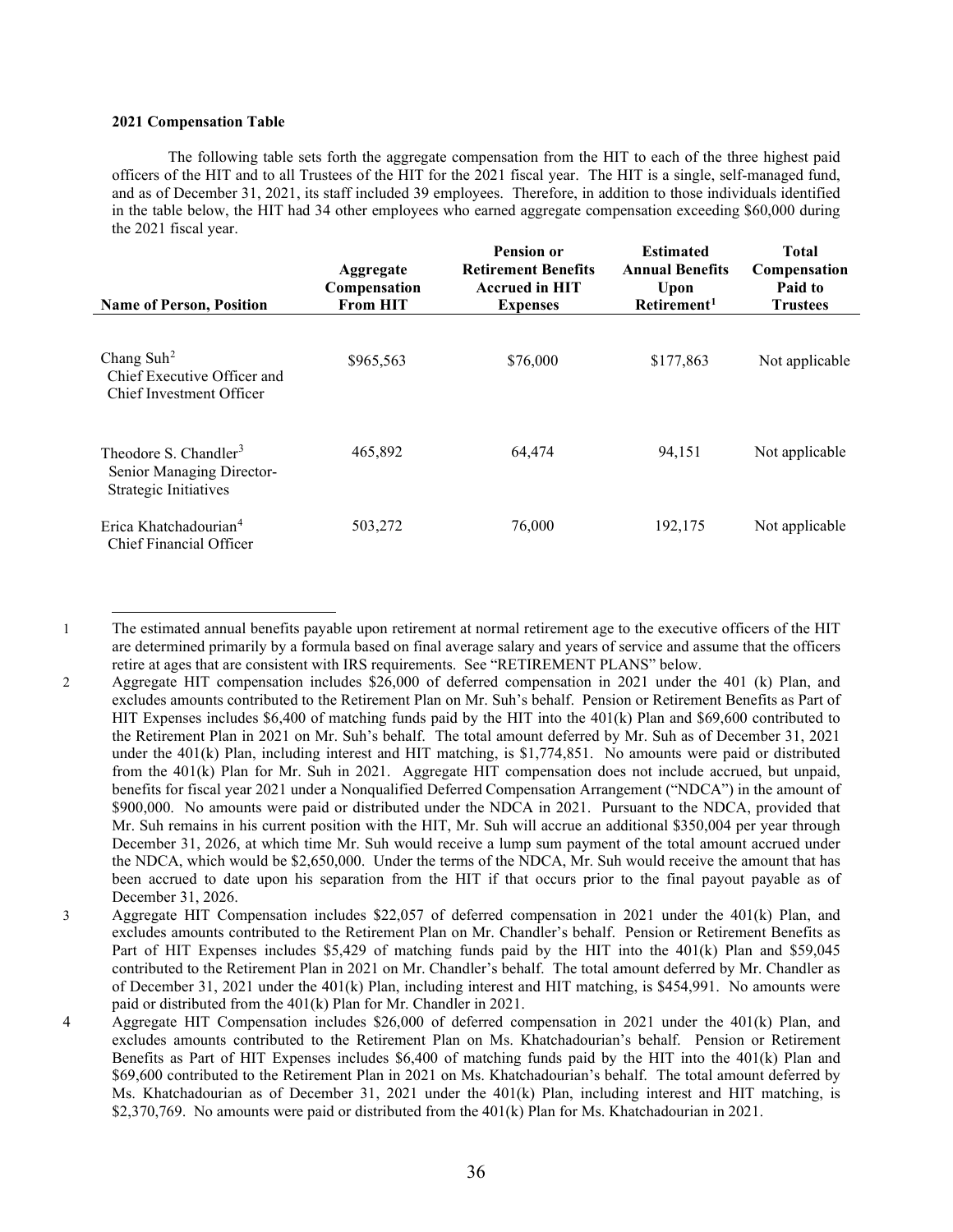| <b>Name of Person, Position</b>                        | Aggregate<br>Compensation<br><b>From HIT</b> | Pension or<br><b>Retirement Benefits</b><br><b>Accrued in HIT</b><br><b>Expenses</b> | <b>Estimated</b><br><b>Annual Benefits</b><br>Upon<br>$R$ etirement <sup>1</sup> | <b>Total</b><br>Compensation<br>Paid to<br><b>Trustees</b> |
|--------------------------------------------------------|----------------------------------------------|--------------------------------------------------------------------------------------|----------------------------------------------------------------------------------|------------------------------------------------------------|
| Christopher Coleman<br>Chair                           | 38,000                                       | $-$                                                                                  | $-$                                                                              | 38,000                                                     |
| Vincent Alvarez<br><b>Union Trustee</b>                |                                              |                                                                                      |                                                                                  |                                                            |
| Kenneth W. Cooper<br><b>Union Trustee</b>              |                                              |                                                                                      |                                                                                  |                                                            |
| Timothy J. Driscoll<br><b>Union Trustee</b>            |                                              |                                                                                      |                                                                                  | --                                                         |
| Kevin Filter<br>Management Trustee                     | 5,000                                        |                                                                                      |                                                                                  | 5,000                                                      |
| Sean McGarvey<br><b>Union Trustee</b>                  |                                              |                                                                                      |                                                                                  |                                                            |
| Fred Redmond <sup>5</sup><br><b>Union Trustee</b>      |                                              |                                                                                      |                                                                                  |                                                            |
| Kenneth Rigmaiden <sup>6</sup><br><b>Union Trustee</b> |                                              |                                                                                      |                                                                                  |                                                            |
| Anthony Shelton<br><b>Union Trustee</b>                |                                              |                                                                                      |                                                                                  |                                                            |
| Liz Shuler<br><b>Union Trustee</b>                     |                                              |                                                                                      |                                                                                  |                                                            |
| Richard Trumka <sup>7</sup><br><b>Union Trustee</b>    |                                              |                                                                                      |                                                                                  | --                                                         |
| <b>Bridget Gainer</b><br>Management Trustee            | --                                           |                                                                                      | --                                                                               | $-$                                                        |
| Jack F. Quinn, Jr.<br>Management Trustee               | 7,500                                        | --                                                                                   | --                                                                               | 7,500                                                      |
| James S. Rubin<br>Management Trustee                   | --                                           |                                                                                      | --                                                                               | --                                                         |
| Deidre L. Schmidt<br>Management Trustee                | 2,500                                        |                                                                                      | --                                                                               | 2.500                                                      |

<span id="page-41-0"></span><sup>&</sup>lt;sup>5</sup> Mr. Redmond was appointed to the Board of Trustees in September 2021.

<span id="page-41-1"></span> $^6$  Mr. Rigmaiden retired from his position as Trustee in September 2021.

<span id="page-41-2"></span> $7$  President Trumka passed away in August 2021.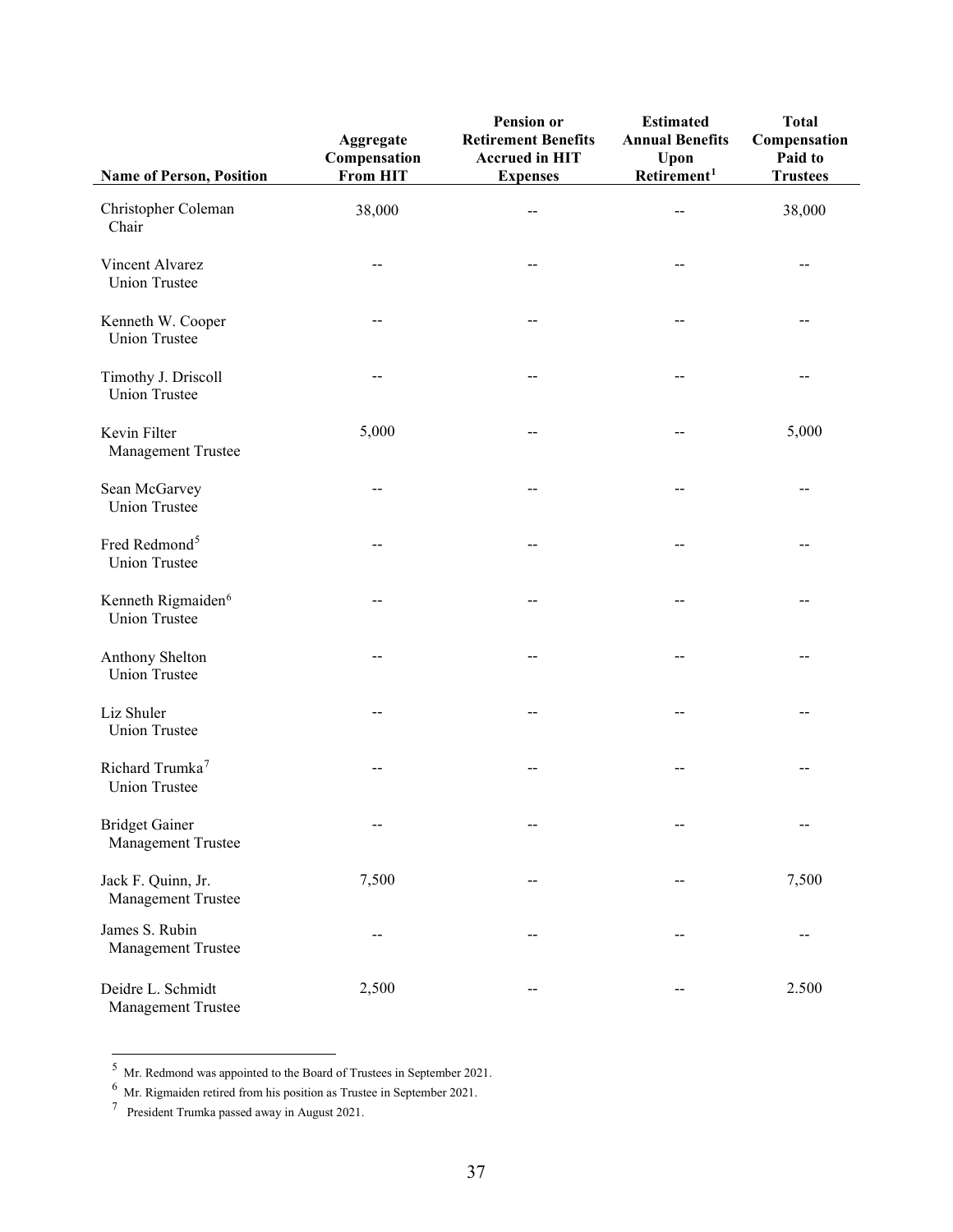| <b>Name of Person, Position</b>                      | Aggregate<br>Compensation<br><b>From HIT</b> | <b>Pension or</b><br><b>Retirement Benefits</b><br><b>Accrued in HIT</b><br><b>Expenses</b> | <b>Estimated</b><br><b>Annual Benefits</b><br>Upon<br>Retirement <sup>1</sup> | <b>Total</b><br>Compensation<br>Paid to<br><b>Trustees</b> |
|------------------------------------------------------|----------------------------------------------|---------------------------------------------------------------------------------------------|-------------------------------------------------------------------------------|------------------------------------------------------------|
| Terry O'Sullivan<br>Union Trustee                    |                                              |                                                                                             | --                                                                            | --                                                         |
| Tony Stanley<br><b>Management Trustee</b>            | 7,500                                        | --                                                                                          | --                                                                            | 7,500                                                      |
| Harry W. Thompson<br><b>Management Trustee</b>       | 27,000                                       | $- -$                                                                                       | --                                                                            | 27,000                                                     |
| William C. Thompson, Jr<br><b>Management Trustee</b> | 4,500                                        | --                                                                                          |                                                                               | 4,500                                                      |

The HIT participates in the AFL-CIO Staff Retirement Plan (the "Staff Retirement Plan") with regard to all of its employees. The HIT sponsors the AFL-CIO Housing Investment Trust 401(k) Plan (the "401(k) Plan") described below for all of its employees.

The HIT participates in the AFL-CIO Staff Retirement Plan (the "Staff Retirement Plan") with regard to all of its employees. The HIT sponsors the AFL-CIO Housing Investment Trust 401(k) Plan (the "401(k) Plan") described below for all of its employees.

### **RETIREMENT PLANS**

Under the Staff Retirement Plan, contributions are based on an eligible employee's base salary. The Internal Revenue Service imposes an annual maximum on the amount that can be included in determining base salary during 2021, for employee contributions, which amount was \$290,000. In general, employer contribution rates are determined actuarially every year. The Staff Retirement Plan was funded by employer contributions at rates of approximately 24.00% of eligible employees' base salaries during the twelve months ended December 31, 2020. During 2020, the annual base salary for estimated annual pension payments upon retirement from the Staff Retirement Plan for Mr. Suh, Mr. Chandler and Ms. Khatchadourian was \$250,000, consistent with the terms of the current salary freeze in Final Average Salary explained below.

The Staff Retirement Plan is open to employees of the AFL-CIO and other participating employers that are approved by the Staff Retirement Plan's board of trustees and that make contributions to the Staff Retirement Plan on their behalf. Such employees become members of the Staff Retirement Plan on their first day of employment that they are scheduled to work at least 1,000 hours during the next 12 consecutive months.

The Staff Retirement Plan provides a retirement pension to eligible employees for life, beginning at age 65 if the employee has at least three years of credited service, beginning at age 60 if the employee has at least 10 years of credited service, or beginning at age 50 if the employee's age plus years of credited service equals 80 or more. The amount of this pension depends on average base salary and years of credited service. Eligible employees will receive 3.00% of an average of their highest three years' base earnings ("Final Average Salary") for each year of credited service up to 25 years, and 0.5% of their Final Average Salary of each year of credited service over 25 years. This calculated amount is subject to (1) Internal Revenue Service limits, (2) the Staff Retirement Plan modification noted below and (3) certain elections related to survivor benefits made by the employee at the time of retirement. The Staff Retirement Plan modified the calculation of the Final Average Salary effective June 30, 2014 such that, the Final Average Salary would be frozen for vested employees and would be capped as the average of the first three years of service for unvested employees.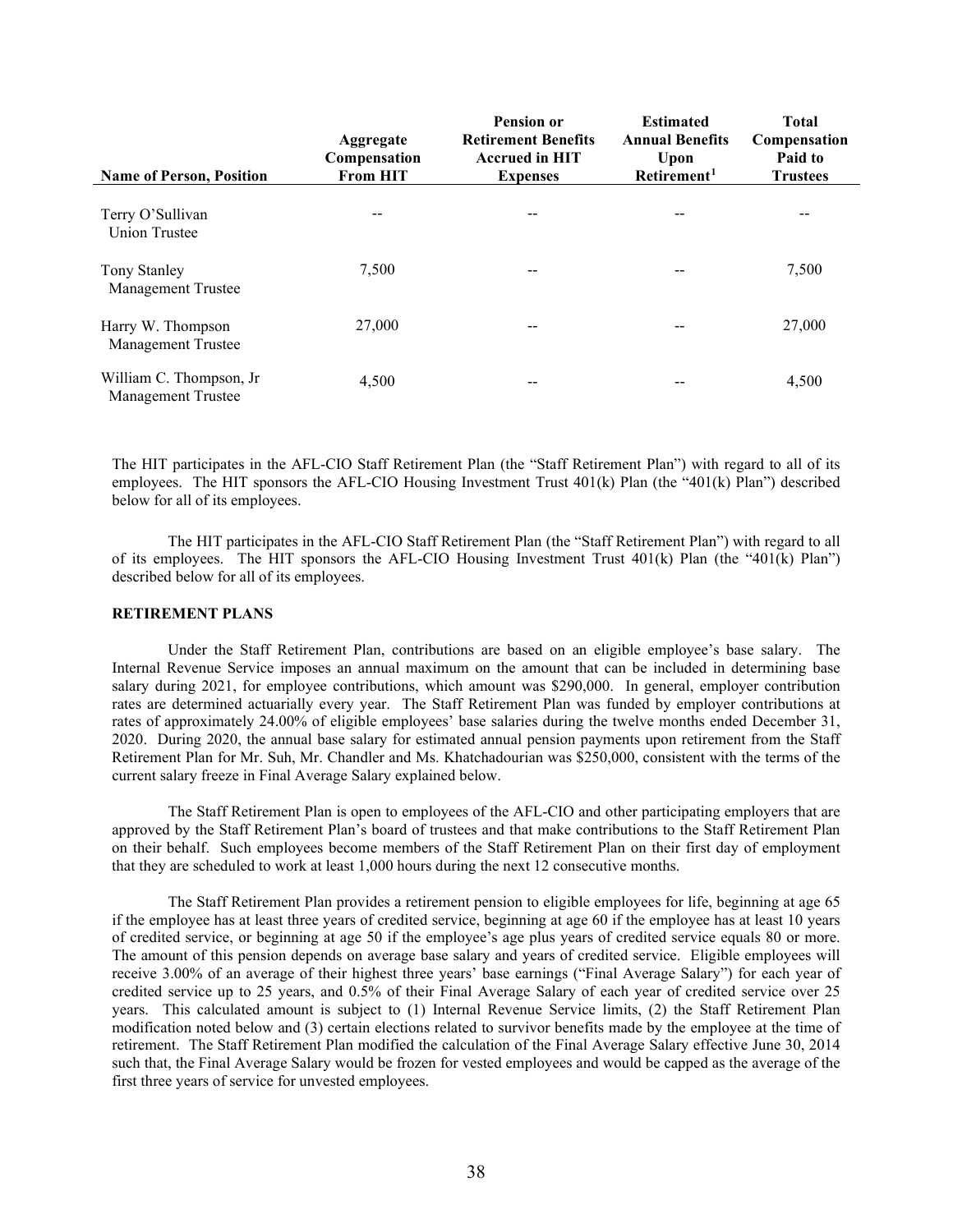Set forth below is a table showing estimated annual benefits payable upon retirement in specified compensation and years of service classifications. As of the date hereof, Mr. Chandler has approximately 13, Mr. Suh has approximately 24 and Ms. Khatchadourian has approximately 29 credited years of service under the Staff Retirement Plan.

|                      | Years of Service |           |            |                 |           |
|----------------------|------------------|-----------|------------|-----------------|-----------|
| Final Average Salary | $15^{8}$         | $20^{11}$ | $2.5^{11}$ | 30 <sup>9</sup> | $35^{12}$ |
| 150,000              | \$67,500         | 90,000    | \$112,500  | \$116,250       | \$120,000 |
| 200,000              | 90,000           | 120,000   | 150,000    | 155,000         | 160,000   |
| 250,000              | 112,500          | 150,000   | 187,500    | 193,750         | 200,000   |
| 290,000              | 130,500          | 174,000   | 217,500    | 224,750         | 232,000   |

<span id="page-43-0"></span><sup>8</sup> 3.00% per year up to 25 years.

<span id="page-43-1"></span> $9\,$  0.5% per year over 25 years.

# **THE 401(K) PLAN**

Under the AFL-CIO Housing Investment Trust  $401(k)$  Plan, an eligible employee may designate to set aside up to 100% of his or her total compensation, up to the IRS maximum. The HIT is matching dollar-for-dollar the first \$6,400 contributed in 2022. The amount deferred by an eligible employee and the amount of the HIT's matching contribution, if any, will be deposited in a trust account in the employee's name and vests immediately. Every employee of the HIT is eligible to participate in the  $401(k)$  Plan provided such employee has reached the age of 21 and is not a nonresident alien. An eligible employee may enroll in the  $401(k)$  Plan at any time during the year.

When a participating employee terminates his or her employment, retires or becomes disabled, the employee will be able to receive as a lump sum payment the salary reduction amounts that were contributed to the trust account on the employee's behalf, the additional amounts that the HIT contributed to the trust account on the employee's behalf, plus income earned (or less losses incurred) as a result of investment of these contributions (less the employee's allocated share of expenses).

Except as noted below, an actively working employee under age 59½ cannot withdraw these amounts unless the employee has a financial hardship. A financial hardship is an immediate and heavy financial need for which the employee has no other available resources, and includes medical expenses, the purchase of a primary residence, the payment of tuition and related educational fees, funeral expenses of an immediate family member, and the need to prevent eviction from, or foreclosure of the mortgage of, the employee's primary residence. The employee will be required to present evidence of the financial hardship and upon submission of such evidence may be entitled to withdraw an amount which represents the amount necessary to meet the financial hardship need, up to the Employee's entire 401(k) account value, plus the vested value of Employer Matching contributions.

The amount in an employee's account must be distributed to the employee in one lump sum or in periodic installments beginning no later than April  $1<sup>st</sup>$  of the year following the year in which the employee retires after reaching age 70½. Additionally, these amounts must be distributed within a reasonable time following the termination of the 401(k) Plan or, when requested, the termination of the employee's employment. An actively working employee will be entitled to receive a distribution of the amounts in their account upon the employee's attainment of age 65. A participating employee may borrow from his or her account subject to certain prescribed limitations.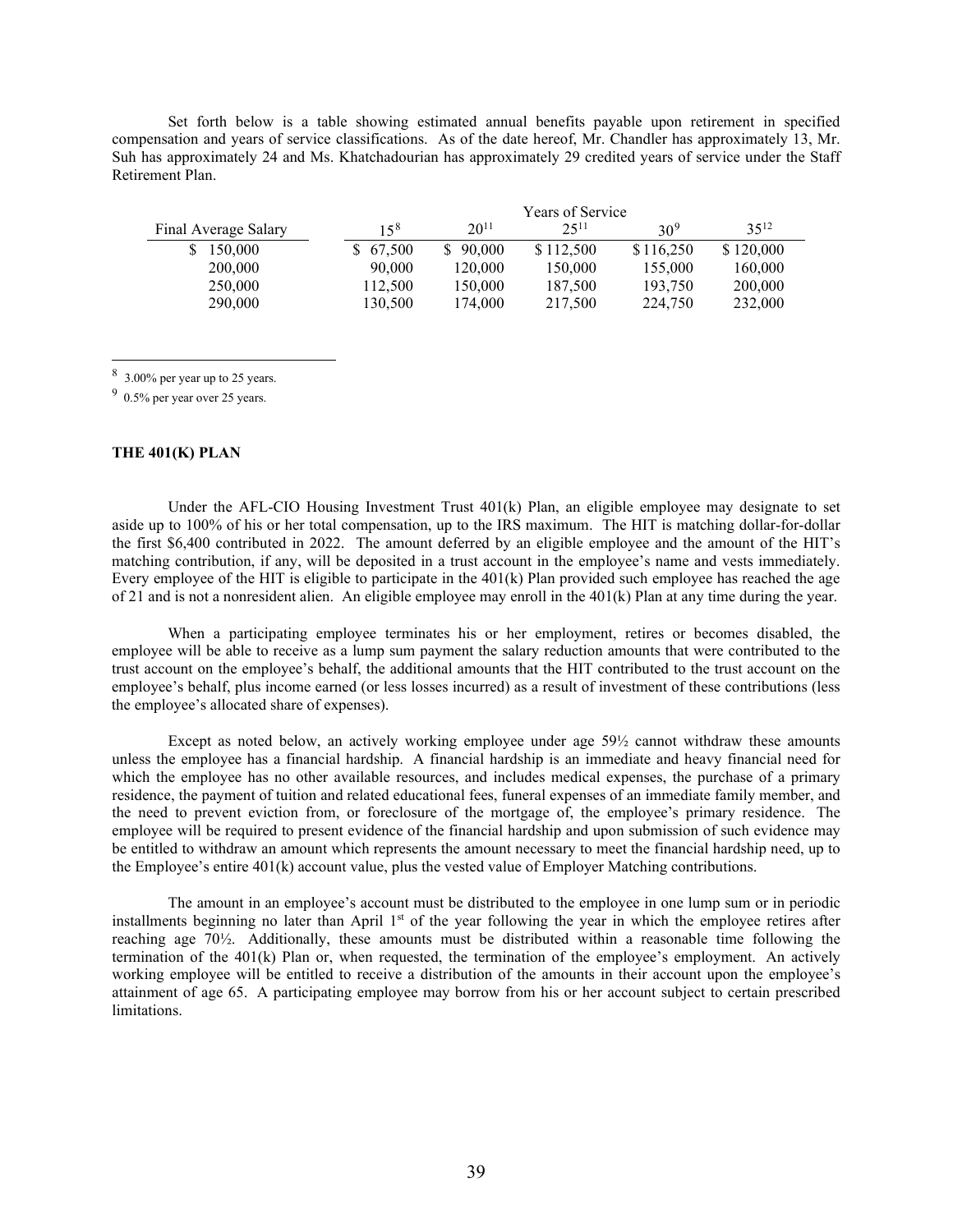# **CODE OF ETHICS**

The Board of Trustees of the HIT has adopted a Code of Ethics (the "Code") under Rule 17j-1 under the Investment Company Act for the HIT. The Code applies to the personal trading activities of "access persons" (generally, officers and employees of the HIT who participate in or have access to information respecting the HIT's purchase or sale of investments). The Code requires that access persons report their securities holdings and transactions to the HIT, and that such persons obtain pre-clearance from the HIT for certain transactions. The Code permits access persons to invest in securities, including, under certain circumstances, securities that may be purchased or held by the HIT. The Code is incorporated by reference as an exhibit to this Post-Effective Amendment to the HIT's registration statement and has been filed with the SEC.

# **PORTFOLIO MANAGERS**

The HIT's portfolio is internally managed and has no contract with an investment adviser. The Board of Trustees has determined that that the HIT's internalized management structure is in the best interest of the HIT and the Participants. Michael Cook, Chief Portfolio Manager, is the member of the Investment Management Team primarily responsible for the day-to-day management of the HIT's portfolio. Mr. Cook does not manage any other accounts and has no ownership interest in the HIT.

As of the date of this SAI, compensation for the HIT's portfolio manager primarily consists of base salary, which is determined by experience and performance in the role. The portfolio manager is eligible to participate in the HIT's Retirement and 401(k) Plans (see "RETIREMENT PLANS" and "THE 401(K) PLAN" above), and receive the standard health and welfare benefits available to all HIT employees. In addition, all employees, including the portfolio manager, may on occasions receive merit bonuses based on management's subjective assessment of individual contributions or the success of the organization. Such merit bonuses are not calculated based on the performance returns of the portfolio. All other components of the portfolio manager's compensation, such as retirement compensation and standard benefits, are either fixed amounts or amounts based on fixed calculations with fixed inputs.

#### **PRINCIPAL HOLDERS AND MANAGEMENT OWNERSHIP**

As of March 31, 2022, the following Participants owned of record and is known by the HIT to own beneficially 5% or more of Units:

| Participant                                     | <b>Percentage of Units Owned</b> |
|-------------------------------------------------|----------------------------------|
| <b>ILWU-PMA Pension Plan</b>                    | 11.87%                           |
| 1188 Franklin Street, Suite 300                 |                                  |
| San Francisco, CA 92109                         |                                  |
| National Electrical Benefit Fund                | 6.82%                            |
| 900 Seventh Street, N.W., 9 <sup>th</sup> Floor |                                  |

Individuals are not eligible to invest directly in the HIT, and the Trustees and officers, as a group, directly own no Units in the HIT. Individual officers, as employees of the HIT, may, however, invest funds held in their accounts under the AFL-CIO Housing Investment Trust 401(k) Plan in the HIT Daily Value Fund (the "DVF"), which is a Collective Investment Fund that invests its portfolio assets, in turn, in the HIT, index funds tracking the Bloomberg Barclays U.S. Aggregate Bond Index and cash-like assets. The amount that individual officers, as a group, hold indirectly in the HIT through the DVF is less than one percent (1.0%) of the asset value of the HIT.

### **SALES AND DISTRIBUTION ACTIVITIES**

Washington, D.C. 20001

The HIT's Marketing Division, operating primarily out of the HIT offices in the District of Columbia, conducts, and manages the other HIT staff members who conduct, sales and distribution activities for the HIT. Sales and distribution activities are directed to eligible investors and include solicitations in person or by mail or telephone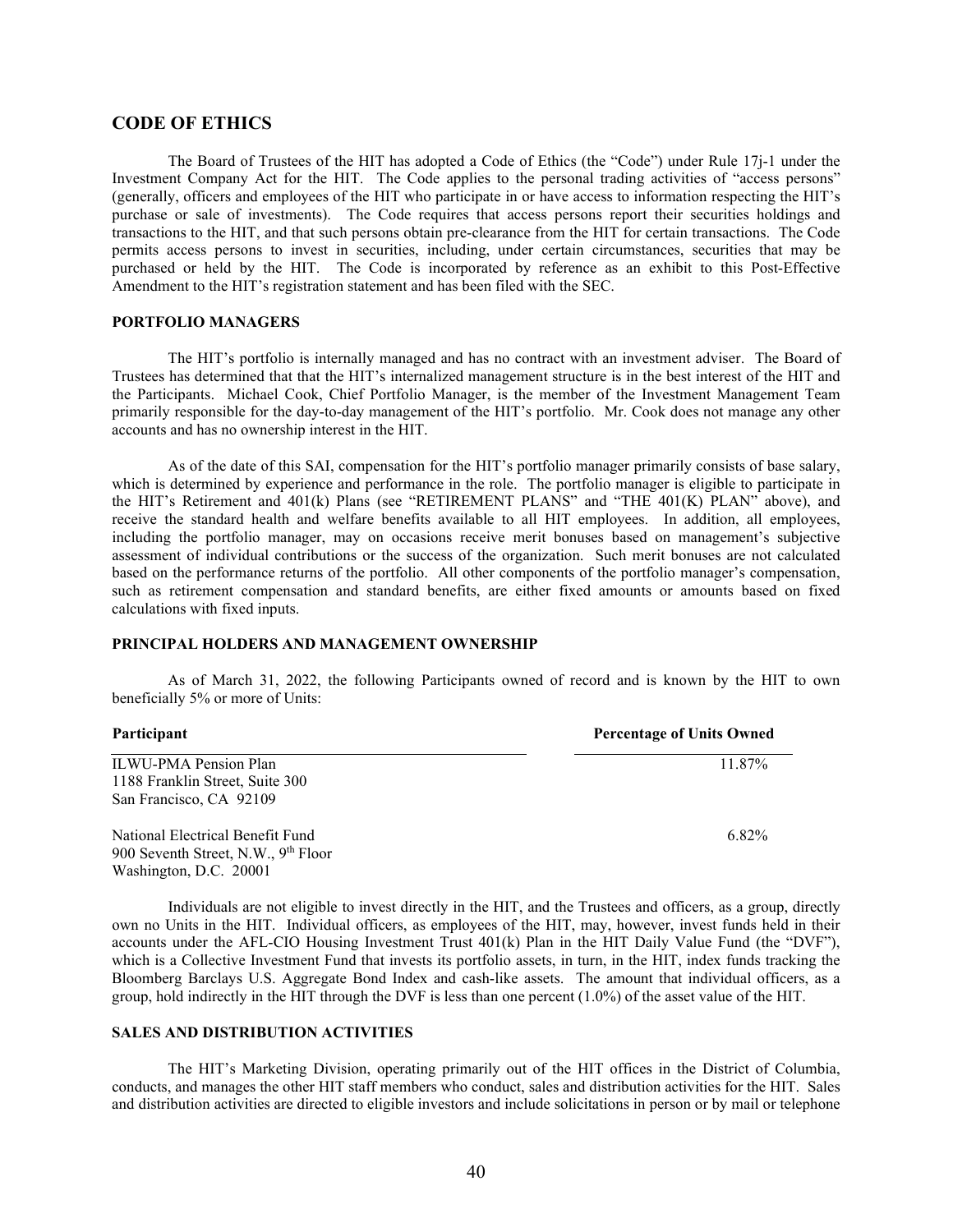as well as responding to inquiries concerning the HIT's offering of Units, and the ministerial and clerical work of effecting sales of Units. Expenses of sales and distribution of Units in this manner are paid by the HIT pursuant to a Plan for Distribution adopted by the Trustees and the Participants pursuant to SEC Rule 12b-1 under the Investment Company Act (the "Distribution Plan"). Sales and distribution expenses, including printing of the prospectus and travel costs, for the year ended December 31, 2021 were \$1,176,415 which represents approximately 0.017% of the HIT's average net assets. The Board of Trustees has approved the use of up to \$600,000 or 0.05 % of the HIT's average monthly net assets on an annualized basis for the fiscal year, whichever is greater, under the HIT's Distribution Plan, from which non-material increases may be made by the Board. No material increase in the budget for the Distribution Plan will be made without Participant approval.

Of the \$1,176,415 of sales and distribution expenses incurred for the year ended December 31, 2021, the following amounts were expended on each of the categories listed below. All such amounts were paid in cash.

| Category                                                                                       | Year Ended<br>December 31, 2021 |
|------------------------------------------------------------------------------------------------|---------------------------------|
| Printing and mailing of prospectuses to other than<br>current security holders                 | \$0                             |
| Advertising                                                                                    | 8.449                           |
| Compensation to sales personnel (salaries plus fringe<br>benefits)                             | 968,051                         |
| Other (includes travel and meeting expenses, office<br>supplies, consulting fees and expenses) | 199,915                         |
| <b>TOTAL</b>                                                                                   | \$1,176,415                     |

No interested person of the HIT or any disinterested Trustee had any direct or indirect financial interest in the operation of the Distribution Plan or related agreements during the year ended December 31, 2021 with the possible exception of certain of the HIT's marketing staff who, if determined to be "interested persons" of the HIT, would have such an interest because part of their compensation is covered by the Distribution Plan.

### **PARTICIPANT UNITS**

#### **SECURITIES OFFERED**

Beneficial interests of the HIT are divided into Units representing equal portions of the HIT assets. Rights arising from ownership of Units are set forth in the Declaration of Trust. The Declaration of Trust can be amended by vote of a majority of Trustees without any requirements of a vote by Participants. However, the Declaration of Trust provides that, notwithstanding anything to the contrary contained in the Declaration of Trust or any amendment thereto, no part of the HIT that equitably belongs to any Participant (other than such part as is required to pay the expenses of the HIT) is to be used for any purpose other than the exclusive benefit of the investors. In addition, fundamental investment policies may not be changed without the approval of holders of a majority of the HIT's outstanding Units.

Each Unit carries the right to vote to elect Trustees, to ratify selection of the auditors and to approve changes in fundamental policies. Each Unit entitles the holder thereof to participate pro rata with all other Units in the distribution of assets in the event of a liquidation of the HIT. No preemptive rights attach to Units; the HIT has the right to sell or exchange Units without offering the same to the holders of the then outstanding Units. Units issued and sold in accordance with the Declaration of Trust and By-Laws (and for the consideration described in the HIT's Prospectus and SAI) will be validly issued, fully paid and non-assessable, except as set forth below.

The majority of jurisdictions in the United States recognize a trust, such as the HIT, as a separate legal entity, wholly distinct from its beneficiaries. In those jurisdictions, the beneficiaries of a trust, such as the Participants in the HIT, are not liable for the debts or other obligations of the trust. A few jurisdictions do not recognize so-called "business trusts" as separate legal entities and hold the beneficiaries of such trusts personally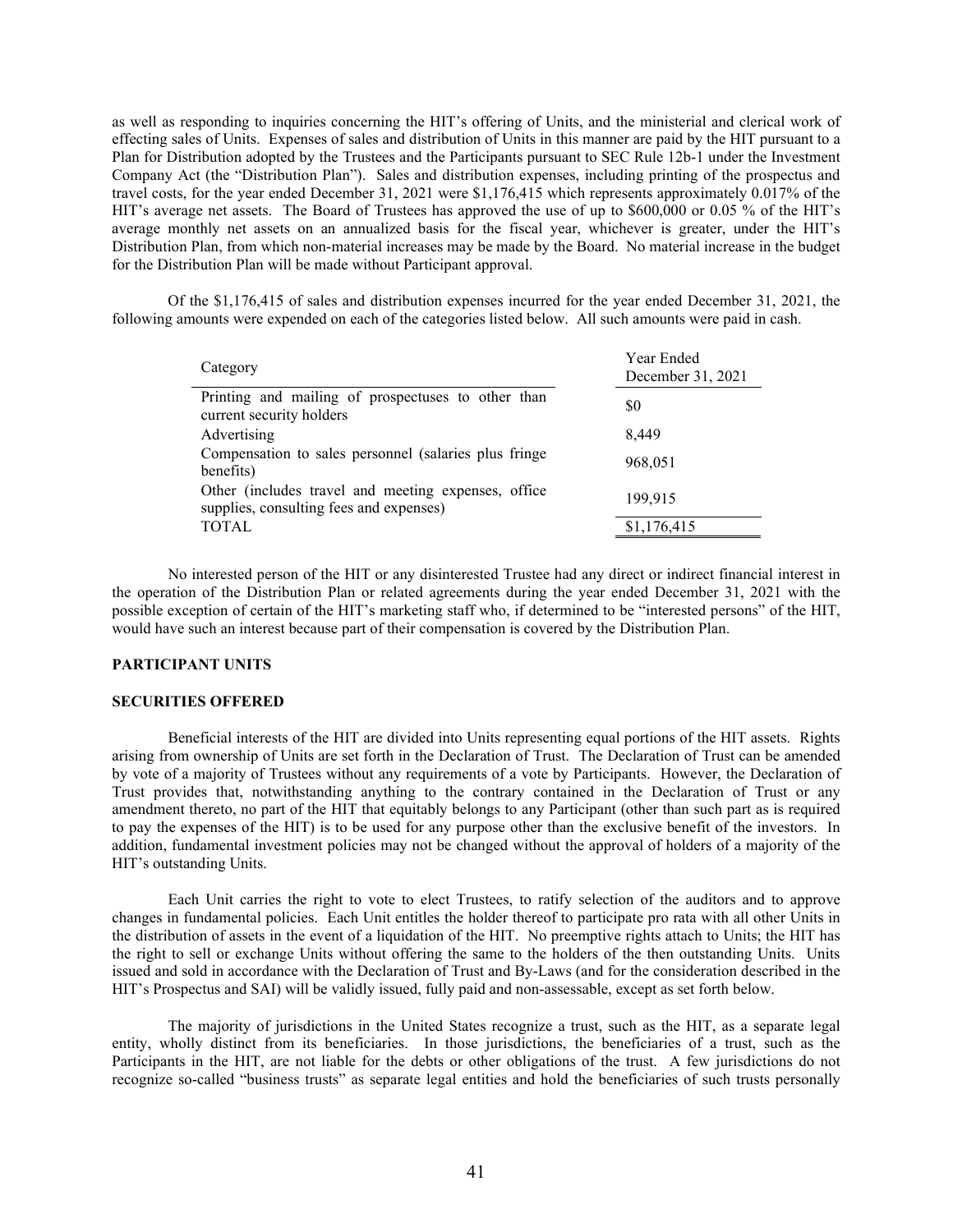liable for actions of the business trusts. The HIT, nevertheless, does not expect to exclude otherwise eligible investors in such jurisdictions from investing in Units.

It is the practice of the HIT to seek that written contracts that the HIT executes include a provision that states that the contract is not binding upon any of the Trustees, officers, or Participants personally, but is solely an obligation of the HIT. In most jurisdictions, Participants will have no personal liability under any contract that contains this provision. However, in jurisdictions that do not recognize the separate legal status of a trust such as the HIT, Participants could be held personally liable for claims against the HIT. These claims could include contract claims (where the contract does not limit personal liability), tort claims, tax claims and certain other statutory liabilities. If such liability were ever imposed upon Participants, Participants would be liable only to the extent that the HIT's assets and insurance were not adequate to satisfy the claims.

Units are not transferable and are not assignable. No holder of a Unit has the authority to pledge the Unit as collateral for any loan. The HIT does not issue certificates to evidence ownership of Units. In lieu thereof, Units are issued and redeemed by book entry and without physical delivery of any securities.

The HIT may be terminated at any time by the Trustees after notice in writing to all Participants. The Declaration of Trust may be amended or altered at any time by a majority of the Trustees.

# **ELIGIBLE PARTICIPANTS**

Only "Labor Organizations" and "Eligible Pension Plans" are eligible to own Units. Pursuant to the Declaration of Trust, a "Labor Organization" means an organization of any kind, any agency, employee representation committee, group, association, or plan in which employees participate directly or through affiliated organizations, and which exists for the purpose, in whole or in part, of dealing directly or through affiliated organizations with employers concerning terms or conditions of employment; any employee benefit plan (such as a voluntary employee beneficiary association (VEBA)) that benefits the members of such an organization, or any other organization that is, in the discretion of the Board of Trustees, affiliated with or sponsored by such an organization. Pursuant to the Declaration of Trust, an "Eligible Pension Plan" is defined as:

- (a) a pension plan ("Pension Plan") constituting a qualified trust under Section 401(a) of the IRC which has beneficiaries who are represented by a Labor Organization and the assets of which are managed without the direct intervention or control of the plan's beneficiaries;
- (b) a governmental plan ("Governmental Plan") within the meaning of section 414(d) of the IRC which has beneficiaries who are represented by a Labor Organization and the assets of which are managed without the direct intervention or control of the plan's beneficiaries;
- (c) a master trust, including without limitation a collective investment trust, holding the assets of more than one Pension Plan or more than one Governmental Plan, where at least one of the plans with assets in such master trust has beneficiaries who are represented by a Labor Organization;
- (d) a pension or retirement program of a non-United States jurisdiction that is similar to a "governmental plan" as defined in Title 29, Section 1002(32) of the United States Code; or
- (e) a non-United States employee benefit plan subject to regulation under applicable non-United States laws that are similar in purpose and intent to the Employee Retirement Income Security Act of 1974, as amended.

# **PRICING, PURCHASE AND REDEMPTION OF UNITS**

The price of Units is based on net asset value ("NAV") of each Unit. The NAV for a particular purchase will be determined as of the close of regular trading (normally 4:00 p.m.) of the New York Stock Exchange ("NYSE") on the last business day of each calendar month (each such date a "Valuation Date") following receipt of the purchase order by dividing the value of the HIT's investments plus any cash and other assets (including interest and dividends accrued but not collected) less all liabilities (including accrued expenses but excluding capital and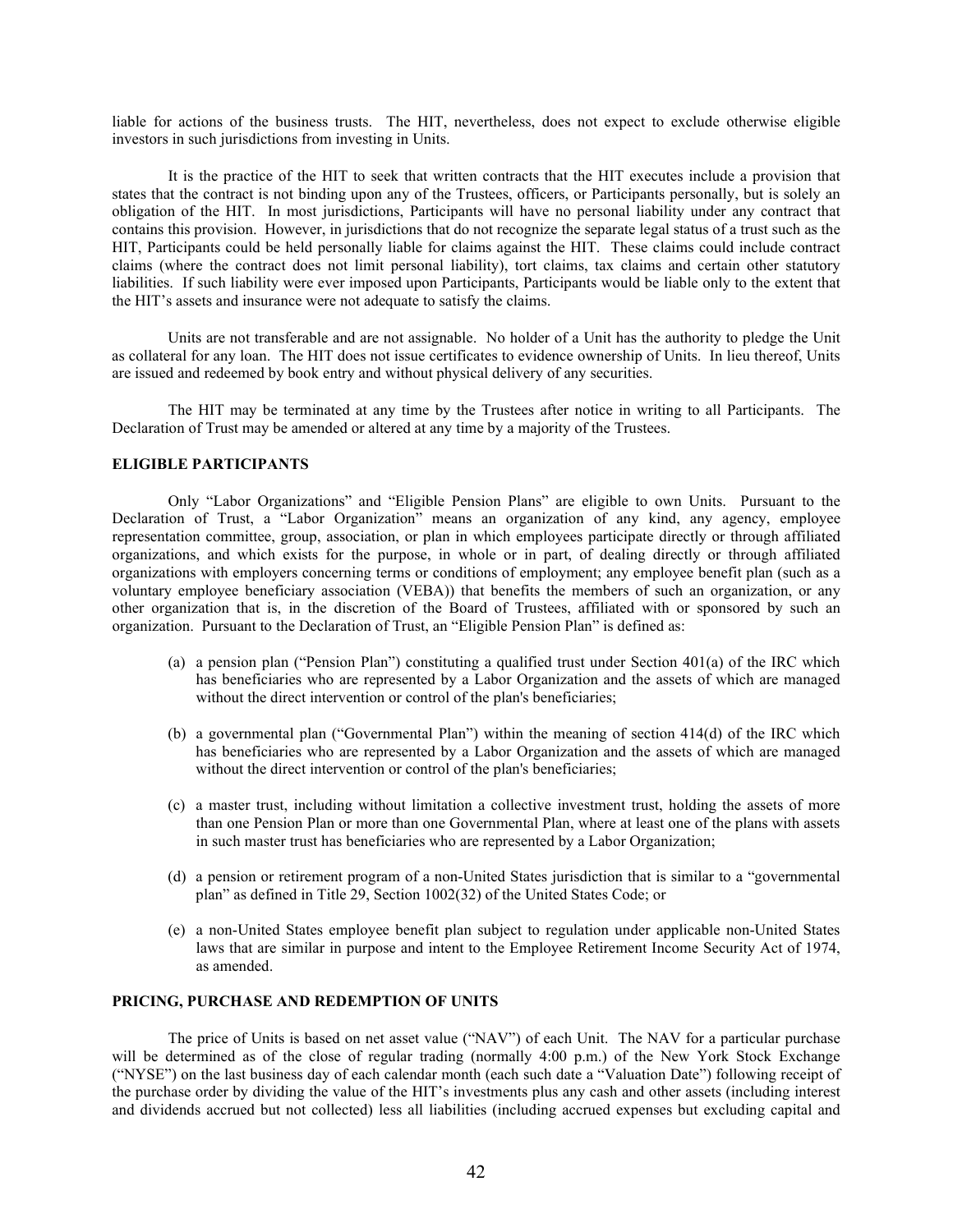surplus), by the number of Units outstanding as of that Valuation Date. See "VALUATION OF UNITS" below for a discussion of the valuation methods used by the HIT in determining each Unit's NAV. Notwithstanding the foregoing and although the HIT is not required to do so, the HIT makes estimated daily valuations available to the Participants as described in "Disclosure of Portfolio Holdings" above, however, this does not modify the HIT's purchase and redemption policies.

Whole or fractional Units may be purchased as of monthly Valuation Dates. Each purchase request, if received in good order, will be processed and priced as of the Valuation Date in the month in which it is received. "Good order" generally means that any applicable participation form is fully completed and your instructions are provided by the person(s) authorized to request transactions in the account and are received by the HIT's transfer agent before 4:00 p.m. Eastern Time on the Valuation Date as of which they are to be issued. You must remit the required payment for your Units to the HIT's transfer agent by check or wire transfer for receipt by the transfer agent generally no later than 8:00 p.m. Eastern Time (under normal conditions) on the Valuation Date. All purchase payments received prior to the Valuation Date (e.g., mid-month) will be held in the HIT's non-interest bearing demand deposit account by its transfer agent, as directed by the Participant, until the calculation of NAV as of the Valuation Date. A minimum initial purchase of \$50,000 is required. A copy of the participation form that must accompany your initial purchase order is available from the HIT at no charge upon request. All Units are sold without any sales charge (load) or commission payable in connection with the purchase of Units. Units are issued and redeemed by book entry and without physical delivery of any securities. The HIT has the right to reject any purchase order, or to suspend or modify the sale of Units.

The HIT will redeem Units, without charge, at NAV calculated as of the last business day of the applicable month, i.e., each Valuation Date. To sell Units, a redemption request must be submitted to the HIT's transfer agent by signed writing, and it must be received by the transfer agent on a business day at least 15 days before the last business day of the month, although the HIT may in its sole discretion waive the 15-day notice requirement. Redemption requests may be submitted by facsimile. If the redeeming Participant agrees, the HIT may deliver securities, mortgages or other assets in full or partial satisfaction of a redemption request. A Participant that receives such assets may incur expenses in selling or disposing of such assets for cash.

For additional information about purchasing and redeeming Units, please see "BUYING AND SELLING UNITS IN THE HIT" in the Prospectus.

### **PRINCIPAL UNDERWRITER AND DISTRIBUTOR**

The HIT handles all sales and redemptions of Units directly through its transfer agent, and all marketing activities are conducted pursuant to applicable exemptions under the federal securities laws. As a result, the HIT does not distribute Units through a principal underwriter or distributor.

### **SECURITIES LENDING**

The HIT does not engage in securities lending, and it had no income from and paid no fees related to such activities.

### **BROKERAGE FEES**

The HIT purchases and sells portfolio securities on a principal transaction basis. Accordingly, HIT pays no brokerage commissions, markups or markdowns on principal transactions. As such, no brokerage commissions were paid by the HIT over the past three years.

# **VALUATION OF UNITS**

The price of Units is based on the NAV as of each monthly Valuation Date, which is determined by dividing the value of the HIT's investments plus any cash and other assets (including interest and dividends accrued but not collected) less all liabilities (including accrued expenses but excluding capital and surplus) as of that Valuation Date by the number of Units then outstanding.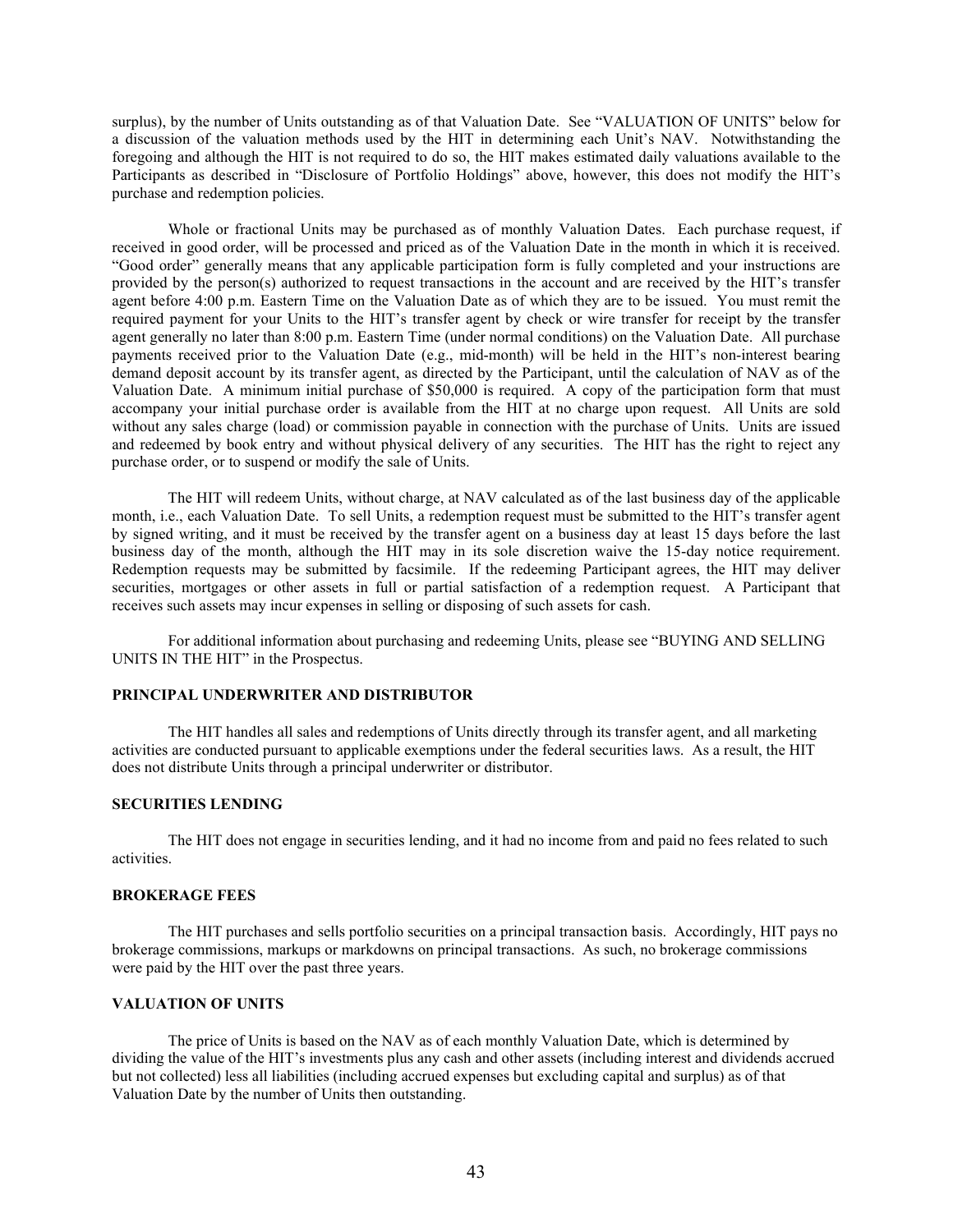The Board is responsible for the valuation process and has delegated day-to-day valuation responsibilities to HIT management and the HIT valuation committee ("Valuation Committee"). The Valuation Committee, in accordance with the policies and procedures adopted by the Board of Trustees, is responsible for evaluating the effectiveness of the HIT's pricing policies and determining the reliability of third-party pricing information. The Valuation Committee is composed of senior staff of the HIT.

Portfolio securities for which market quotations are readily available are valued by using independent pricing services or quotes from exchanges or mutual funds. These pricing services have been approved by the Board.

The HIT's assets for which market quotations are not readily available or are deemed unreliable are valued at fair value determined in good faith under consistently applied procedures approved by the Board and implemented by the Valuation Committee. The fair value of an asset is the amount, as determined in good faith, that the HIT reasonably expects to receive upon a current sale of the security. Fair value determinations are made, consistent with the Board approved policies and procedures, using the methodologies deemed most appropriate under the circumstances and considering all available, relevant factors and indications of value. The HIT has retained an independent firm to determine the fair value of portfolio assets when appropriate and necessary. Securities purchased with a stated maturity of less than 60 days are valued at amortized cost, which constitutes fair value under the procedures adopted by the Board. In addition, the ownership interest in HIT Advisers, the HIT's indirect wholly owned subsidiary, is valued at its fair value determined in good faith under consistently applied procedures adopted by the Board of Trustees, which currently represents the carry value of HIT Advisers. Valuing assets using fair value methodologies involves greater reliance on judgment than valuing assets based on market quotations. A fund that uses fair value methodologies may value those assets higher or lower than another fund using its own fair value methodologies to price the same assets. Because of the judgment involved in fair valuation decisions, there can be no assurance that the value ascribed to a particular security is accurate or that the HIT could sell the security at the value assigned to the security by the HIT.

The NYSE is typically closed on New Year's Day, Martin Luther King Jr. Day, Washington's Birthday, Good Friday, Memorial Day, Juneteenth National Independence Day, Independence Day, Labor Day, Thanksgiving Day and Christmas, and on the preceding Friday or subsequent Monday when one of these holidays falls on a Saturday or Sunday, respectively.

Although the NAV of the Units of the HIT is calculated monthly as described above as of each Valuation Date, bank collective trusts that may become Participants in the HIT are required to calculate their NAV on a daily basis. As a practical expedient to facilitate this process, the HIT's custodian calculates an estimated value of HIT's portfolio on a daily basis based on inputs and fair value modeling from various sources, which it combines with expense and Unit holdings information from the HIT to produce an estimated daily value (EDV) for the HIT. The HIT currently posts the EDV on its website after close of business on each business day. While the estimation process is intended to approximate the NAV of the HIT for the particular day, there can be no assurance that the EDV thus generated is the same as or will predict the NAV calculated by the HIT as described above as part of its monthly valuation process, and the value of a Participant's Units and the price at which a Unit may be redeemed is determined solely through such monthly valuation process. The EDV is not binding in any way on the HIT and should not be relied upon by Participants as an indication of the value of their Units.

#### **DISTRIBUTIONS AND TAX ISSUES**

### **DISTRIBUTIONS**

Pro rata distributions of net income earned during the preceding month are paid to Participants each month. Such distributions are made in cash. Pursuant to an Internal Revenue Service ruling received by the HIT, a Participant may authorize the HIT automatically to reinvest any distributions to which the Participant is entitled in the HIT in exchange for a corresponding amount of Units, calculated at the NAV as of the end of the calendar month.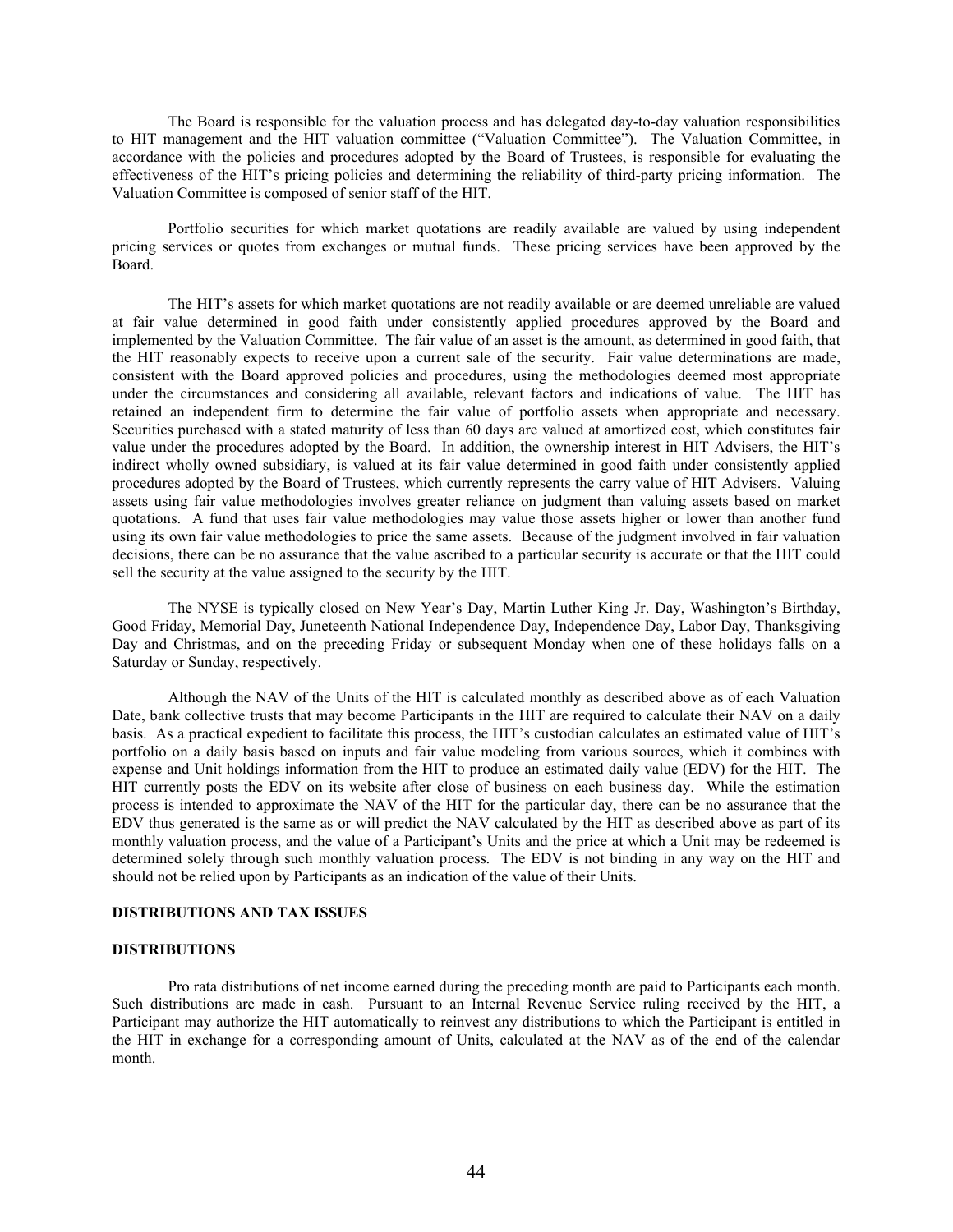# **TAX ISSUES**

The Prospectus contains information about the federal income tax considerations applicable to the HIT and certain federal income tax consequences of ownership of Units. Certain supplementary information is presented below.

The HIT has elected to qualify and intends to remain qualified as a regulated investment company under Subchapter M of the IRC. This relieves the HIT (but not Participants) from paying federal income tax on income which is distributed to Participants and permits net capital gains distributions of the HIT (i.e., the excess of net capital gains from the sale of assets held for more than 12 months over net short-term and long-term capital losses) to be designated as capital gains of the Participants, regardless of how long Participants have held their Units in the HIT.

Qualification as a regulated investment company requires, among other things, that (a) at least 90% of the HIT's annual gross income (without reduction for losses from the sale or other disposition of securities) be derived from interest, dividends, payments with respect to securities and loans, and gains from the sale or other disposition of securities, loans or interests therein or foreign currencies, or other income derived with respect to its business of investing in such securities or currencies; (b) the HIT diversify its holdings so that, at the end of each quarter of the taxable year (i) at least 50% of the market value of the HIT's assets is represented by cash, U.S. government securities and other securities limited in respect of any one issuer to an amount not greater than 5% of the market value of the HIT's assets and 10% of the outstanding voting securities of such issuer, and (ii) not more than 25% of the value of its assets is invested in the securities of any one issuer (other than U.S. government securities); and (c) the HIT distribute to Participants at least 90% of its net taxable investment income (including short-term capital gains) other than long-term capital gains and 90% of its net tax exempt interest income in each year.

The HIT would be subject to a 4% non-deductible excise tax on certain amounts if they were not distributed (or not treated as having been distributed) on a timely basis in accordance with a calendar year distribution requirement. The HIT intends to distribute to Participants each year an amount sufficient to avoid the imposition of such excise tax.

The HIT may purchase debt securities that contain original issue discount. Original issue discount that accrues in a taxable year is treated as income earned by the HIT and is subject to the distribution requirements of the IRC. Because the original issue discount earned by the HIT in a taxable year may not be represented by cash, the HIT may have to dispose of other securities and use the proceeds to make distributions to satisfy the IRC's distribution requirements. Debt securities acquired by the HIT also may be subject to the market discount rules.

Income of a regulated investment company (such as the HIT) that would be treated as unrelated business taxable income ("UBTI") if earned directly by a tax-exempt entity generally will not be attributed as UBTI to such an entity that is a shareholder in the regulated investment company. Notwithstanding this "blocking" effect, a taxexempt Participant could realize UBTI by virtue of its investment in the HIT if the HIT's shares constitute debtfinanced property in the hands of the Participant.

Participants should consult their own tax advisors regarding specific questions of federal, state, local or foreign tax considerations, including the application of the unrelated business income tax.

# **OTHER**

The HIT may compare its performance to that of the Bloomberg Barclays U.S. Aggregate Bond Index, other industry indices, averages or data, or other funds with similar investment objectives in marketing materials, reports to Participants, or other communications. The following publications, reports, benchmarks, indices and averages, as well as others, may be discussed or otherwise used in communications: Pension and Investment Performance Evaluation Reporting; Lipper Mutual Fund Performance Analysis; Morningstar; Bloomberg Barclays Indices; or Citigroup Fixed-Income Indices. References to financial publications that may discuss the HIT or rate HIT performance over various time periods may also be used in communications. The HIT may also reprint and distribute articles from these and other publications. When comparing its performance to a market index, the HIT may refer to various statistical measures derived from the historic performance of the HIT and the index, such as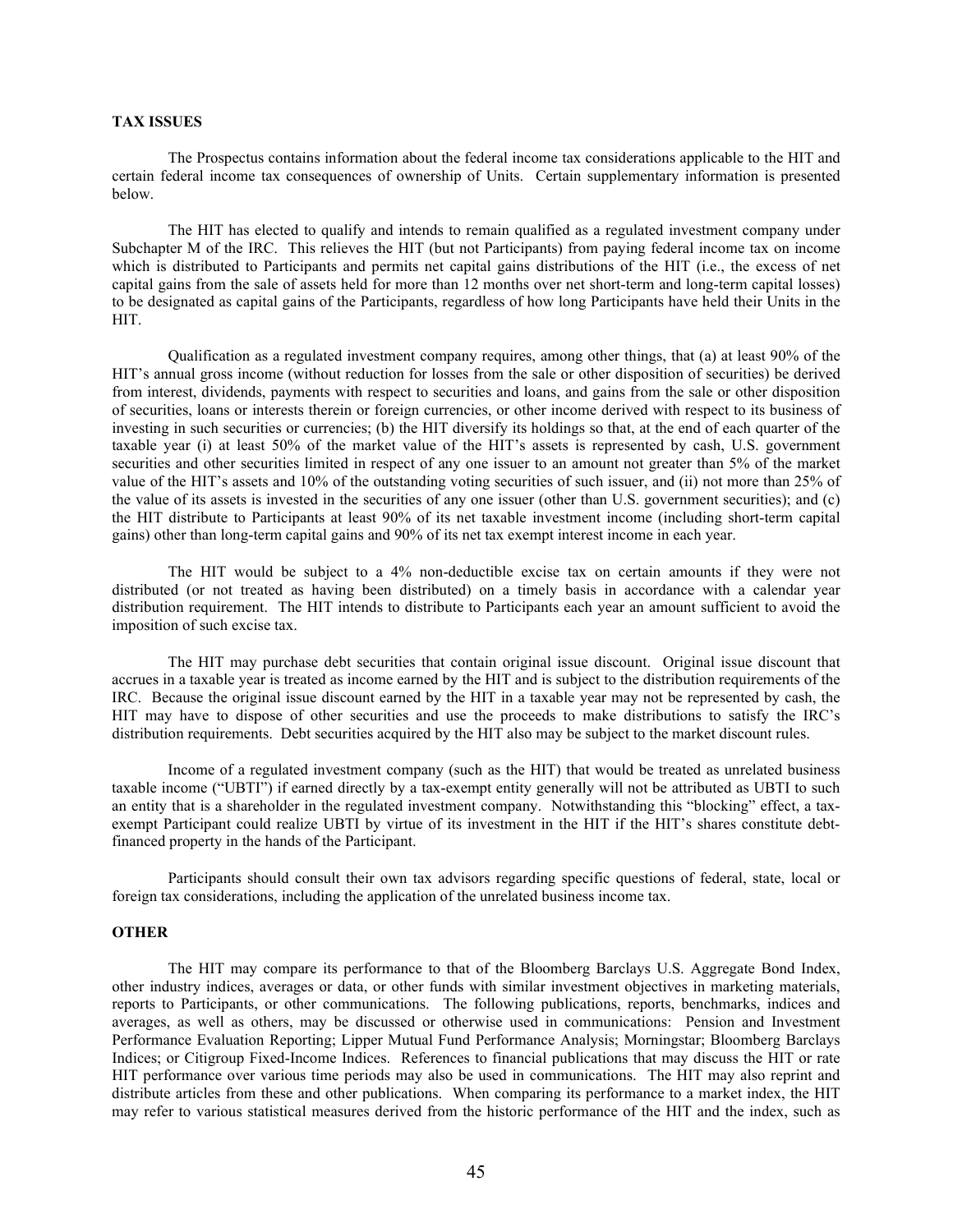standard deviation and coefficient of correlation. As with other performance data, performance comparisons should not be considered indicative of the HIT's relative performance for any future period.

### **GENERAL INFORMATION**

### **INDEPENDENT REGISTERED PUBLIC ACCOUNTING FIRM**

HIT's Participants, at their 2021 Annual Meeting, approved Ernst &Young, LLP, 1775 Tyson's Boulevard, Tysons, VA 22102 as HIT's independent registered public accounting firm for the fiscal year ending December 31, 2021.

#### **CUSTODIAN AND TRANSFER AGENT**

In February 2004, the HIT entered into a Transfer Agency Services Agreement with BNY Mellon Investment Servicing (US) Inc. (formerly PNC Global Investment Servicing) ("BNY Mellon"), a mutual fund services company whose principal office is located at 301 Bellevue Parkway, Wilmington, DE 19809. Pursuant to this agreement as amended, BNY Mellon serves as the HIT's transfer agent, registrar, distribution disbursing agent and provides certain reporting and other services to Participants. BNY Mellon commenced performance of these services as of May 1, 2004.

In February 2004, the HIT entered into a Custodian Services Agreement with Bank of New York Mellon (formerly PFPC Trust Company) ("Bank of New York"), whose principal office is located at One Wall Street, New York, NY 10286. Pursuant to this agreement as amended, Bank of New York serves as the HIT's custodian. Bank of New York took over safekeeping of the HIT's Mortgage Securities effective May 1, 2004.

#### **LEGAL MATTERS**

Certain legal matters in connection with the offering of Units were reviewed for the HIT by Dechert LLP, 1900 K Street, NW, Washington, D.C 20006.

### **USE OF UNION LABOR**

All on-site construction work financed through HIT investments is required to be performed by 100% union labor. Work on projects that are constructed under a Project Labor Agreement meets this requirement.

# **INSURANCE AND BONDING**

As of the date of this document, the HIT maintains professional liability insurance coverage of \$10,000,000 pursuant to a policy that expires on June 1, 2022 and general liability insurance coverage in the aggregate amount of \$2,000,000, with an umbrella policy for an additional aggregate amount of \$7,000,000, pursuant to policies that expire on June 1, 2022. The HIT also maintains, in accordance with Rule 17g-1 under the Investment Company Act, an Investment Company Blanket Bond for \$15,000,000 that expires on June 1, 2022 This bond exceeds the minimum amount required (based on the HIT's assets) under Rule 17g-1 of the Investment Company Act. Copies of the HIT's certificates of insurance for these and other miscellaneous policies will be provided upon request. The HIT's insurance policies may be amended or renewed on different terms.

### **INTERNET POSTINGS, PRESS RELEASES, REPORTS AND OTHER COMMUNICATIONS**

From time to time, the HIT will make public website postings, press releases, reports, newsletters or other materials concerning its financing of particular housing projects, its involvement in particular housing development initiatives, its investment in particular geographic areas, its use of union labor in its projects, or its participation in programs to increase opportunities for homeownership. These materials will often be directed at educating prospective real estate developers, housing groups, non-profit organizations, public officials, or the broad labor community concerning the activities of the HIT in these areas. The materials may also contain information about